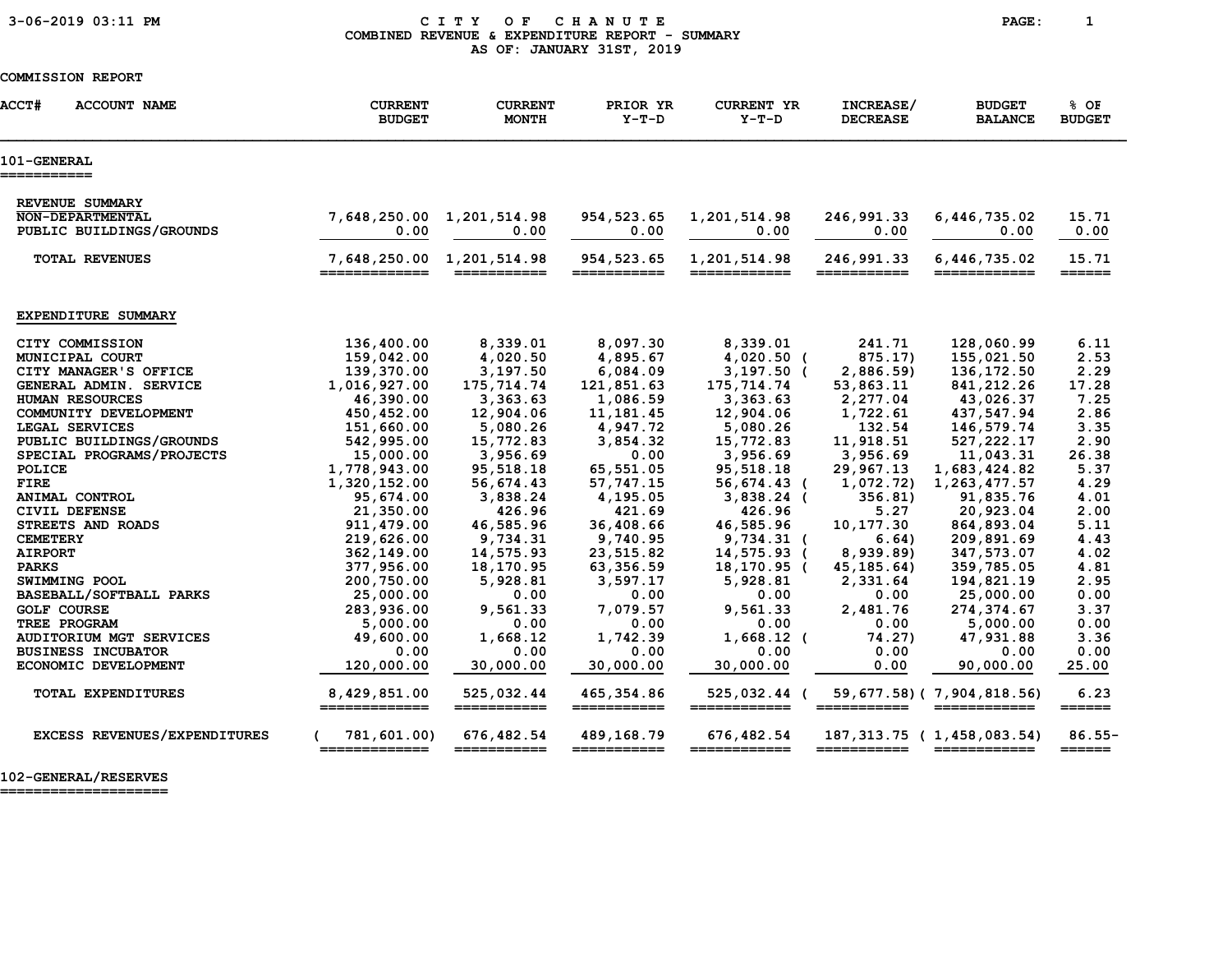### 3-06-2019 03:11 PM C I T Y O F C H A N U T E PAGE: 2 COMBINED REVENUE & EXPENDITURE REPORT - SUMMARY AS OF: JANUARY 31ST, 2019

| <b>ACCT#</b><br><b>ACCOUNT NAME</b>                        | <b>CURRENT</b><br><b>BUDGET</b> | <b>CURRENT</b><br><b>MONTH</b> | PRIOR YR<br>$Y-T-D$         | <b>CURRENT YR</b><br>$Y-T-D$                                                                                                                                                                                                                                                                                                                                                                                                                        | INCREASE/<br><b>DECREASE</b> | <b>BUDGET</b><br><b>BALANCE</b> | % OF<br><b>BUDGET</b>           |
|------------------------------------------------------------|---------------------------------|--------------------------------|-----------------------------|-----------------------------------------------------------------------------------------------------------------------------------------------------------------------------------------------------------------------------------------------------------------------------------------------------------------------------------------------------------------------------------------------------------------------------------------------------|------------------------------|---------------------------------|---------------------------------|
| REVENUE SUMMARY<br><b>NON-DEPARTMENTAL</b>                 | 0.00                            | 0.00                           | 0.00                        | 0.00                                                                                                                                                                                                                                                                                                                                                                                                                                                | 0.00                         | 0.00                            | 0.00                            |
| TOTAL REVENUES                                             | 0.00<br>=============           | 0.00<br>===========            | 0.00                        | 0.00<br>============                                                                                                                                                                                                                                                                                                                                                                                                                                | 0.00<br>===========          | 0.00<br>============            | 0.00<br>======                  |
| EXPENDITURE SUMMARY                                        |                                 |                                |                             |                                                                                                                                                                                                                                                                                                                                                                                                                                                     |                              |                                 |                                 |
| FEDERAL GRANTS                                             | 0.00                            | 195,132.96                     | 184,186.72                  | 195,132.96                                                                                                                                                                                                                                                                                                                                                                                                                                          | 10,946.24 (                  | 195, 132.96)                    | 0.00                            |
| <b>TOTAL EXPENDITURES</b>                                  | 0.00<br>=============           | 195, 132.96<br>===========     | 184, 186. 72<br>=========== | 195,132.96 (<br>============                                                                                                                                                                                                                                                                                                                                                                                                                        | 10,946.24)                   | 195,132.96<br>============      | 0.00                            |
| EXCESS REVENUES/EXPENDITURES                               | =============                   | $0.00$ ( 195,132.96)           | 184, 186. 72) (             | 195,132.96)(<br>$\begin{array}{cccccccccc} \texttt{m} & \texttt{m} & \texttt{m} & \texttt{m} & \texttt{m} & \texttt{m} & \texttt{m} & \texttt{m} & \texttt{m} & \texttt{m} & \texttt{m} & \texttt{m} & \texttt{m} & \texttt{m} & \texttt{m} & \texttt{m} & \texttt{m} & \texttt{m} & \texttt{m} & \texttt{m} & \texttt{m} & \texttt{m} & \texttt{m} & \texttt{m} & \texttt{m} & \texttt{m} & \texttt{m} & \texttt{m} & \texttt{m} & \texttt{m} & \$ | 10,946.24)                   | 195, 132.96<br>============     | 0.00                            |
| 103-CITY EMPLOYEE BENFT/RES<br>--------------------------  |                                 |                                |                             |                                                                                                                                                                                                                                                                                                                                                                                                                                                     |                              |                                 |                                 |
| REVENUE SUMMARY                                            |                                 |                                |                             |                                                                                                                                                                                                                                                                                                                                                                                                                                                     |                              |                                 |                                 |
| <b>NON-DEPARTMENTAL</b>                                    | 0.00                            | 0.00                           | 0.00                        | 0.00                                                                                                                                                                                                                                                                                                                                                                                                                                                | 0.00                         | 0.00                            | 0.00                            |
| <b>TOTAL REVENUES</b>                                      | 0.00<br>_____________           | 0.00<br>___________            | 0.00<br>___________         | 0.00<br>============                                                                                                                                                                                                                                                                                                                                                                                                                                | 0.00<br>___________          | 0.00<br>============            | 0.00<br>======                  |
| EXPENDITURE SUMMARY                                        |                                 |                                |                             |                                                                                                                                                                                                                                                                                                                                                                                                                                                     |                              |                                 |                                 |
| FEDERAL GRANTS                                             | 0.00                            | 19,433.10                      | 93,853.78                   | 19,433.10 (                                                                                                                                                                                                                                                                                                                                                                                                                                         | 74,420.68)(                  | 19,433.10)                      | 0.00                            |
| <b>TOTAL EXPENDITURES</b>                                  | 0.00                            | 19,433.10                      | 93,853.78                   | 19,433.10                                                                                                                                                                                                                                                                                                                                                                                                                                           | 74,420.68                    | 19,433.10<br>============       | 0.00<br>$=$ $=$ $=$ $=$ $=$ $=$ |
| EXCESS REVENUES/EXPENDITURES                               | 0.00(<br>-------------          | 19,433.10(                     | 93,853.78)(<br>============ | 19,433.10                                                                                                                                                                                                                                                                                                                                                                                                                                           | 74,420.68                    | 19,433.10<br>____________       | 0.00<br>======                  |
| 104-G.O.BOND & INT/RESERVES<br>=========================== |                                 |                                |                             |                                                                                                                                                                                                                                                                                                                                                                                                                                                     |                              |                                 |                                 |
| REVENUE SUMMARY<br><b>NON-DEPARTMENTAL</b>                 | 0.00                            | 0.00                           | 0.00                        | 0.00                                                                                                                                                                                                                                                                                                                                                                                                                                                | 0.00                         | 0.00                            | 0.00                            |
| <b>TOTAL REVENUES</b>                                      | 0.00<br>_____________           | 0.00<br>___________            | 0.00<br>___________         | 0.00<br>____________                                                                                                                                                                                                                                                                                                                                                                                                                                | 0.00<br>===========          | 0.00<br>============            | 0.00<br>$=$ $=$ $=$ $=$ $=$     |
|                                                            |                                 |                                |                             |                                                                                                                                                                                                                                                                                                                                                                                                                                                     |                              |                                 |                                 |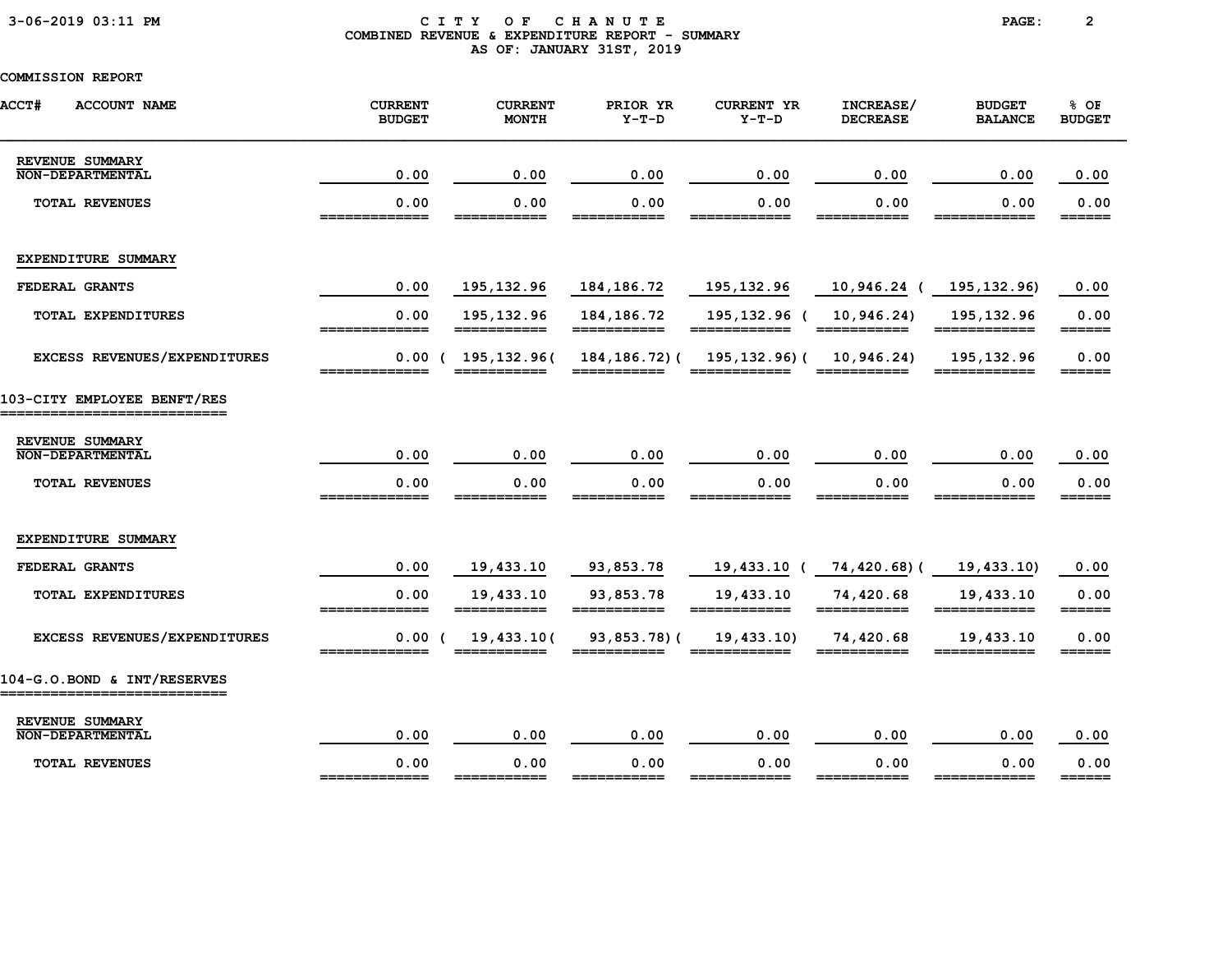|  |  |  |  |  | 3-06-2019 03:11 PM |  |
|--|--|--|--|--|--------------------|--|
|--|--|--|--|--|--------------------|--|

#### CITY OF CHANUTE PAGE: 3 COMBINED REVENUE & EXPENDITURE REPORT - SUMMARY AS OF: JANUARY 31ST, 2019

| <b>ACCT#</b><br><b>ACCOUNT NAME</b>               | <b>CURRENT</b><br><b>BUDGET</b> | <b>CURRENT</b><br><b>MONTH</b> | PRIOR YR<br>$Y-T-D$                 | <b>CURRENT YR</b><br>$Y-T-D$ | INCREASE/<br><b>DECREASE</b>                                                                   | <b>BUDGET</b><br><b>BALANCE</b>                                                                                        | % OF<br><b>BUDGET</b> |
|---------------------------------------------------|---------------------------------|--------------------------------|-------------------------------------|------------------------------|------------------------------------------------------------------------------------------------|------------------------------------------------------------------------------------------------------------------------|-----------------------|
| EXPENDITURE SUMMARY                               |                                 |                                |                                     |                              |                                                                                                |                                                                                                                        |                       |
| FEDERAL GRANTS                                    | 0.00<br>$\epsilon$              | 18,237.43)                     | 13,793.32 ( 18,237.43) ( 32,030.75) |                              |                                                                                                | 18,237.43                                                                                                              | 0.00                  |
| TOTAL EXPENDITURES                                | 0.00(<br>=============          | 18,237.43)<br>===========      | 13,793.32 (<br>===========          | 18,237.43)                   | 32,030.75 (<br>$\begin{array}{cccccccccc} = & = & = & = & = & = & = & = & = & = & \end{array}$ | 18,237.43)<br>============                                                                                             | 0.00<br>======        |
| EXCESS REVENUES/EXPENDITURES                      | 0.00                            | 18,237.43(                     | 13,793.32)                          | 18,237.43<br>______          | 32,030.75 (                                                                                    | 18,237.43)                                                                                                             | 0.00<br>======        |
| 110-CITY ROOF REPAIR<br>___________________       |                                 |                                |                                     |                              |                                                                                                |                                                                                                                        |                       |
| REVENUE SUMMARY<br><b>NON-DEPARTMENTAL</b>        | 0.00                            | 0.00                           | 0.00                                | 0.00                         | 0.00                                                                                           | 0.00                                                                                                                   | 0.00                  |
| <b>TOTAL REVENUES</b>                             | 0.00<br>_____________           | 0.00<br>___________            | 0.00<br>===========                 | 0.00<br>____________         | 0.00<br>===========                                                                            | 0.00<br>============                                                                                                   | 0.00<br>======        |
| EXPENDITURE SUMMARY                               |                                 |                                |                                     |                              |                                                                                                |                                                                                                                        |                       |
| CITY ROOF REPAIR                                  | 0.00                            | 1,500.00                       | 0.00                                | 1,500.00                     | 1,500.00 (                                                                                     | 1,500.00)                                                                                                              | 0.00                  |
| TOTAL EXPENDITURES                                | 0.00<br>=============           | 1,500.00                       | 0.00<br>===========                 | $1,500.00$ (<br>============ | 1,500.00)                                                                                      | 1,500.00<br>$\begin{array}{c} \texttt{m} = \texttt{m} = \texttt{m} = \texttt{m} = \texttt{m} = \texttt{m} \end{array}$ | 0.00                  |
| EXCESS REVENUES/EXPENDITURES                      | 0.00(                           | 1,500.00)                      | 0.00(                               | $1,500.00)$ (                | 1,500.00)                                                                                      | 1,500.00                                                                                                               | 0.00<br>______        |
| 211-SPECIAL IMPROVEMENT<br>______________________ |                                 |                                |                                     |                              |                                                                                                |                                                                                                                        |                       |
| REVENUE SUMMARY<br><b>NON-DEPARTMENTAL</b>        | 0.00                            | 0.00                           | 0.00                                | 0.00                         | 0.00                                                                                           | 0.00                                                                                                                   | 0.00                  |
| <b>TOTAL REVENUES</b>                             | 0.00                            | 0.00                           | 0.00                                | 0.00                         | 0.00                                                                                           | 0.00                                                                                                                   | 0.00<br>======        |
| EXPENDITURE SUMMARY                               |                                 |                                |                                     |                              |                                                                                                |                                                                                                                        |                       |
| <b>PARKS</b><br>INTERNAL IMPROVEMENT PROJ         | 0.00<br>0.00                    | 0.00<br>0.00                   | 0.00<br>0.00                        | 0.00<br>0.00                 | 0.00<br>0.00                                                                                   | 0.00<br>0.00                                                                                                           | 0.00<br>0.00          |
| <b>TOTAL EXPENDITURES</b>                         | 0.00                            | 0.00                           | 0.00                                | 0.00                         | 0.00                                                                                           | 0.00                                                                                                                   | 0.00                  |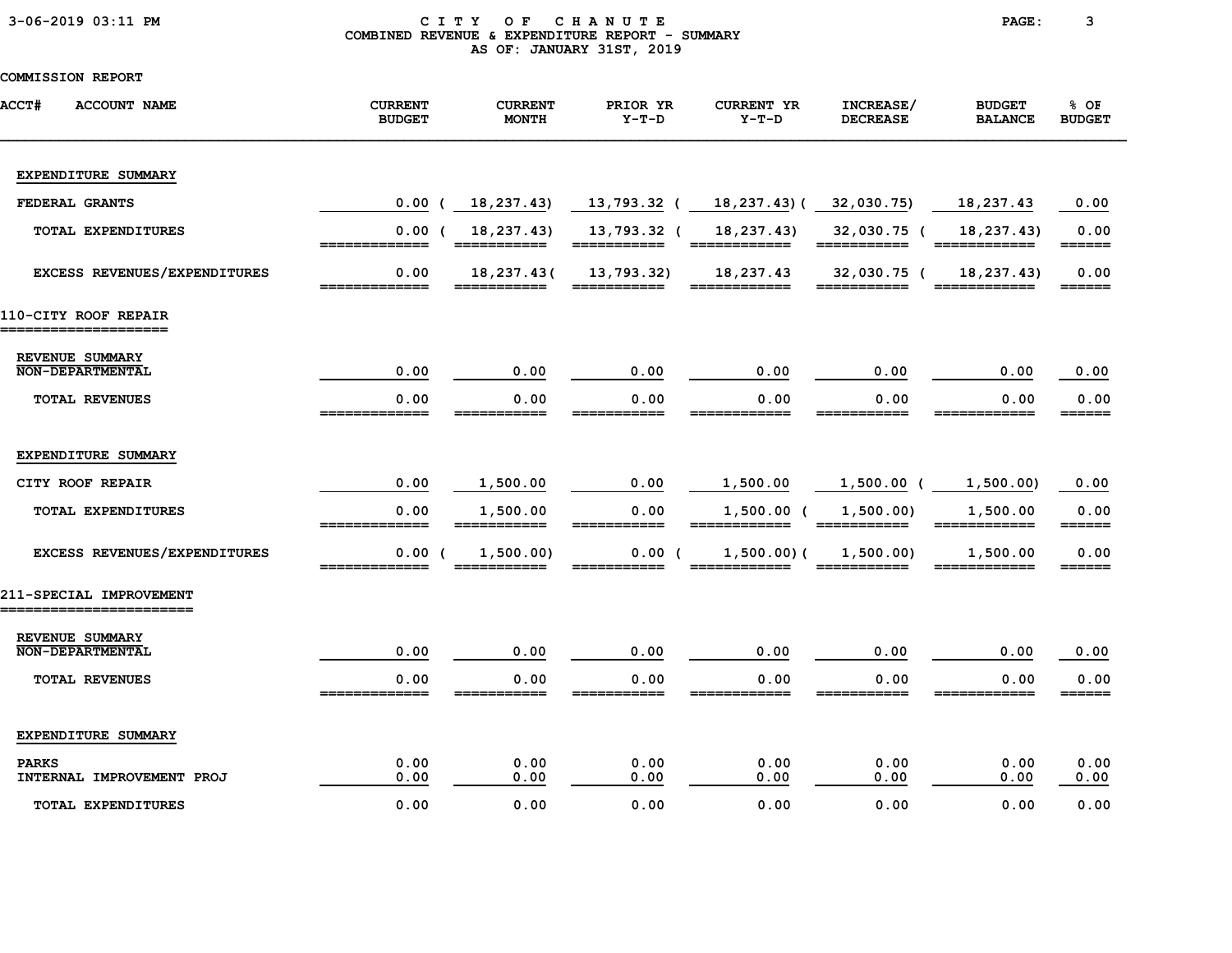#### 3-06-2019 03:11 PM C I T Y O F C H A N U T E PAGE: 4 COMBINED REVENUE & EXPENDITURE REPORT - SUMMARY AS OF: JANUARY 31ST, 2019

# COMMISSION REPORT

| <b>ACCT#</b><br><b>ACCOUNT NAME</b>        | <b>CURRENT</b><br><b>BUDGET</b>        | <b>CURRENT</b><br><b>MONTH</b>     | PRIOR YR<br>$Y-T-D$                                                                                                                                                                                                                                                                                                                                                                                                                                                                                                                            | <b>CURRENT YR</b><br>$Y-T-D$         | INCREASE/<br><b>DECREASE</b>       | <b>BUDGET</b><br><b>BALANCE</b>      | % OF<br><b>BUDGET</b>                                      |
|--------------------------------------------|----------------------------------------|------------------------------------|------------------------------------------------------------------------------------------------------------------------------------------------------------------------------------------------------------------------------------------------------------------------------------------------------------------------------------------------------------------------------------------------------------------------------------------------------------------------------------------------------------------------------------------------|--------------------------------------|------------------------------------|--------------------------------------|------------------------------------------------------------|
| EXCESS REVENUES/EXPENDITURES               | =============<br>0.00<br>============= | ===========<br>0.00<br>=========== | ===========<br>0.00<br>===========                                                                                                                                                                                                                                                                                                                                                                                                                                                                                                             | ============<br>0.00<br>============ | ===========<br>0.00<br>=========== | ============<br>0.00<br>============ | $=$ $=$ $=$ $=$ $=$ $=$<br>0.00<br>$=$ $=$ $=$ $=$ $=$ $=$ |
| 212-INDUSTRIAL<br>============             |                                        |                                    |                                                                                                                                                                                                                                                                                                                                                                                                                                                                                                                                                |                                      |                                    |                                      |                                                            |
| REVENUE SUMMARY<br><b>NON-DEPARTMENTAL</b> | 3,500.00                               | 0.00                               | 0.00                                                                                                                                                                                                                                                                                                                                                                                                                                                                                                                                           | 0.00                                 | 0.00                               | 3,500.00                             | 0.00                                                       |
| <b>TOTAL REVENUES</b>                      | 3,500.00                               | 0.00                               | 0.00                                                                                                                                                                                                                                                                                                                                                                                                                                                                                                                                           | 0.00                                 | 0.00                               | 3,500.00                             | 0.00<br>======                                             |
| EXPENDITURE SUMMARY                        |                                        |                                    |                                                                                                                                                                                                                                                                                                                                                                                                                                                                                                                                                |                                      |                                    |                                      |                                                            |
| INDUSTRIAL DEVELOPMENT<br>DEBT SERVICE     | 0.00<br>0.00                           | 0.00<br>0.00                       | 0.00<br>0.00                                                                                                                                                                                                                                                                                                                                                                                                                                                                                                                                   | 0.00<br>0.00                         | 0.00<br>0.00                       | 0.00<br>0.00                         | 0.00<br>0.00                                               |
| TOTAL EXPENDITURES                         | 0.00                                   | 0.00                               | 0.00                                                                                                                                                                                                                                                                                                                                                                                                                                                                                                                                           | 0.00                                 | 0.00                               | 0.00                                 | 0.00<br>======                                             |
| EXCESS REVENUES/EXPENDITURES               | 3,500.00<br>_____________              | 0.00<br>-----------                | 0.00                                                                                                                                                                                                                                                                                                                                                                                                                                                                                                                                           | 0.00                                 | 0.00                               | 3,500.00<br>____________             | 0.00<br>$=$ $=$ $=$ $=$ $=$ $=$                            |
| 213-LIBRARY<br>===========                 |                                        |                                    |                                                                                                                                                                                                                                                                                                                                                                                                                                                                                                                                                |                                      |                                    |                                      |                                                            |
| REVENUE SUMMARY<br><b>NON-DEPARTMENTAL</b> | 428,350.00                             | 118,823.63                         | 111,526.26                                                                                                                                                                                                                                                                                                                                                                                                                                                                                                                                     | 118,823.63                           | 7,297.37                           | 309,526.37                           | 27.74                                                      |
| <b>TOTAL REVENUES</b>                      | 428,350.00<br>_____________            | 118,823.63<br>------------         | 111,526.26<br>___________                                                                                                                                                                                                                                                                                                                                                                                                                                                                                                                      | 118,823.63<br>____________           | 7,297.37                           | 309,526.37                           | 27.74<br>======                                            |
| EXPENDITURE SUMMARY                        |                                        |                                    |                                                                                                                                                                                                                                                                                                                                                                                                                                                                                                                                                |                                      |                                    |                                      |                                                            |
| LIBRARY APPROPRATIONS                      | 428,350.00                             | 0.00                               | 111,526.26                                                                                                                                                                                                                                                                                                                                                                                                                                                                                                                                     | 0.00                                 | 111,526.26)                        | 428,350.00                           | 0.00                                                       |
| <b>TOTAL EXPENDITURES</b>                  | 428,350.00<br>=============            | 0.00<br>___________                | 111,526.26<br>===========                                                                                                                                                                                                                                                                                                                                                                                                                                                                                                                      | 0.00<br>____________                 | 111,526.26 (<br>===========        | 428,350.00)<br>============          | 0.00<br>$=$ $=$ $=$ $=$ $=$ $=$ $=$                        |
| EXCESS REVENUES/EXPENDITURES               | 0.00<br>=============                  | 118,823.63<br>===========          | 0.00<br>$\begin{array}{c} \textcolor{red}{\textbf{1}} \textcolor{red}{\textbf{2}} \textcolor{red}{\textbf{3}} \textcolor{red}{\textbf{3}} \textcolor{red}{\textbf{4}} \textcolor{red}{\textbf{5}} \textcolor{red}{\textbf{6}} \textcolor{red}{\textbf{6}} \textcolor{red}{\textbf{7}} \textcolor{red}{\textbf{8}} \textcolor{red}{\textbf{9}} \textcolor{red}{\textbf{1}} \textcolor{red}{\textbf{1}} \textcolor{red}{\textbf{1}} \textcolor{red}{\textbf{1}} \textcolor{red}{\textbf{1}} \textcolor{red}{\textbf{1}} \textcolor{red}{\textbf$ | 118,823.63<br>============           | 118,823.63 (<br>===========        | 118,823.63)<br>============          | 0.00<br>$=$ $=$ $=$ $=$ $=$ $=$                            |

214-LIBRARY EMPLOYEE BENEFITS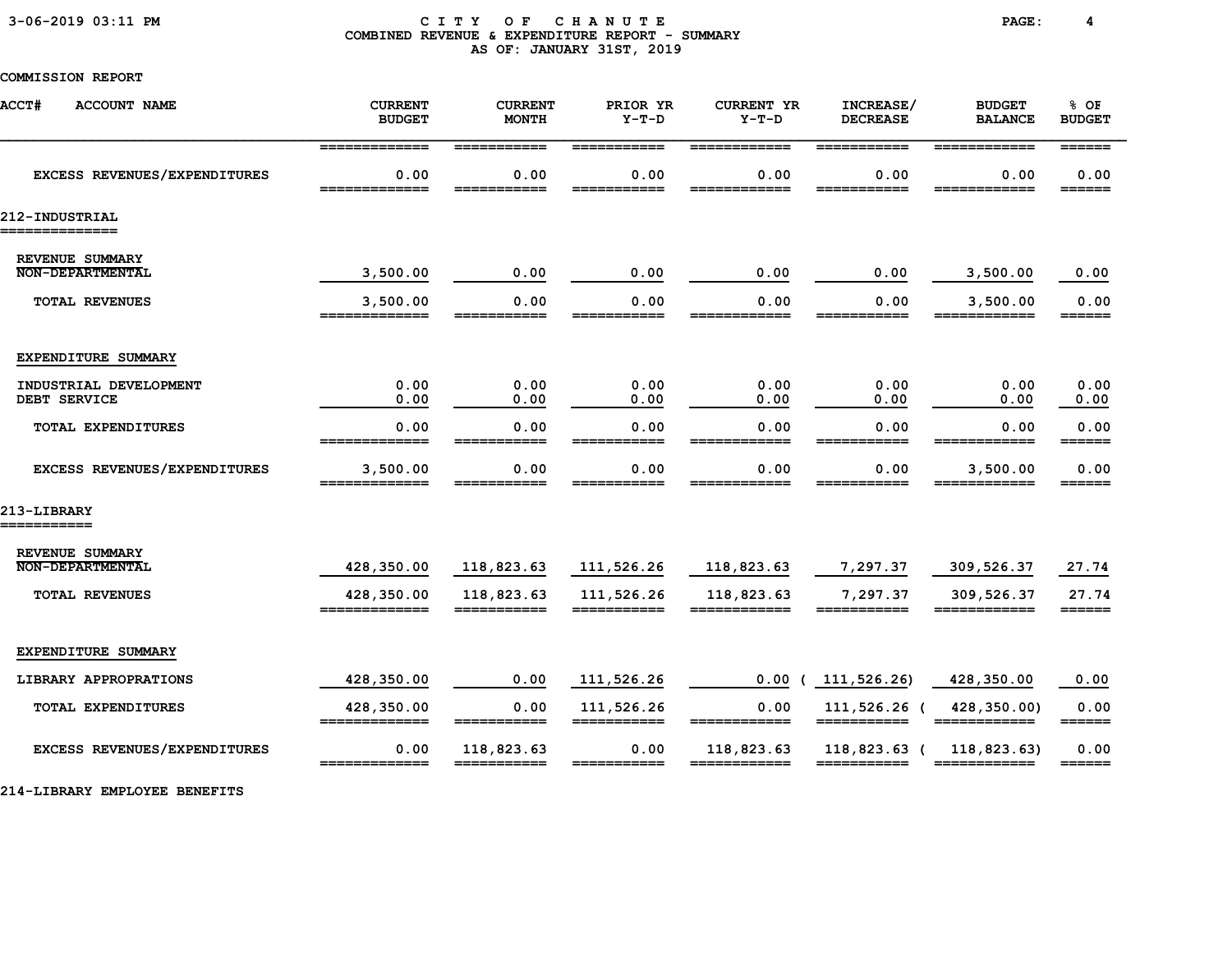#### 3-06-2019 03:11 PM C I T Y O F C H A N U T E PAGE: 5 COMBINED REVENUE & EXPENDITURE REPORT - SUMMARY AS OF: JANUARY 31ST, 2019

### COMMISSION REPORT

| <b>ACCT#</b><br><b>ACCOUNT NAME</b>                          | <b>CURRENT</b><br><b>BUDGET</b> | <b>CURRENT</b><br><b>MONTH</b>                                                                                                                                                                                                                                                                                                                                                                                                                                                                                                                     | PRIOR YR<br>$Y-T-D$       | <b>CURRENT YR</b><br>$Y-T-D$ | INCREASE/<br><b>DECREASE</b> | <b>BUDGET</b><br><b>BALANCE</b> | % OF<br><b>BUDGET</b>                |
|--------------------------------------------------------------|---------------------------------|----------------------------------------------------------------------------------------------------------------------------------------------------------------------------------------------------------------------------------------------------------------------------------------------------------------------------------------------------------------------------------------------------------------------------------------------------------------------------------------------------------------------------------------------------|---------------------------|------------------------------|------------------------------|---------------------------------|--------------------------------------|
| -------------------------------<br>REVENUE SUMMARY           |                                 |                                                                                                                                                                                                                                                                                                                                                                                                                                                                                                                                                    |                           |                              |                              |                                 |                                      |
| <b>NON-DEPARTMENTAL</b>                                      | 80,136.00                       | 20,938.65                                                                                                                                                                                                                                                                                                                                                                                                                                                                                                                                          | 24,479.34                 | 20,938.65                    | 3,540.69                     | 59,197.35                       | 26.13                                |
| <b>TOTAL REVENUES</b>                                        | 80,136.00<br>=============      | 20,938.65<br>===========                                                                                                                                                                                                                                                                                                                                                                                                                                                                                                                           | 24,479.34<br>===========  | 20,938.65 (<br>____________  | 3,540.69                     | 59,197.35<br>============       | 26.13<br>======                      |
| EXPENDITURE SUMMARY                                          |                                 |                                                                                                                                                                                                                                                                                                                                                                                                                                                                                                                                                    |                           |                              |                              |                                 |                                      |
| LIBRARY APPROPRATIONS                                        | 78,000.00                       | 1,519.83                                                                                                                                                                                                                                                                                                                                                                                                                                                                                                                                           | 24,479.34                 | 1,519.83 (                   | 22,959.51)                   | 76,480.17                       | 1.95                                 |
| <b>TOTAL EXPENDITURES</b>                                    | 78,000.00<br>=============      | 1,519.83<br>$\begin{array}{c} \textcolor{red}{\textbf{1}} \textcolor{red}{\textbf{2}} \textcolor{red}{\textbf{3}} \textcolor{red}{\textbf{3}} \textcolor{red}{\textbf{4}} \textcolor{red}{\textbf{5}} \textcolor{red}{\textbf{6}} \textcolor{red}{\textbf{6}} \textcolor{red}{\textbf{7}} \textcolor{red}{\textbf{8}} \textcolor{red}{\textbf{9}} \textcolor{red}{\textbf{1}} \textcolor{red}{\textbf{1}} \textcolor{red}{\textbf{1}} \textcolor{red}{\textbf{1}} \textcolor{red}{\textbf{1}} \textcolor{red}{\textbf{1}} \textcolor{red}{\textbf$ | 24,479.34<br>===========  | 1,519.83<br>============     | 22,959.51 (<br>===========   | 76,480.17)<br>============      | 1.95                                 |
| EXCESS REVENUES/EXPENDITURES                                 | 2,136.00<br>________            | 19,418.82                                                                                                                                                                                                                                                                                                                                                                                                                                                                                                                                          | 0.00<br>________          | 19,418.82                    | 19,418.82 (                  | 17,282.82)                      | 909.12<br>======                     |
| 215-CITY EMPLOYEE BENEFITS                                   |                                 |                                                                                                                                                                                                                                                                                                                                                                                                                                                                                                                                                    |                           |                              |                              |                                 |                                      |
| REVENUE SUMMARY<br>NON-DEPARTMENTAL<br>COMMUNITY DEVELOPMENT | 953,544.00<br>0.00              | 296, 122. 75<br>0.00                                                                                                                                                                                                                                                                                                                                                                                                                                                                                                                               | 363, 378.49<br>0.00       | 296,122.75 (<br>0.00         | 67, 255.74<br>0.00           | 657, 421.25<br>0.00             | 31.05<br>0.00                        |
| <b>TOTAL REVENUES</b>                                        | 953,544.00                      | 296, 122. 75                                                                                                                                                                                                                                                                                                                                                                                                                                                                                                                                       | 363, 378, 49              | 296,122.75 (                 | 67,255.74)                   | 657, 421.25                     | 31.05                                |
| EXPENDITURE SUMMARY                                          |                                 |                                                                                                                                                                                                                                                                                                                                                                                                                                                                                                                                                    |                           |                              |                              |                                 |                                      |
| <b>EMPLOYEE BENEFITS</b>                                     | 1,051,094.00                    | 168,030.47                                                                                                                                                                                                                                                                                                                                                                                                                                                                                                                                         | 158,583.51                | 168,030.47                   | 9,446.96                     | 883,063.53                      | 15.99                                |
| TOTAL EXPENDITURES                                           | 1,051,094.00<br>=============   | 168,030.47                                                                                                                                                                                                                                                                                                                                                                                                                                                                                                                                         | 158,583.51<br>=========== | 168,030.47 (<br>============ | $9,446.96$ ) (<br>______     | 883,063.53)                     | 15.99<br>======                      |
| EXCESS REVENUES/EXPENDITURES                                 | 97,550.00)<br>=============     | 128,092.28<br>===========                                                                                                                                                                                                                                                                                                                                                                                                                                                                                                                          | 204,794.98<br>___________ | 128,092.28 (<br>============ | 76,702.70)(                  | 225,642.28)<br>============     | $131.31-$<br>$=$ $=$ $=$ $=$ $=$ $=$ |

216-SPECIAL LIABILITY EXPENSE

=============================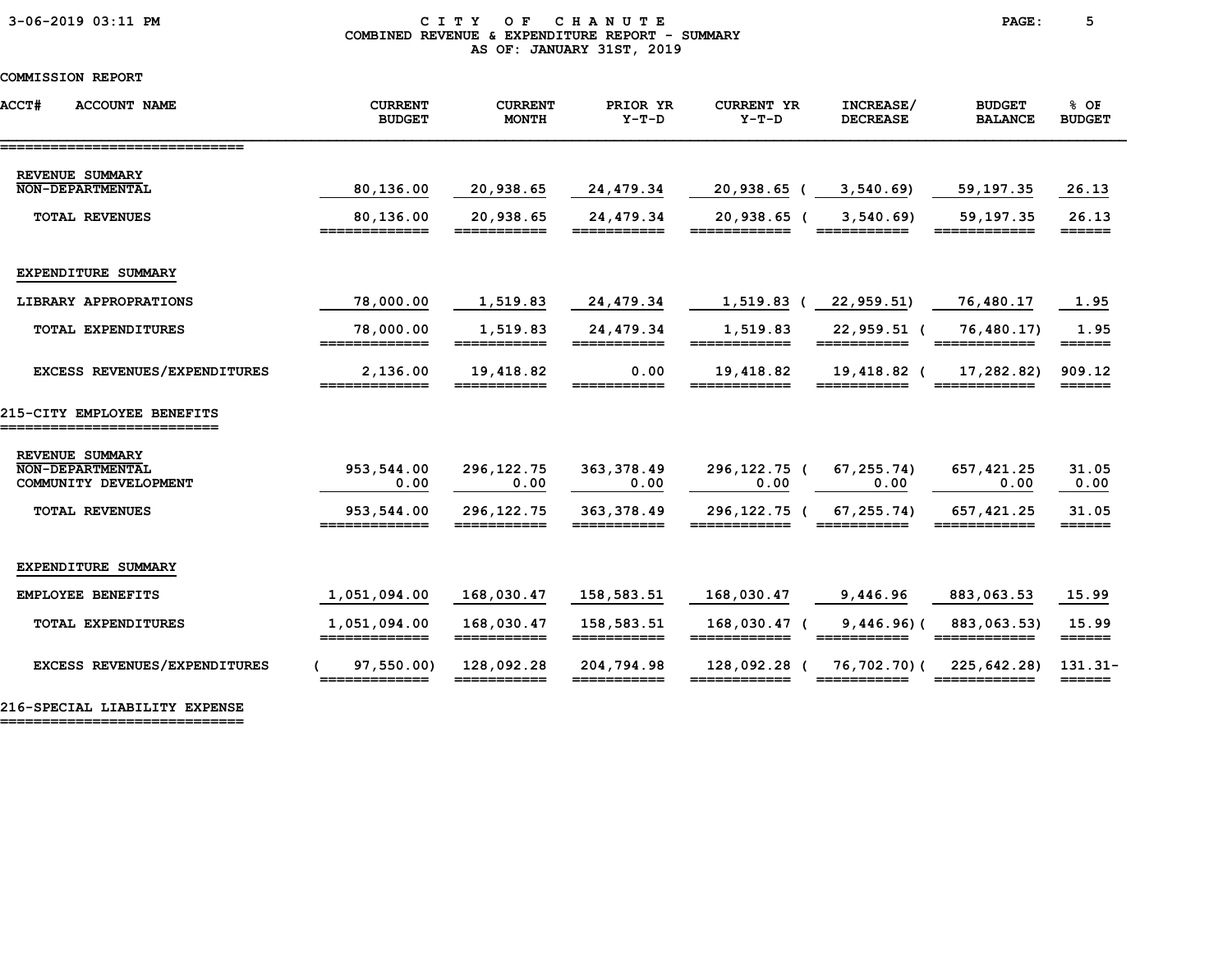### 3-06-2019 03:11 PM C I T Y O F C H A N U T E PAGE: 6 COMBINED REVENUE & EXPENDITURE REPORT - SUMMARY AS OF: JANUARY 31ST, 2019

| <b>ACCT#</b><br><b>ACCOUNT NAME</b>                           | <b>CURRENT</b><br><b>BUDGET</b> | <b>CURRENT</b><br><b>MONTH</b> | PRIOR YR<br>$Y-T-D$ | <b>CURRENT YR</b><br>$Y-T-D$ | INCREASE/<br><b>DECREASE</b> | <b>BUDGET</b><br><b>BALANCE</b> | % OF<br><b>BUDGET</b>           |
|---------------------------------------------------------------|---------------------------------|--------------------------------|---------------------|------------------------------|------------------------------|---------------------------------|---------------------------------|
| REVENUE SUMMARY<br><b>NON-DEPARTMENTAL</b>                    | 0.00                            | 0.00                           | 0.00                | 0.00                         | 0.00                         | 0.00                            | 0.00                            |
| <b>TOTAL REVENUES</b>                                         | 0.00<br>_____                   | 0.00<br>====                   | 0.00<br>____        | 0.00<br>===                  | 0.00<br>===                  | 0.00                            | 0.00<br>======                  |
| EXPENDITURE SUMMARY                                           |                                 |                                |                     |                              |                              |                                 |                                 |
| LIABILITY                                                     | 75,000.00                       | 0.00                           | 0.00                | 0.00                         | 0.00                         | 75,000.00                       | 0.00                            |
| TOTAL EXPENDITURES                                            | 75,000.00<br>=============      | 0.00<br>===========            | 0.00<br>=========== | 0.00<br>============         | 0.00                         | 75,000.00)<br>============      | 0.00<br>======                  |
| EXCESS REVENUES/EXPENDITURES                                  | 75,000.00)<br>_____________     | 0.00<br>------------           | 0.00<br>___________ | 0.00<br>____________         | 0.00(                        | 75,000.00)<br>============      | 0.00<br>______                  |
| 217-RECREATION COMPLEX                                        |                                 |                                |                     |                              |                              |                                 |                                 |
| REVENUE SUMMARY                                               |                                 |                                |                     |                              |                              |                                 |                                 |
| <b>RECREATION COMPLEX</b>                                     | 43,500.00                       | 3,500.00                       | 3,500.00            | 3,500.00                     | 0.00                         | 40,000.00                       | 8.05                            |
| <b>TOTAL REVENUES</b>                                         | 43,500.00<br>=============      | 3,500.00<br>-------            | 3,500.00<br>------  | 3,500.00<br>=======          | 0.00                         | 40,000.00<br>____________       | 8.05<br>______                  |
| EXPENDITURE SUMMARY                                           |                                 |                                |                     |                              |                              |                                 |                                 |
| RECREATION COMPLEX                                            | 42,500.00                       | 539.67                         | 0.00                | 539.67                       | 539.67                       | 41,960.33                       | 1.27                            |
| TOTAL EXPENDITURES                                            | 42,500.00                       | 539.67                         | 0.00                | 539.67 (                     | $539.67$ ) (                 | 41,960.33)                      | 1.27<br>$=$ $=$ $=$ $=$ $=$ $=$ |
| EXCESS REVENUES/EXPENDITURES                                  | 1,000.00<br>-------------       | 2,960.33                       | 3,500.00            | $2,960.33$ (                 | $539.67$ ) (                 | 1,960.33                        | 296.03<br>$======$              |
| 221-SPECIAL PARKS/RECREATION<br>_____________________________ |                                 |                                |                     |                              |                              |                                 |                                 |
| REVENUE SUMMARY<br><b>NON-DEPARTMENTAL</b>                    | 27,100.00                       | 0.00                           | 0.00                | 0.00                         | 0.00                         | 27,100.00                       | 0.00                            |
| <b>TOTAL REVENUES</b>                                         | 27,100.00<br>=============      | 0.00<br>___________            | 0.00<br>_____       | 0.00<br>------------         | 0.00<br>________             | 27,100.00<br>============       | 0.00<br>$=$ $=$ $=$ $=$ $=$     |
|                                                               |                                 |                                |                     |                              |                              |                                 |                                 |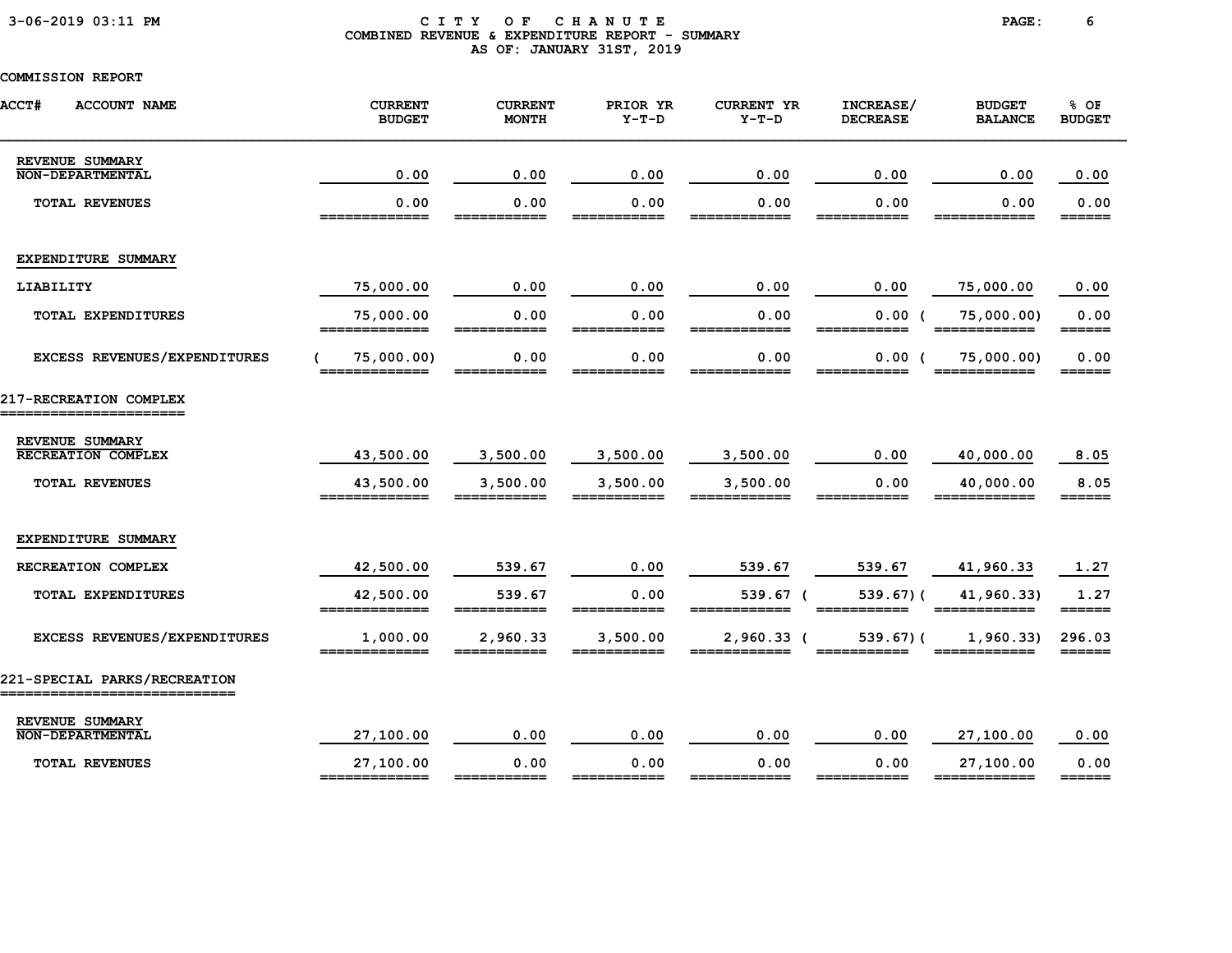| 3-06-2019 03:11 PM |  |  |  |  |  |
|--------------------|--|--|--|--|--|
|--------------------|--|--|--|--|--|

#### CITY OF CHANUTE PAGE: 7 COMBINED REVENUE & EXPENDITURE REPORT - SUMMARY AS OF: JANUARY 31ST, 2019

| <b>ACCT#</b><br><b>ACCOUNT NAME</b>                   | <b>CURRENT</b><br><b>BUDGET</b> | <b>CURRENT</b><br><b>MONTH</b> | PRIOR YR<br>$Y-T-D$      | <b>CURRENT YR</b><br>$Y-T-D$ | INCREASE/<br><b>DECREASE</b> | <b>BUDGET</b><br><b>BALANCE</b> | % OF<br><b>BUDGET</b> |
|-------------------------------------------------------|---------------------------------|--------------------------------|--------------------------|------------------------------|------------------------------|---------------------------------|-----------------------|
| EXPENDITURE SUMMARY                                   |                                 |                                |                          |                              |                              |                                 |                       |
| <b>PARKS</b>                                          | 27,100.00                       | 0.00                           | 26,058.40                | 0.00(                        | 26,058.40)                   | 27,100.00                       | 0.00                  |
| TOTAL EXPENDITURES                                    | 27,100.00<br>_______            | 0.00                           | 26,058.40<br>___________ | 0.00                         | 26,058.40 (                  | 27, 100.00                      | 0.00<br>======        |
| EXCESS REVENUES/EXPENDITURES                          | 0.00                            | 0.00(                          | 26,058.40                | 0.00                         | 26,058.40                    | 0.00                            | 0.00<br>======        |
| 222-SPECIAL ALCOHOL PROGRAMS<br>---------------       |                                 |                                |                          |                              |                              |                                 |                       |
| REVENUE SUMMARY<br><b>NON-DEPARTMENTAL</b><br>POLICE  | 27,100.00<br>0.00               | 0.00<br>0.00                   | 0.00<br>0.00             | 0.00<br>0.00                 | 0.00<br>0.00                 | 27,100.00<br>0.00               | 0.00<br>0.00          |
| <b>TOTAL REVENUES</b>                                 | 27,100.00                       | 0.00                           | 0.00                     | 0.00                         | 0.00                         | 27,100.00                       | 0.00<br>______        |
| EXPENDITURE SUMMARY                                   |                                 |                                |                          |                              |                              |                                 |                       |
| ALCOHOL PROGRAMS                                      | 26,765.00                       | 231.68                         | 0.00                     | 231.68                       | 231.68                       | 26,533.32                       | 0.87                  |
| TOTAL EXPENDITURES                                    | 26,765.00                       | 231.68                         | 0.00                     | 231.68 (                     | $231.68$ ) (                 | 26,533.32)                      | 0.87<br>======        |
| EXCESS REVENUES/EXPENDITURES                          | 335.00 (                        | 231.68)                        | 0.00 (                   | $231.68$ ) (                 | 231.68)                      | 566.68                          | $69.16 -$<br>======   |
| 223-TOURISM & CONVENTION<br>========================= |                                 |                                |                          |                              |                              |                                 |                       |
| REVENUE SUMMARY<br><b>NON-DEPARTMENTAL</b>            | 70,000.00                       | 37,738.72                      | 22,497.31                | 37,738.72                    | 15,241.41                    | 32, 261.28                      | 53.91                 |
| <b>TOTAL REVENUES</b>                                 | 70,000.00                       | 37,738.72                      | 22,497.31                | 37,738.72                    | 15,241.41                    | 32,261.28                       | 53.91<br>======       |
| EXPENDITURE SUMMARY                                   |                                 |                                |                          |                              |                              |                                 |                       |
| TOURISM SERVICES                                      | 70,000.00                       | 11,100.00                      | 11,000.00                | 11,100.00                    | 100.00                       | 58,900.00                       | 15.86                 |
| <b>TOTAL EXPENDITURES</b>                             | 70,000.00                       | 11,100.00                      | 11,000.00                | $11,100.00$ (                | $100.00$ ) (                 | 58,900.00)                      | 15.86                 |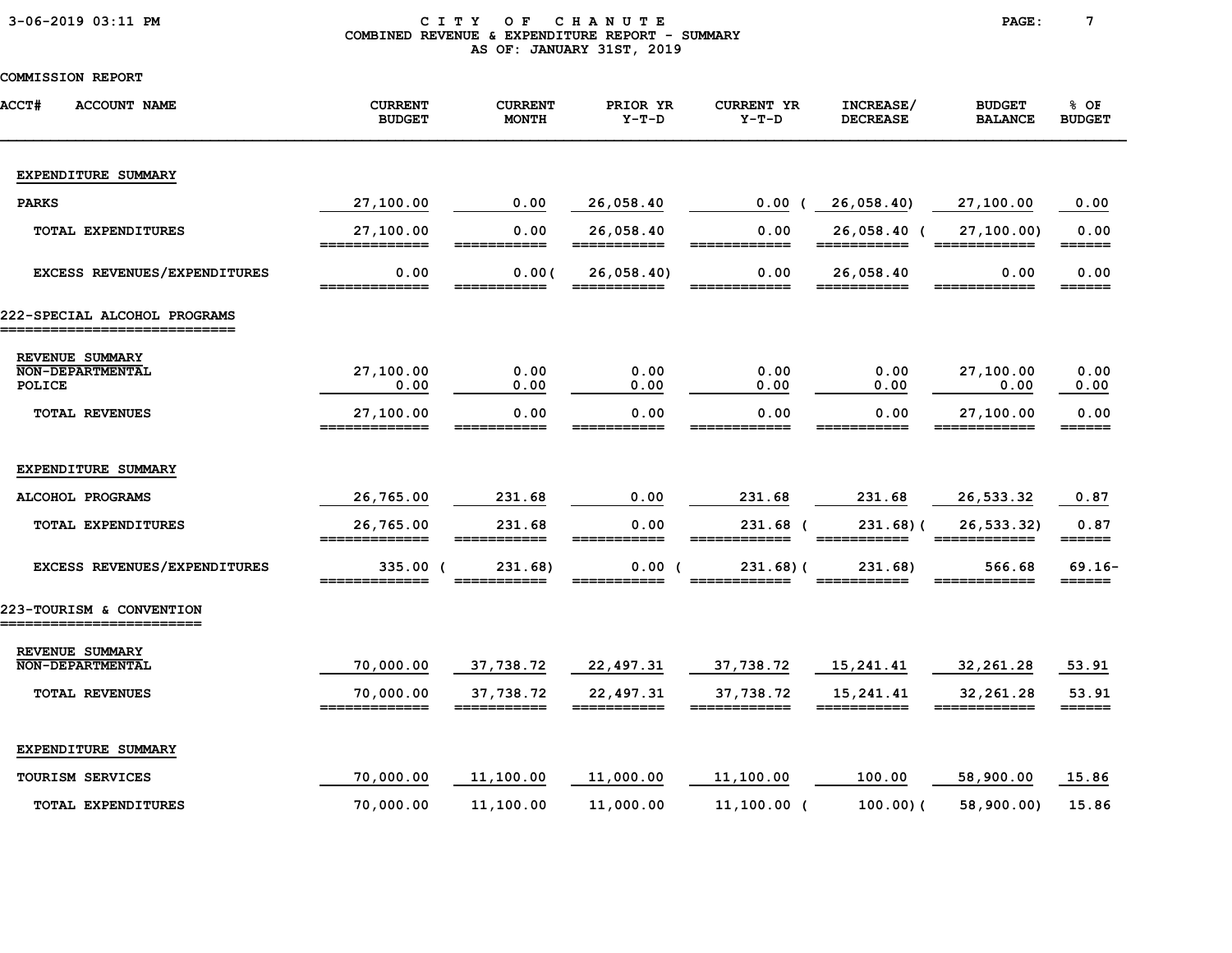### 3-06-2019 03:11 PM C I T Y O F C H A N U T E PAGE: 8 COMBINED REVENUE & EXPENDITURE REPORT - SUMMARY AS OF: JANUARY 31ST, 2019

| <b>ACCT#</b><br><b>ACCOUNT NAME</b>    | <b>CURRENT</b><br><b>BUDGET</b>                                                                                                                                                                                                                                                                                                                                                                                                          | <b>CURRENT</b><br><b>MONTH</b> | PRIOR YR<br>$Y-T-D$      | <b>CURRENT YR</b><br>$Y-T-D$ | INCREASE/<br><b>DECREASE</b>                      | <b>BUDGET</b><br><b>BALANCE</b>                                                                                                                                                                                                                                                                                                                                                                                                                    | % OF<br><b>BUDGET</b>           |
|----------------------------------------|------------------------------------------------------------------------------------------------------------------------------------------------------------------------------------------------------------------------------------------------------------------------------------------------------------------------------------------------------------------------------------------------------------------------------------------|--------------------------------|--------------------------|------------------------------|---------------------------------------------------|----------------------------------------------------------------------------------------------------------------------------------------------------------------------------------------------------------------------------------------------------------------------------------------------------------------------------------------------------------------------------------------------------------------------------------------------------|---------------------------------|
|                                        | =============                                                                                                                                                                                                                                                                                                                                                                                                                            | ===========                    | ===========              | ============                 | ===========                                       | ============                                                                                                                                                                                                                                                                                                                                                                                                                                       | $=$ $=$ $=$ $=$ $=$ $=$         |
| EXCESS REVENUES/EXPENDITURES           | 0.00                                                                                                                                                                                                                                                                                                                                                                                                                                     | 26,638.72                      | 11,497.31                | 26,638.72                    | 15, 141. 41 (                                     | 26,638.72)                                                                                                                                                                                                                                                                                                                                                                                                                                         | 0.00<br>$=$ $=$ $=$ $=$ $=$ $=$ |
| 231-SPECIAL HIGHWAY IMPROVMNT          |                                                                                                                                                                                                                                                                                                                                                                                                                                          |                                |                          |                              |                                                   |                                                                                                                                                                                                                                                                                                                                                                                                                                                    |                                 |
| REVENUE SUMMARY                        |                                                                                                                                                                                                                                                                                                                                                                                                                                          |                                |                          |                              |                                                   |                                                                                                                                                                                                                                                                                                                                                                                                                                                    |                                 |
| <b>NON-DEPARTMENTAL</b>                | 257,534.00                                                                                                                                                                                                                                                                                                                                                                                                                               | 61,714.49                      | 62,338.84                | $61, 714.49$ (               | 624.35)                                           | 195, 819.51                                                                                                                                                                                                                                                                                                                                                                                                                                        | 23.96                           |
| <b>TOTAL REVENUES</b>                  | 257,534.00<br>=============                                                                                                                                                                                                                                                                                                                                                                                                              | 61,714.49                      | 62,338.84<br>=========== | 61,714.49 (<br>============  | 624.35)<br>===========                            | 195,819.51<br>============                                                                                                                                                                                                                                                                                                                                                                                                                         | 23.96<br>======                 |
| EXPENDITURE SUMMARY                    |                                                                                                                                                                                                                                                                                                                                                                                                                                          |                                |                          |                              |                                                   |                                                                                                                                                                                                                                                                                                                                                                                                                                                    |                                 |
| STREETS AND ROADS                      | 533,286.00                                                                                                                                                                                                                                                                                                                                                                                                                               | 9,686.59                       | 8,240.59                 | 9,686.59                     | 1,446.00                                          | 523, 599.41                                                                                                                                                                                                                                                                                                                                                                                                                                        | 1.82                            |
| TOTAL EXPENDITURES                     | 533,286.00<br>=============                                                                                                                                                                                                                                                                                                                                                                                                              | 9,686.59<br>===========        | 8,240.59<br>===========  | $9,686.59$ (<br>============ | $1,446.00$ (<br>===========                       | 523, 599.41<br>$\begin{array}{cccccccccc} \texttt{m} & \texttt{m} & \texttt{m} & \texttt{m} & \texttt{m} & \texttt{m} & \texttt{m} & \texttt{m} & \texttt{m} & \texttt{m} & \texttt{m} & \texttt{m} & \texttt{m} & \texttt{m} & \texttt{m} & \texttt{m} & \texttt{m} & \texttt{m} & \texttt{m} & \texttt{m} & \texttt{m} & \texttt{m} & \texttt{m} & \texttt{m} & \texttt{m} & \texttt{m} & \texttt{m} & \texttt{m} & \texttt{m} & \texttt{m} & \$ | 1.82<br>======                  |
| <b>EXCESS REVENUES/EXPENDITURES</b>    | 275,752.00)                                                                                                                                                                                                                                                                                                                                                                                                                              | 52,027.90<br>------------      | 54,098.25<br>=========== | 52,027.90 (<br>============  | $2,070.35$ ) (<br>$=$ $=$ $=$ $=$ $=$ $=$ $\cdot$ | 327,779.90)                                                                                                                                                                                                                                                                                                                                                                                                                                        | $18.87-$<br>$=$ $=$ $=$ $=$ $=$ |
| 311-CAPITAL IMPROVEMENT #1             |                                                                                                                                                                                                                                                                                                                                                                                                                                          |                                |                          |                              |                                                   |                                                                                                                                                                                                                                                                                                                                                                                                                                                    |                                 |
| REVENUE SUMMARY                        |                                                                                                                                                                                                                                                                                                                                                                                                                                          |                                |                          |                              |                                                   |                                                                                                                                                                                                                                                                                                                                                                                                                                                    |                                 |
| <b>NON-DEPARTMENTAL</b>                | 0.00                                                                                                                                                                                                                                                                                                                                                                                                                                     | 2,560.87                       | 2,644.38                 | $2,560.87$ (                 | 83.51(                                            | 2,560.87                                                                                                                                                                                                                                                                                                                                                                                                                                           | 0.00                            |
| ELECTRIC PROJECTS                      | 0.00                                                                                                                                                                                                                                                                                                                                                                                                                                     | 100,000.00                     | 0.00                     | 100,000.00                   | 100,000.00 (                                      | 100,000.00)                                                                                                                                                                                                                                                                                                                                                                                                                                        | 0.00                            |
| <b>WATER PROJECTS</b>                  | 0.00<br>0.00                                                                                                                                                                                                                                                                                                                                                                                                                             | 50,000.00<br>0.00              | 0.00<br>0.00             | 50,000.00<br>0.00            | $50,000.00$ (<br>0.00                             | 50,000.00)<br>0.00                                                                                                                                                                                                                                                                                                                                                                                                                                 | 0.00<br>0.00                    |
| <b>GAS PROJECTS</b><br>REFUSE PROJECTS | 0.00                                                                                                                                                                                                                                                                                                                                                                                                                                     | 0.00                           | 0.00                     | 0.00                         | 0.00                                              | 0.00                                                                                                                                                                                                                                                                                                                                                                                                                                               | 0.00                            |
| SEWER PROJECTS                         | 0.00                                                                                                                                                                                                                                                                                                                                                                                                                                     | 0.00                           | 0.00                     | 0.00                         | 0.00                                              | 0.00                                                                                                                                                                                                                                                                                                                                                                                                                                               | 0.00                            |
| <b>TOTAL REVENUES</b>                  | 0.00<br>$\begin{array}{c} \texttt{m} = \texttt{m} = \texttt{m} = \texttt{m} = \texttt{m} = \texttt{m} = \texttt{m} = \texttt{m} = \texttt{m} = \texttt{m} = \texttt{m} = \texttt{m} = \texttt{m} = \texttt{m} = \texttt{m} = \texttt{m} = \texttt{m} = \texttt{m} = \texttt{m} = \texttt{m} = \texttt{m} = \texttt{m} = \texttt{m} = \texttt{m} = \texttt{m} = \texttt{m} = \texttt{m} = \texttt{m} = \texttt{m} = \texttt{m} = \texttt$ | 152,560.87                     | 2,644.38<br>___________  | 152,560.87<br>========       | 149,916.49 (                                      | 152,560.87)                                                                                                                                                                                                                                                                                                                                                                                                                                        | 0.00<br>======                  |
| EXPENDITURE SUMMARY                    |                                                                                                                                                                                                                                                                                                                                                                                                                                          |                                |                          |                              |                                                   |                                                                                                                                                                                                                                                                                                                                                                                                                                                    |                                 |
| ELECTRIC PROJECTS                      | 0.00                                                                                                                                                                                                                                                                                                                                                                                                                                     | 0.00                           | 51,660.61                | $0.00$ (                     | 51,660.61)                                        | 0.00                                                                                                                                                                                                                                                                                                                                                                                                                                               | 0.00                            |
| WATER PROJECTS                         | 0.00                                                                                                                                                                                                                                                                                                                                                                                                                                     | 0.00                           | 0.00                     | 0.00                         | 0.00                                              | 0.00                                                                                                                                                                                                                                                                                                                                                                                                                                               | 0.00                            |
| <b>GAS PROJECTS</b>                    | 0.00                                                                                                                                                                                                                                                                                                                                                                                                                                     | 0.00                           | 0.00                     | 0.00                         | 0.00                                              | 0.00                                                                                                                                                                                                                                                                                                                                                                                                                                               | 0.00                            |
| REFUSE PROJECTS                        | 0.00                                                                                                                                                                                                                                                                                                                                                                                                                                     | 0.00                           | 0.00                     | 0.00                         | 0.00                                              | 0.00                                                                                                                                                                                                                                                                                                                                                                                                                                               | 0.00                            |
| SEWER PROJECTS                         | 0.00                                                                                                                                                                                                                                                                                                                                                                                                                                     | 0.00                           | 0.00                     | 0.00                         | 0.00                                              | 0.00                                                                                                                                                                                                                                                                                                                                                                                                                                               | 0.00                            |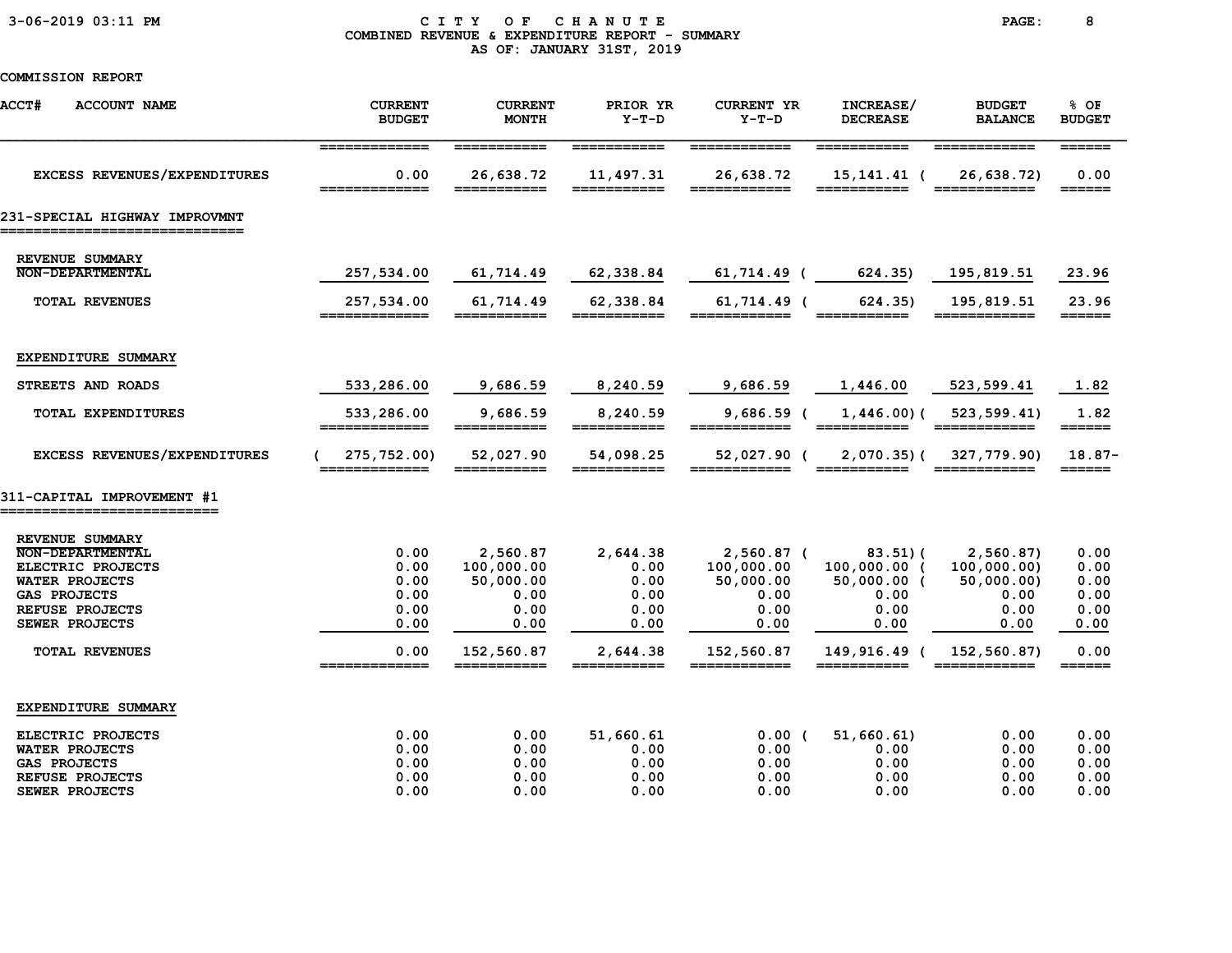### 3-06-2019 03:11 PM C I T Y O F C H A N U T E PAGE: 9 COMBINED REVENUE & EXPENDITURE REPORT - SUMMARY AS OF: JANUARY 31ST, 2019

| <b>ACCT#</b><br><b>ACCOUNT NAME</b>                      | <b>CURRENT</b><br><b>BUDGET</b> | <b>CURRENT</b><br><b>MONTH</b> | PRIOR YR<br>$Y-T-D$      | <b>CURRENT YR</b><br>Y-T-D                                                                                                                                                                                                                                                                                                                                                                                                                        | INCREASE/<br><b>DECREASE</b> | <b>BUDGET</b><br><b>BALANCE</b>                                                                                           | % OF<br><b>BUDGET</b>           |
|----------------------------------------------------------|---------------------------------|--------------------------------|--------------------------|---------------------------------------------------------------------------------------------------------------------------------------------------------------------------------------------------------------------------------------------------------------------------------------------------------------------------------------------------------------------------------------------------------------------------------------------------|------------------------------|---------------------------------------------------------------------------------------------------------------------------|---------------------------------|
| ELECTRIC PRODUCTION                                      | 0.00                            | 0.00                           | 0.00                     | 0.00                                                                                                                                                                                                                                                                                                                                                                                                                                              | 0.00                         | 0.00                                                                                                                      | 0.00                            |
| FIBER COMMUNICATIONS                                     | 0.00                            | 0.00                           | 0.00                     | 0.00                                                                                                                                                                                                                                                                                                                                                                                                                                              | 0.00                         | 0.00                                                                                                                      | 0.00                            |
| <b>SEWER PUMPING</b>                                     | 0.00                            | 0.00                           | 0.00                     | 0.00                                                                                                                                                                                                                                                                                                                                                                                                                                              | 0.00                         | 0.00                                                                                                                      | 0.00                            |
| <b>INTEREST</b>                                          | 0.00                            | 0.00                           | 0.00                     | 0.00                                                                                                                                                                                                                                                                                                                                                                                                                                              | 0.00                         | 0.00                                                                                                                      | 0.00                            |
| TOTAL EXPENDITURES                                       | 0.00<br>=============           | 0.00<br>===========            | 51,660.61<br>=========== | 0.00<br>============                                                                                                                                                                                                                                                                                                                                                                                                                              | 51,660.61<br>===========     | 0.00<br>============                                                                                                      | 0.00<br>======                  |
| <b>EXCESS REVENUES/EXPENDITURES</b>                      | 0.00<br>=============           | 152,560.87(<br>===========     | 49,016.23)               | 152,560.87<br>$\begin{array}{cccccccccc} \texttt{m} & \texttt{m} & \texttt{m} & \texttt{m} & \texttt{m} & \texttt{m} & \texttt{m} & \texttt{m} & \texttt{m} & \texttt{m} & \texttt{m} & \texttt{m} & \texttt{m} & \texttt{m} & \texttt{m} & \texttt{m} & \texttt{m} & \texttt{m} & \texttt{m} & \texttt{m} & \texttt{m} & \texttt{m} & \texttt{m} & \texttt{m} & \texttt{m} & \texttt{m} & \texttt{m} & \texttt{m} & \texttt{m} & \texttt{m} & \$ | 201,577.10 (<br>===========  | 152,560.87)<br>$\begin{array}{c} \texttt{m} = \texttt{m} = \texttt{m} = \texttt{m} = \texttt{m} = \texttt{m} \end{array}$ | 0.00<br>$=$ $=$ $=$ $=$ $=$ $=$ |
| 321-CAPITAL IMPROVEMENT #2<br>========================== |                                 |                                |                          |                                                                                                                                                                                                                                                                                                                                                                                                                                                   |                              |                                                                                                                           |                                 |
|                                                          |                                 |                                |                          |                                                                                                                                                                                                                                                                                                                                                                                                                                                   |                              |                                                                                                                           |                                 |
| REVENUE SUMMARY                                          |                                 |                                |                          |                                                                                                                                                                                                                                                                                                                                                                                                                                                   |                              |                                                                                                                           |                                 |
| <b>NON-DEPARTMENTAL</b>                                  | 0.00                            | 5,576.86                       | 2,773.63                 | 5,576.86                                                                                                                                                                                                                                                                                                                                                                                                                                          | $2,803.23$ (                 | 5,576.86                                                                                                                  | 0.00                            |
| COMMUNITY DEVELOPMENT                                    | 0.00                            | 0.00                           | 0.00                     | 0.00                                                                                                                                                                                                                                                                                                                                                                                                                                              | 0.00                         | 0.00                                                                                                                      | 0.00                            |
| PUBLIC BUILDINGS/GROUNDS                                 | 0.00                            | 0.00                           | 0.00                     | 0.00                                                                                                                                                                                                                                                                                                                                                                                                                                              | 0.00                         | 0.00                                                                                                                      | 0.00                            |
| SPECIAL PROGRAMS/PROJECTS                                | 0.00                            | 0.00                           | 0.00                     | 0.00                                                                                                                                                                                                                                                                                                                                                                                                                                              | 0.00                         | 0.00                                                                                                                      | 0.00                            |
| POLICE                                                   | 0.00                            | 0.00                           | 0.00                     | 0.00                                                                                                                                                                                                                                                                                                                                                                                                                                              | 0.00                         | 0.00                                                                                                                      | 0.00                            |
| <b>FIRE</b>                                              | 0.00                            | 0.00                           | 0.00                     | 0.00                                                                                                                                                                                                                                                                                                                                                                                                                                              | 0.00                         | 0.00                                                                                                                      | 0.00                            |
| ANIMAL CONTROL                                           | 0.00                            | 0.00                           | 0.00                     | 0.00                                                                                                                                                                                                                                                                                                                                                                                                                                              | 0.00                         | 0.00                                                                                                                      | 0.00                            |
| STREETS AND ROADS                                        | 0.00                            | 0.00                           | 0.00                     | 0.00                                                                                                                                                                                                                                                                                                                                                                                                                                              | 0.00                         | 0.00                                                                                                                      | 0.00                            |
| <b>CEMETERY</b>                                          | 0.00                            | 0.00                           | 0.00                     | 0.00                                                                                                                                                                                                                                                                                                                                                                                                                                              | 0.00                         | 0.00                                                                                                                      | 0.00                            |
| <b>AIRPORT</b>                                           | 0.00                            | 0.00                           | 0.00                     | 0.00                                                                                                                                                                                                                                                                                                                                                                                                                                              | 0.00                         | 0.00                                                                                                                      | 0.00                            |
| <b>PARKS</b>                                             | 0.00                            | 0.00                           | 0.00                     | 0.00                                                                                                                                                                                                                                                                                                                                                                                                                                              | 0.00                         | 0.00                                                                                                                      | 0.00                            |
| <b>GOLF COURSE</b>                                       | 0.00                            | 0.00                           | 0.00                     | 0.00                                                                                                                                                                                                                                                                                                                                                                                                                                              | 0.00                         | 0.00                                                                                                                      | 0.00                            |
| <b>AUDITORIUM MGT SERVICES</b>                           | 0.00                            | 0.00                           | 0.00                     | 0.00                                                                                                                                                                                                                                                                                                                                                                                                                                              | 0.00                         | 0.00                                                                                                                      | 0.00                            |
| METER READING                                            | 0.00                            | 0.00                           | 0.00                     | 0.00                                                                                                                                                                                                                                                                                                                                                                                                                                              | 0.00                         | 0.00                                                                                                                      | 0.00                            |
| PUBLIC WORKS/COMPLEX                                     | 0.00                            | 0.00                           | 0.00                     | 0.00                                                                                                                                                                                                                                                                                                                                                                                                                                              | 0.00                         | 0.00                                                                                                                      | 0.00                            |
| <b>TOTAL REVENUES</b>                                    | 0.00<br>=============           | 5,576.86<br>___________        | 2,773.63<br>===========  | 5,576.86<br>____________                                                                                                                                                                                                                                                                                                                                                                                                                          | 2,803.23 (<br>___________    | 5,576.86<br>_____________                                                                                                 | 0.00<br>======                  |
| EXPENDITURE SUMMARY                                      |                                 |                                |                          |                                                                                                                                                                                                                                                                                                                                                                                                                                                   |                              |                                                                                                                           |                                 |
| GENERAL ADMIN. SERVICE                                   | 0.00                            | 0.00                           | 0.00                     | 0.00                                                                                                                                                                                                                                                                                                                                                                                                                                              | 0.00                         | 0.00                                                                                                                      | 0.00                            |
| COMMUNITY DEVELOPMENT                                    | 0.00                            | 0.00                           | 0.00                     | 0.00                                                                                                                                                                                                                                                                                                                                                                                                                                              | 0.00                         | 0.00                                                                                                                      | 0.00                            |
| PUBLIC BUILDINGS/GROUNDS                                 | 0.00                            | 0.00                           | 0.00                     | 0.00                                                                                                                                                                                                                                                                                                                                                                                                                                              | 0.00                         | 0.00                                                                                                                      | 0.00                            |
| SPECIAL PROGRAMS/PROJECTS                                | 0.00                            | 0.00                           | 0.00                     | 0.00                                                                                                                                                                                                                                                                                                                                                                                                                                              | 0.00                         | 0.00                                                                                                                      | 0.00                            |
| POLICE                                                   | 0.00                            | 0.00                           | 0.00                     | 0.00                                                                                                                                                                                                                                                                                                                                                                                                                                              | 0.00                         | 0.00                                                                                                                      | 0.00                            |
| <b>FIRE</b>                                              | 0.00                            | 0.00                           | 0.00                     | 0.00                                                                                                                                                                                                                                                                                                                                                                                                                                              | 0.00                         | 0.00                                                                                                                      | 0.00                            |
| ANIMAL CONTROL                                           | 0.00                            | 0.00                           | 0.00                     | 0.00                                                                                                                                                                                                                                                                                                                                                                                                                                              | 0.00                         | 0.00                                                                                                                      | 0.00                            |
| STREETS AND ROADS                                        | 0.00                            | 0.00                           | 0.00                     | 0.00                                                                                                                                                                                                                                                                                                                                                                                                                                              | 0.00                         | 0.00                                                                                                                      | 0.00                            |
| <b>CEMETERY</b>                                          | 0.00                            | 0.00                           | 0.00                     | 0.00                                                                                                                                                                                                                                                                                                                                                                                                                                              | 0.00                         | 0.00                                                                                                                      | 0.00                            |
| <b>AIRPORT</b>                                           | 0.00                            | 0.00                           | 0.00                     | 0.00                                                                                                                                                                                                                                                                                                                                                                                                                                              | 0.00                         | 0.00                                                                                                                      | 0.00                            |
|                                                          |                                 |                                |                          |                                                                                                                                                                                                                                                                                                                                                                                                                                                   |                              |                                                                                                                           |                                 |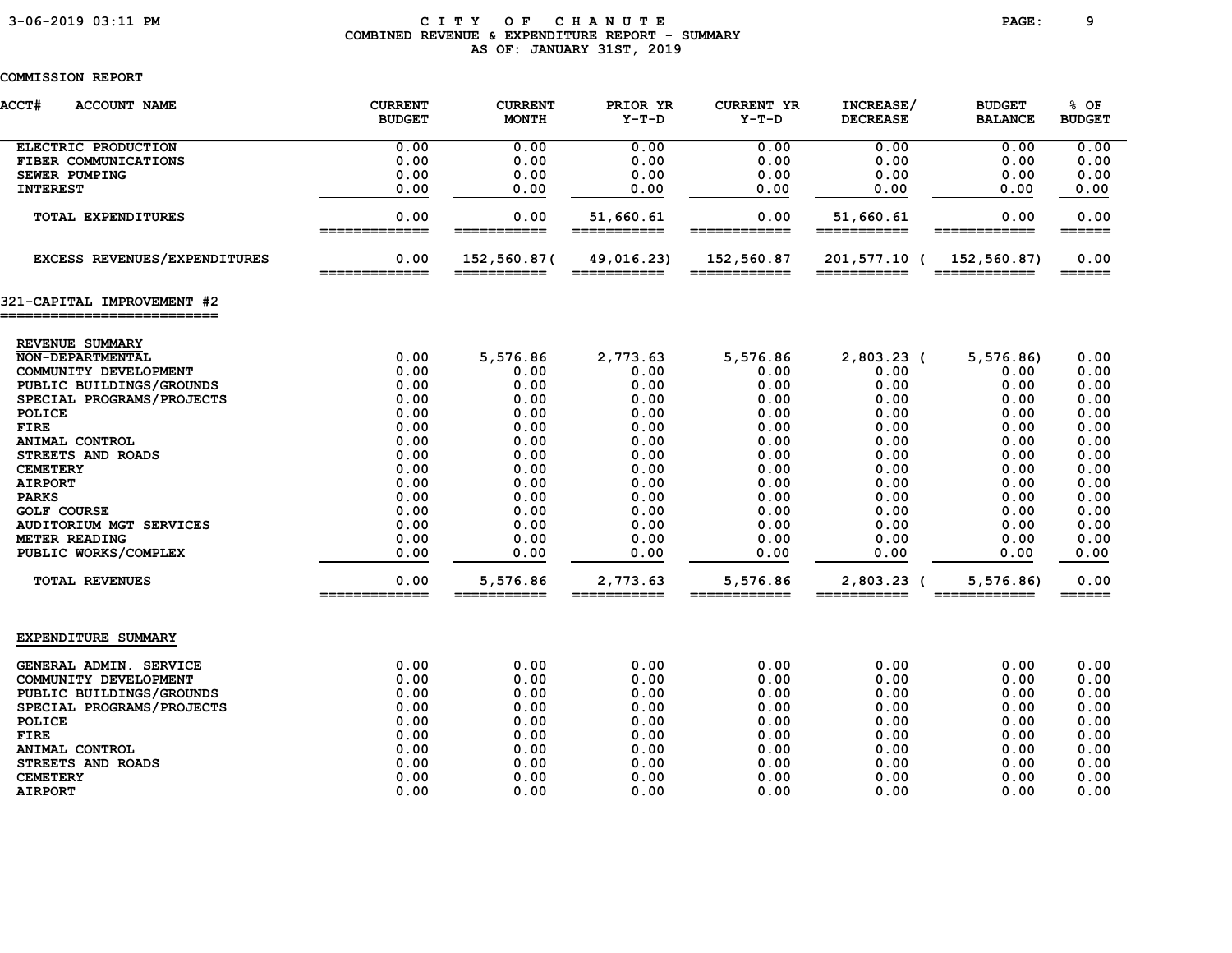### 3-06-2019 03:11 PM C I T Y O F C H A N U T E PAGE: 10 COMBINED REVENUE & EXPENDITURE REPORT - SUMMARY AS OF: JANUARY 31ST, 2019

| <b>ACCT#</b><br><b>ACCOUNT NAME</b>       | <b>CURRENT</b><br><b>BUDGET</b> | <b>CURRENT</b><br><b>MONTH</b> | PRIOR YR<br>$Y-T-D$     | <b>CURRENT YR</b><br>$Y-T-D$ | INCREASE/<br><b>DECREASE</b> | <b>BUDGET</b><br><b>BALANCE</b> | % OF<br><b>BUDGET</b>       |
|-------------------------------------------|---------------------------------|--------------------------------|-------------------------|------------------------------|------------------------------|---------------------------------|-----------------------------|
| <b>PARKS</b>                              | 0.00                            | 0.00                           | 190.08                  | 0.00(                        | 190.08                       | 0.00                            | 0.00                        |
| BASEBALL/SOFTBALL PARKS                   | 0.00                            | 0.00                           | 0.00                    | 0.00                         | 0.00                         | 0.00                            | 0.00                        |
| <b>GOLF COURSE</b>                        | 0.00                            | 0.00                           | 5,449.18                | 0.00(                        | 5,449.18                     | 0.00                            | 0.00                        |
| <b>AUDITORIUM MGT SERVICES</b>            | 0.00                            | 0.00                           | 0.00                    | 0.00                         | 0.00                         | 0.00                            | 0.00                        |
| METER READING                             | 0.00                            | 0.00                           | 0.00                    | 0.00                         | 0.00                         | 0.00                            | 0.00                        |
| PUBLIC WORKS/COMPLEX                      | 0.00                            | 0.00                           | 0.00                    | 0.00                         | 0.00                         | 0.00                            | 0.00                        |
| TOTAL EXPENDITURES                        | 0.00<br>=============           | 0.00<br>=======                | 5,639.26<br>=========== | 0.00<br>=======              | 5,639.26<br>===========      | 0.00<br>$=====$                 | 0.00<br>$=$ $=$ $=$ $=$ $=$ |
| EXCESS REVENUES/EXPENDITURES              | 0.00<br>=============           | 5,576.86(<br>===========       | 2,865.63)               | 5,576.86<br>============     | $8,442.49$ (<br>===========  | 5, 576.86<br>============       | 0.00<br>======              |
| 331-EQUIPMENT RESERVE                     |                                 |                                |                         |                              |                              |                                 |                             |
|                                           |                                 |                                |                         |                              |                              |                                 |                             |
| REVENUE SUMMARY<br>GENERAL ADMIN. SERVICE | 0.00                            | 0.00                           | 0.00                    | 0.00                         | 0.00                         | 0.00                            | 0.00                        |
| COMMUNITY DEVELOPMENT                     | 0.00                            | 0.00                           | 0.00                    | 0.00                         | 0.00                         | 0.00                            | 0.00                        |
| PUBLIC BUILDINGS/GROUNDS                  | 0.00                            | 0.00                           | 0.00                    | 0.00                         | 0.00                         | 0.00                            | 0.00                        |
| POLICE                                    | 0.00                            | 0.00                           | 0.00                    | 0.00                         | 0.00                         | 0.00                            | 0.00                        |
| <b>FIRE</b>                               | 0.00                            | 0.00                           | 0.00                    | 0.00                         | 0.00                         | 0.00                            | 0.00                        |
| ANIMAL CONTROL                            | 0.00                            | 0.00                           | 0.00                    | 0.00                         | 0.00                         | 0.00                            | 0.00                        |
| STREETS AND ROADS                         | 0.00                            | 0.00                           | 0.00                    | 0.00                         | 0.00                         | 0.00                            | 0.00                        |
| <b>CEMETERY</b>                           | 0.00                            | 0.00                           | 0.00                    | 0.00                         | 0.00                         | 0.00                            | 0.00                        |
| <b>AIRPORT</b>                            | 0.00                            | 0.00                           | 0.00                    | 0.00                         | 0.00                         | 0.00                            | 0.00                        |
| <b>PARKS</b>                              | 0.00                            | 0.00                           | 0.00                    | 0.00                         | 0.00                         | 0.00                            | 0.00                        |
| ELECTRIC PROJECTS                         | 0.00                            | 200,000.00                     | 0.00                    | 200,000.00                   | 200,000.00 (                 | 200,000.00)                     | 0.00                        |
| REFUSE PROJECTS                           | 0.00                            | 0.00                           | 0.00                    | 0.00                         | 0.00                         | 0.00                            | 0.00                        |
| SEWER PROJECTS                            | 0.00                            | 0.00                           | 0.00                    | 0.00                         | 0.00                         | 0.00                            | 0.00                        |
| WATER SOURCE OF SUPPLY                    | 0.00                            | 25,000.00                      | 0.00                    | 25,000.00                    | 25,000.00 (                  | 25,000.00)                      | 0.00                        |
| <b>GAS DISTRIBUTION</b>                   | 0.00                            | 0.00                           | 0.00                    | 0.00                         | 0.00                         | 0.00                            | 0.00                        |
| VEHICLE SERVICES SHOP                     | 0.00                            | 0.00                           | 0.00                    | 0.00                         | 0.00                         | 0.00                            | 0.00                        |
| UTILITY ADMIN SERVICES                    | 0.00                            | 0.00                           | 0.00                    | 0.00                         | 0.00                         | 0.00                            | 0.00                        |
| UTILITY OFFICE                            | 0.00                            | 0.00                           | 0.00                    | 0.00                         | 0.00                         | 0.00                            | 0.00                        |
| DATA PROCESSING                           | 0.00                            | 0.00                           | 0.00                    | 0.00                         | 0.00                         | 0.00                            | 0.00                        |
| METER READING                             | 0.00                            | 0.00                           | 0.00                    | 0.00                         | 0.00                         | 0.00                            | 0.00                        |
| PUBLIC WORKS/COMPLEX                      | 0.00                            | 0.00                           | 0.00                    | 0.00                         | 0.00                         | 0.00                            | 0.00                        |
| FEDERAL GRANTS                            | 0.00                            | 0.00                           | 0.00                    | 0.00                         | 0.00                         | 0.00                            | 0.00                        |
| <b>TOTAL REVENUES</b>                     | 0.00                            | 225,000.00<br>===========      | 0.00                    | 225,000.00                   | 225,000.00                   | 225,000.00)<br>============     | 0.00                        |
|                                           | =============                   |                                | ===========             | ============                 | ===========                  |                                 | $=$ $=$ $=$ $=$ $=$ $=$ $=$ |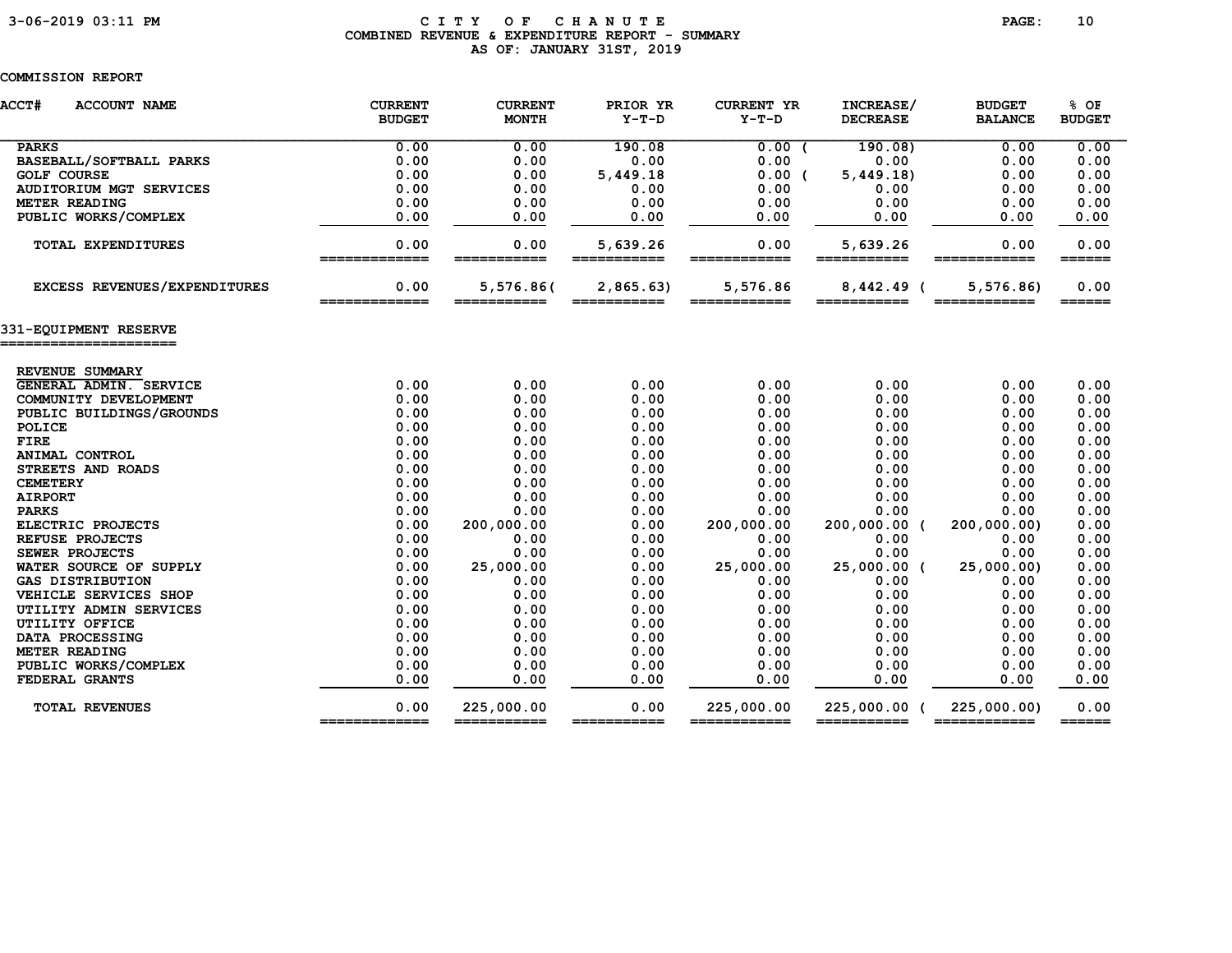### 3-06-2019 03:11 PM C I T Y O F C H A N U T E PAGE: 11 COMBINED REVENUE & EXPENDITURE REPORT - SUMMARY AS OF: JANUARY 31ST, 2019

| <b>ACCT#</b><br><b>ACCOUNT NAME</b> | <b>CURRENT</b><br><b>BUDGET</b> | <b>CURRENT</b><br><b>MONTH</b> | PRIOR YR<br>$Y-T-D$ | <b>CURRENT YR</b><br>Y-T-D | INCREASE/<br><b>DECREASE</b> | <b>BUDGET</b><br><b>BALANCE</b> | % OF<br><b>BUDGET</b>       |
|-------------------------------------|---------------------------------|--------------------------------|---------------------|----------------------------|------------------------------|---------------------------------|-----------------------------|
| EXPENDITURE SUMMARY                 |                                 |                                |                     |                            |                              |                                 |                             |
| GENERAL ADMIN. SERVICE              | 0.00                            | 0.00                           | 0.00                | 0.00                       | 0.00                         | 0.00                            | 0.00                        |
| COMMUNITY DEVELOPMENT               | 0.00                            | 0.00                           | 0.00                | 0.00                       | 0.00                         | 0.00                            | 0.00                        |
| PUBLIC BUILDINGS/GROUNDS            | 0.00                            | 0.00                           | 0.00                | 0.00                       | 0.00                         | 0.00                            | 0.00                        |
| POLICE                              | 0.00                            | 0.00                           | 0.00                | 0.00                       | 0.00                         | 0.00                            | 0.00                        |
| <b>FIRE</b>                         | 0.00                            | 0.00                           | 0.00                | 0.00                       | 0.00                         | 0.00                            | 0.00                        |
| ANIMAL CONTROL                      | 0.00                            | 0.00                           | 0.00                | 0.00                       | 0.00                         | 0.00                            | 0.00                        |
| STREETS AND ROADS                   | 0.00                            | 0.00                           | 0.00                | 0.00                       | 0.00                         | 0.00                            | 0.00                        |
| <b>CEMETERY</b>                     | 0.00                            | 0.00                           | 0.00                | 0.00                       | 0.00                         | 0.00                            | 0.00                        |
| <b>AIRPORT</b>                      | 0.00                            | 0.00                           | 0.00                | 0.00                       | 0.00                         | 0.00                            | 0.00                        |
| <b>PARKS</b>                        | 0.00                            | 0.00                           | 0.00                | 0.00                       | 0.00                         | 0.00                            | 0.00                        |
| <b>GOLF COURSE</b>                  | 0.00                            | 0.00                           | 0.00                | 0.00                       | 0.00                         | 0.00                            | 0.00                        |
| WATER PROJECTS                      | 0.00                            | 0.00                           | 0.00                | 0.00                       | 0.00                         | 0.00                            | 0.00                        |
| ELECTRIC PRODUCTION                 | 0.00                            | 0.00                           | 0.00                | 0.00                       | 0.00                         | 0.00                            | 0.00                        |
| ELECTRIC DISTRIBUTION               | 0.00                            | 0.00                           | 0.00                | 0.00                       | 0.00                         | 0.00                            | 0.00                        |
| WATER TREATMENT PLANT               | 0.00                            | 0.00                           | 0.00                | 0.00                       | 0.00                         | 0.00                            | 0.00                        |
| <b>GAS DISTRIBUTION</b>             | 0.00                            | 0.00                           | 0.00                | 0.00                       | 0.00                         | 0.00                            | 0.00                        |
| REFUSE COLLECTION                   | 0.00                            | 0.00                           | 0.00                | 0.00                       | 0.00                         | 0.00                            | 0.00                        |
| REFUSE LANDFILL                     | 0.00                            | 0.00                           | 0.00                | 0.00                       | 0.00                         | 0.00                            | 0.00                        |
| SEWER TREATMENT/DISPOSAL            | 0.00                            | 0.00                           | 0.00                | 0.00                       | 0.00                         | 0.00                            | 0.00                        |
| VEHICLE SERVICES SHOP               | 0.00                            | 0.00                           | 0.00                | 0.00                       | 0.00                         | 0.00                            | 0.00                        |
| UTILITY ADMIN SERVICES              | 0.00                            | 0.00                           | 0.00                | 0.00                       | 0.00                         | 0.00                            | 0.00                        |
| UTILITY OFFICE                      | 0.00                            | 0.00                           | 0.00                | 0.00                       | 0.00                         | 0.00                            | 0.00                        |
| DATA PROCESSING                     | 0.00                            | 0.00                           | 0.00                | 0.00                       | 0.00                         | 0.00                            | 0.00                        |
| METER READING                       | 0.00                            | 0.00                           | 0.00                | 0.00                       | 0.00                         | 0.00                            | 0.00                        |
| PUBLIC WORKS/COMPLEX                | 0.00                            | 0.00                           | 0.00                | 0.00                       | 0.00                         | 0.00                            | 0.00                        |
| TOTAL EXPENDITURES                  | 0.00<br>_____                   | 0.00<br>======                 | 0.00<br>=====       | 0.00<br>====               | 0.00<br>=====                | 0.00                            | 0.00<br>$=$ $=$ $=$ $=$ $=$ |
| EXCESS REVENUES/EXPENDITURES        | 0.00<br>=============           | 225,000.00<br>===========      | 0.00                | 225,000.00<br>============ | 225,000.00 (                 | 225,000.00)                     | 0.00<br>======              |
| <b>361-CITY INFRASTRUCTURE</b>      |                                 |                                |                     |                            |                              |                                 |                             |
|                                     |                                 |                                |                     |                            |                              |                                 |                             |
| REVENUE SUMMARY                     |                                 |                                |                     |                            |                              |                                 |                             |
| <b>NON-DEPARTMENTAL</b>             | 0.00                            | 0.00                           | 0.00                | 0.00                       | 0.00                         | 0.00                            | 0.00                        |
| <b>TOTAL REVENUES</b>               | 0.00<br>_____________           | 0.00<br>___________            | 0.00<br>=========== | 0.00<br>============       | 0.00<br>===========          | 0.00<br>============            | 0.00<br>$=$ $=$ $=$ $=$ $=$ |
|                                     |                                 |                                |                     |                            |                              |                                 |                             |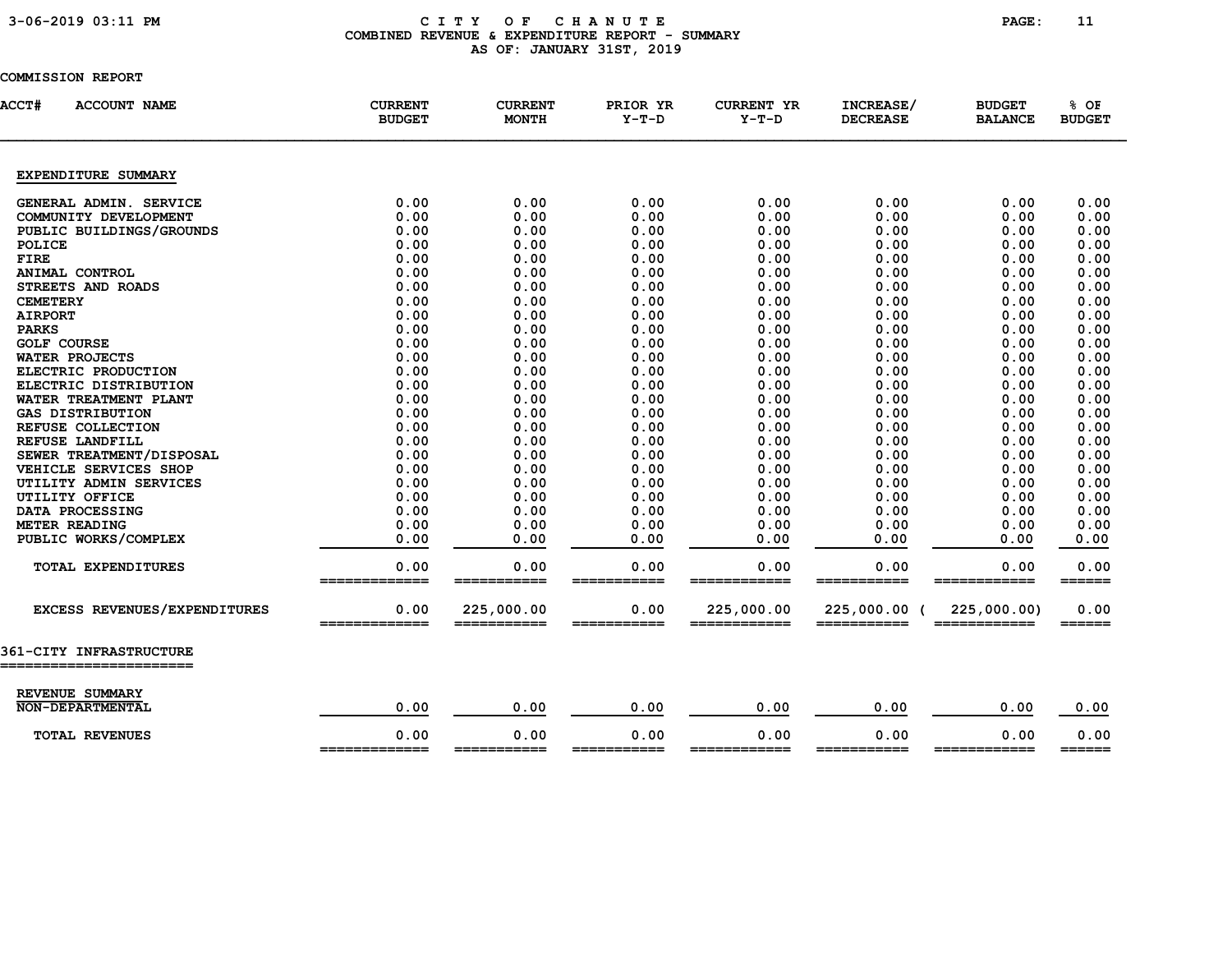### 3-06-2019 03:11 PM C I T Y O F C H A N U T E PAGE: 12 COMBINED REVENUE & EXPENDITURE REPORT - SUMMARY AS OF: JANUARY 31ST, 2019

| <b>ACCT#</b><br><b>ACCOUNT NAME</b>                                                                                                      | <b>CURRENT</b><br><b>BUDGET</b>                                            | <b>CURRENT</b><br><b>MONTH</b>                       | PRIOR YR<br>$Y-T-D$                                          | <b>CURRENT YR</b><br>$Y-T-D$                          | INCREASE/<br><b>DECREASE</b>                                      | <b>BUDGET</b><br><b>BALANCE</b>                                             | % OF<br><b>BUDGET</b>                                                           |
|------------------------------------------------------------------------------------------------------------------------------------------|----------------------------------------------------------------------------|------------------------------------------------------|--------------------------------------------------------------|-------------------------------------------------------|-------------------------------------------------------------------|-----------------------------------------------------------------------------|---------------------------------------------------------------------------------|
| EXPENDITURE SUMMARY                                                                                                                      |                                                                            |                                                      |                                                              |                                                       |                                                                   |                                                                             |                                                                                 |
| ELECTRIC PROJECTS                                                                                                                        | 0.00                                                                       | 0.00                                                 | 0.00                                                         | 0.00                                                  | 0.00                                                              | 0.00                                                                        | 0.00                                                                            |
| TOTAL EXPENDITURES                                                                                                                       | 0.00<br>=============                                                      | 0.00<br>===========                                  | 0.00<br>===========                                          | 0.00<br>============                                  | 0.00<br>===========                                               | 0.00<br>============                                                        | 0.00                                                                            |
| EXCESS REVENUES/EXPENDITURES                                                                                                             | 0.00<br>_____________                                                      | 0.00<br>___________                                  | 0.00<br>===========                                          | 0.00<br>============                                  | 0.00<br>___________                                               | 0.00<br>------------                                                        | 0.00<br>======                                                                  |
| 401-G.O. BOND AND INTEREST<br>==========================                                                                                 |                                                                            |                                                      |                                                              |                                                       |                                                                   |                                                                             |                                                                                 |
| REVENUE SUMMARY<br><b>NON-DEPARTMENTAL</b>                                                                                               | 2,771,645.00                                                               | 342,484.86                                           | 313,856.74                                                   | 342,484.86                                            | 28,628.12                                                         | 2,429,160.14                                                                | 12.36                                                                           |
| <b>TOTAL REVENUES</b>                                                                                                                    | 2,771,645.00<br>=============                                              | 342,484.86<br>===========                            | 313,856.74<br>===========                                    | 342,484.86<br>============                            | 28,628.12<br>===========                                          | 2,429,160.14<br>============                                                | 12.36<br>$=$ $=$ $=$ $=$ $=$                                                    |
| EXPENDITURE SUMMARY                                                                                                                      |                                                                            |                                                      |                                                              |                                                       |                                                                   |                                                                             |                                                                                 |
| NON-DEPARTMENTAL<br>STREETS AND ROADS<br>PRINCIPAL<br><b>INTEREST</b><br>PAYING AGENT FEES/POSTAGE<br>DEBT SERVICE<br>TOTAL EXPENDITURES | 0.00<br>0.00<br>2,445,000.00<br>343,696.00<br>0.00<br>0.00<br>2,788,696.00 | 0.00<br>0.00<br>0.00<br>0.00<br>0.00<br>0.00<br>0.00 | 0.00<br>0.00<br>0.00<br>8,300.00<br>0.00<br>0.00<br>8,300.00 | 0.00<br>0.00<br>0.00<br>0.00(<br>0.00<br>0.00<br>0.00 | 0.00<br>0.00<br>0.00<br>8,300.00)<br>0.00<br>0.00<br>$8,300.00$ ( | 0.00<br>0.00<br>2,445,000.00<br>343,696.00<br>0.00<br>0.00<br>2,788,696.00) | 0.00<br>0.00<br>0.00<br>0.00<br>0.00<br>0.00<br>0.00<br>$=$ $=$ $=$ $=$ $=$ $=$ |
| EXCESS REVENUES/EXPENDITURES                                                                                                             | 17,051.00)<br>=============                                                | 342,484.86                                           | 305,556.74<br>===========                                    | 342,484.86                                            | 36,928.12 (                                                       | 359, 535.86) 2, 008.59-                                                     |                                                                                 |
| 402-TIF PROJECT<br>-------------                                                                                                         |                                                                            |                                                      |                                                              |                                                       |                                                                   |                                                                             |                                                                                 |
| REVENUE SUMMARY<br><b>NON-DEPARTMENTAL</b>                                                                                               | 58,850.00                                                                  | 58,850.00                                            | 58,750.00                                                    | 58,850.00                                             | 100.00                                                            | 0.00                                                                        | 100.00                                                                          |
| <b>TOTAL REVENUES</b>                                                                                                                    | 58,850.00                                                                  | 58,850.00                                            | 58,750.00                                                    | 58,850.00                                             | 100.00                                                            | 0.00                                                                        | 100.00                                                                          |
|                                                                                                                                          | =============                                                              | ===========                                          | ===========                                                  | ============                                          | ===========                                                       |                                                                             | $=$ $=$ $=$ $=$ $=$ $=$                                                         |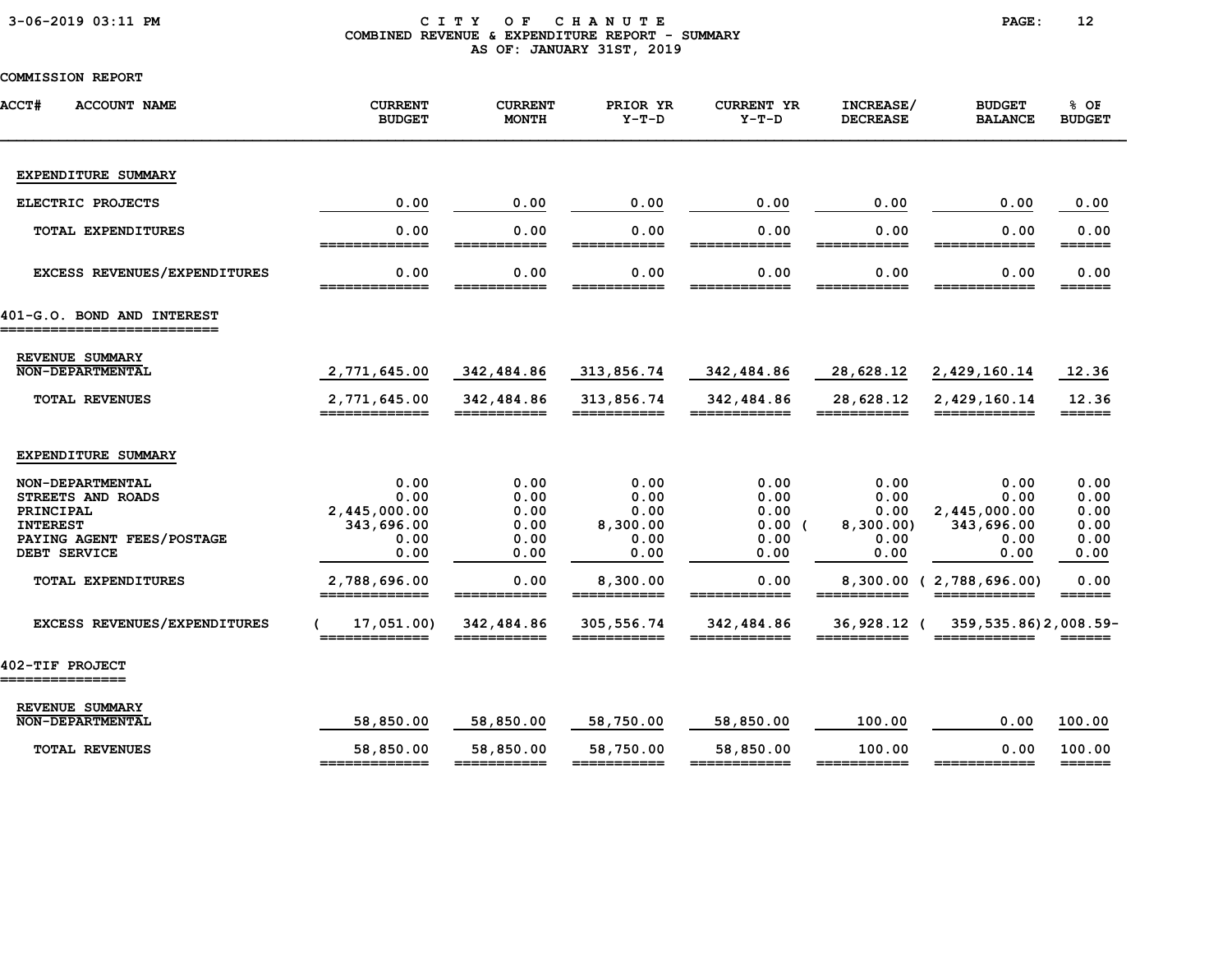### 3-06-2019 03:11 PM C I T Y O F C H A N U T E PAGE: 13 COMBINED REVENUE & EXPENDITURE REPORT - SUMMARY AS OF: JANUARY 31ST, 2019

| <b>ACCT#</b><br><b>ACCOUNT NAME</b>                                                                                                                                            | <b>CURRENT</b><br><b>BUDGET</b>                                                                               | <b>CURRENT</b><br><b>MONTH</b>                                                                               | PRIOR YR<br>$Y-T-D$                                                          | <b>CURRENT YR</b><br>$Y-T-D$                                                                                                                                                                                                                                                                                                                                                                                                                        | INCREASE/<br><b>DECREASE</b>                                    | <b>BUDGET</b><br><b>BALANCE</b>                                                                                                                              | % OF<br><b>BUDGET</b>                                                                |
|--------------------------------------------------------------------------------------------------------------------------------------------------------------------------------|---------------------------------------------------------------------------------------------------------------|--------------------------------------------------------------------------------------------------------------|------------------------------------------------------------------------------|-----------------------------------------------------------------------------------------------------------------------------------------------------------------------------------------------------------------------------------------------------------------------------------------------------------------------------------------------------------------------------------------------------------------------------------------------------|-----------------------------------------------------------------|--------------------------------------------------------------------------------------------------------------------------------------------------------------|--------------------------------------------------------------------------------------|
| EXPENDITURE SUMMARY                                                                                                                                                            |                                                                                                               |                                                                                                              |                                                                              |                                                                                                                                                                                                                                                                                                                                                                                                                                                     |                                                                 |                                                                                                                                                              |                                                                                      |
| NON-DEPARTMENTAL                                                                                                                                                               | 58,820.00                                                                                                     | 0.00                                                                                                         | 0.00                                                                         | 0.00                                                                                                                                                                                                                                                                                                                                                                                                                                                | 0.00                                                            | 58,820.00                                                                                                                                                    | 0.00                                                                                 |
| <b>TOTAL EXPENDITURES</b>                                                                                                                                                      | 58,820.00<br>=============                                                                                    | 0.00<br>===========                                                                                          | 0.00<br>===========                                                          | 0.00<br>============                                                                                                                                                                                                                                                                                                                                                                                                                                | 0.00<br>===========                                             | 58,820.00)<br>============                                                                                                                                   | 0.00                                                                                 |
| <b>EXCESS REVENUES/EXPENDITURES</b>                                                                                                                                            | 30.00                                                                                                         | 58,850.00                                                                                                    | 58,750.00                                                                    | 58,850.00                                                                                                                                                                                                                                                                                                                                                                                                                                           | $100.00$ (                                                      | 58,820.00)6,166.67                                                                                                                                           |                                                                                      |
| 501-ELECTRIC UTILITY                                                                                                                                                           |                                                                                                               |                                                                                                              |                                                                              |                                                                                                                                                                                                                                                                                                                                                                                                                                                     |                                                                 |                                                                                                                                                              |                                                                                      |
| REVENUE SUMMARY<br>NON-DEPARTMENTAL<br><b>TOTAL REVENUES</b>                                                                                                                   | 24,162,400.00<br>24, 162, 400.00<br>=============                                                             | 3, 349, 077.91 1, 984, 037.03<br>3, 349, 077.91 1, 984, 037.03                                               |                                                                              | 3,349,077.91<br>$\begin{array}{cccccccccc} \texttt{m} & \texttt{m} & \texttt{m} & \texttt{m} & \texttt{m} & \texttt{m} & \texttt{m} & \texttt{m} & \texttt{m} & \texttt{m} & \texttt{m} & \texttt{m} & \texttt{m} & \texttt{m} & \texttt{m} & \texttt{m} & \texttt{m} & \texttt{m} & \texttt{m} & \texttt{m} & \texttt{m} & \texttt{m} & \texttt{m} & \texttt{m} & \texttt{m} & \texttt{m} & \texttt{m} & \texttt{m} & \texttt{m} & \texttt{m} & \$ | 1,365,040.88<br>3, 349, 077.91 1, 365, 040.88                   | 20, 813, 322.09<br>20,813,322.09<br>============                                                                                                             | 13.86<br>13.86<br>======                                                             |
| EXPENDITURE SUMMARY                                                                                                                                                            |                                                                                                               |                                                                                                              |                                                                              |                                                                                                                                                                                                                                                                                                                                                                                                                                                     |                                                                 |                                                                                                                                                              |                                                                                      |
| ELECTRIC PRODUCTION<br>ELECTRIC TRANSMISSION<br>ELECTRIC DISTRIBUTION<br>FIBER COMMUNICATIONS<br>ELECTRIC ADMIN & GENERAL<br>CONTRIBUTION TO CITY<br><b>TOTAL EXPENDITURES</b> | 14,792,904.00<br>0.00<br>2,246,010.00<br>0.00<br>7,524,125.00<br>105,000.00<br>24,668,039.00<br>_____________ | 131, 175.96<br>0.00<br>88,438.25<br>0.00<br>1,252,471.38<br>0.00<br>1,472,085.59 1,258,944.12<br>=========== | 478,571.35<br>0.00<br>73,874.84<br>0.00<br>706,497.93<br>0.00<br>=========== | 131,175.96 (<br>0.00<br>88,438.25<br>0.00<br>1,252,471.38<br>0.00<br>============                                                                                                                                                                                                                                                                                                                                                                   | 0.00<br>14,563.41<br>0.00<br>545, 973.45<br>0.00<br>=========== | 347, 395. 39) 14, 661, 728. 04<br>0.00<br>2, 157, 571. 75<br>0.00<br>6,271,653.62<br>105,000.00<br>1,472,085.59 (213,141.47) (23,195,953.41)<br>============ | 0.89<br>0.00<br>3.94<br>0.00<br>16.65<br>0.00<br>5.97<br>$=$ $=$ $=$ $=$ $=$ $=$ $=$ |
| EXCESS REVENUES/EXPENDITURES                                                                                                                                                   |                                                                                                               | 505,639.00) 1,876,992.32                                                                                     | 725,092.91<br>===========                                                    |                                                                                                                                                                                                                                                                                                                                                                                                                                                     |                                                                 | 1,876,992.32 1,151,899.41 (2,382,631.32)                                                                                                                     | $371.21 -$<br>$=$ $=$ $=$ $=$ $=$ $=$                                                |
| 502-WATER UTILITY<br>=================                                                                                                                                         |                                                                                                               |                                                                                                              |                                                                              |                                                                                                                                                                                                                                                                                                                                                                                                                                                     |                                                                 |                                                                                                                                                              |                                                                                      |
| REVENUE SUMMARY<br><b>NON-DEPARTMENTAL</b>                                                                                                                                     | 1,853,100.00                                                                                                  | 133,922.95                                                                                                   | 132,250.74                                                                   | 133,922.95                                                                                                                                                                                                                                                                                                                                                                                                                                          | 1,672.21                                                        | 1,719,177.05                                                                                                                                                 | 7.23                                                                                 |
| <b>TOTAL REVENUES</b>                                                                                                                                                          | 1,853,100.00<br>=============                                                                                 | 133,922.95<br>===========                                                                                    | 132,250.74<br>===========                                                    | 133,922.95<br>============                                                                                                                                                                                                                                                                                                                                                                                                                          | 1,672.21<br>===========                                         | 1,719,177.05<br>============                                                                                                                                 | 7.23<br>$=$ $=$ $=$ $=$ $=$ $=$                                                      |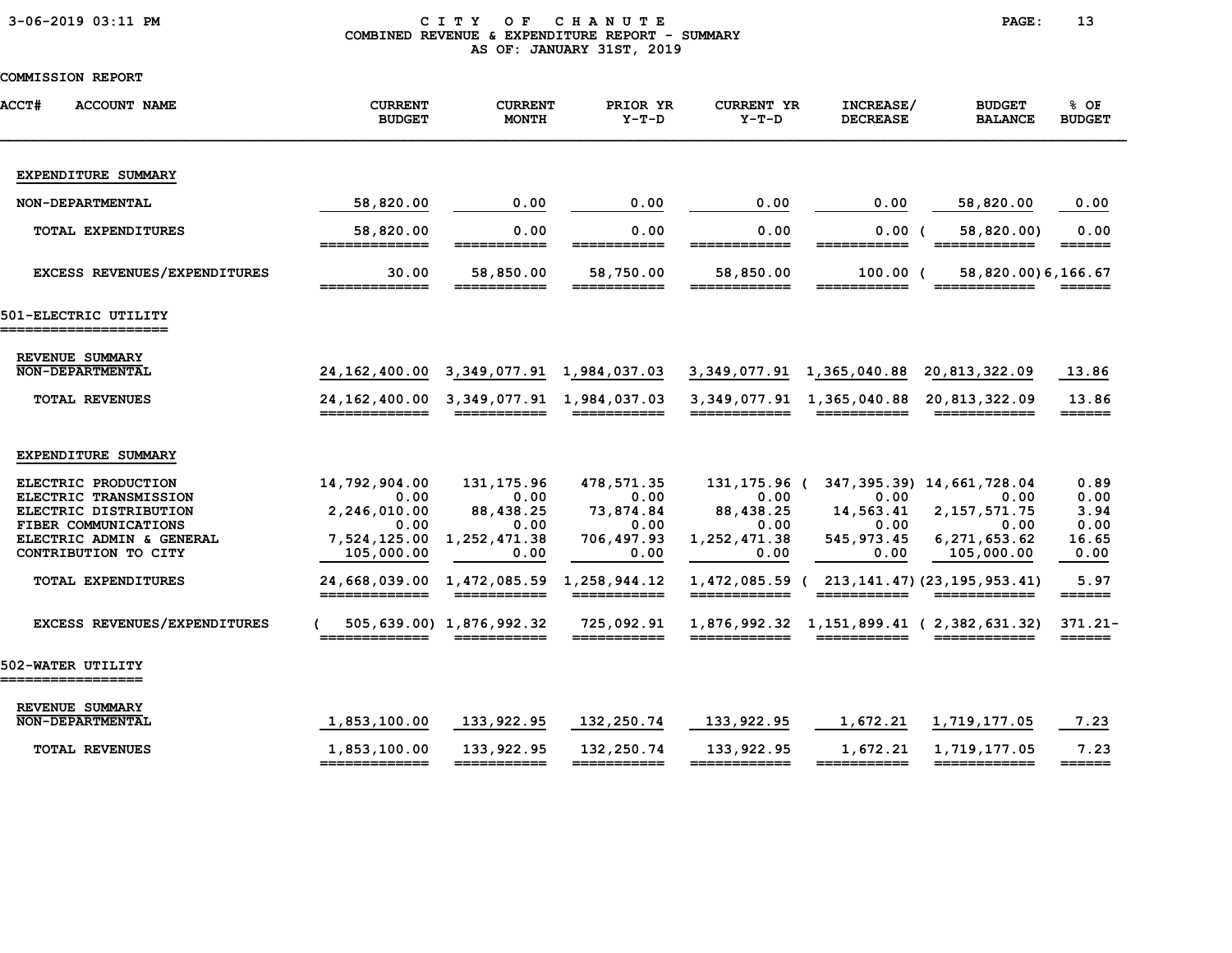### 3-06-2019 03:11 PM C I T Y O F C H A N U T E PAGE: 14 COMBINED REVENUE & EXPENDITURE REPORT - SUMMARY AS OF: JANUARY 31ST, 2019

| <b>ACCT#</b><br><b>ACCOUNT NAME</b>                                                                                | <b>CURRENT</b><br><b>BUDGET</b>                                  | <b>CURRENT</b><br><b>MONTH</b>                            | PRIOR YR<br>$Y-T-D$                                      | <b>CURRENT YR</b><br>$Y-T-D$                              | INCREASE/<br><b>DECREASE</b>                                                                                                                                                                                                                                                                                                                                                                                                                    | <b>BUDGET</b><br><b>BALANCE</b>                                   | % OF<br><b>BUDGET</b>                  |
|--------------------------------------------------------------------------------------------------------------------|------------------------------------------------------------------|-----------------------------------------------------------|----------------------------------------------------------|-----------------------------------------------------------|-------------------------------------------------------------------------------------------------------------------------------------------------------------------------------------------------------------------------------------------------------------------------------------------------------------------------------------------------------------------------------------------------------------------------------------------------|-------------------------------------------------------------------|----------------------------------------|
| EXPENDITURE SUMMARY                                                                                                |                                                                  |                                                           |                                                          |                                                           |                                                                                                                                                                                                                                                                                                                                                                                                                                                 |                                                                   |                                        |
| WATER SOURCE OF SUPPLY<br>WATER TREATMENT PLANT<br>WATER TRANSMISSION/DISTR<br>WATER ADMINIST/GENERAL<br>PRINCIPAL | 19,000.00<br>817,214.00<br>463,519.00<br>541,973.00<br>31,927.00 | 0.00<br>47,552.39<br>24,553.61<br>129,814.74<br>15,959.67 | 0.00<br>45,570.84<br>22,640.13<br>47,625.72<br>15,959.67 | 0.00<br>47,552.39<br>24,553.61<br>129,814.74<br>15,959.67 | 0.00<br>1,981.55<br>1,913.48<br>82,189.02<br>0.00                                                                                                                                                                                                                                                                                                                                                                                               | 19,000.00<br>769,661.61<br>438,965.39<br>412, 158.26<br>15,967.33 | 0.00<br>5.82<br>5.30<br>23.95<br>49.99 |
| TOTAL EXPENDITURES                                                                                                 | 1,873,633.00<br>=============                                    | 217,880.41<br>===========                                 | 131,796.36<br>===========                                | 217,880.41 (<br>============                              |                                                                                                                                                                                                                                                                                                                                                                                                                                                 | 86,084.05) (1,655,752.59)<br>============                         | 11.63<br>$=$ $=$ $=$ $=$ $=$ $=$       |
| <b>EXCESS REVENUES/EXPENDITURES</b>                                                                                | 20,533.00)(                                                      | 83,957.46)                                                | 454.38 (                                                 | 83,957.46)(                                               | 84, 411, 84)                                                                                                                                                                                                                                                                                                                                                                                                                                    | 63,424.46<br>______                                               | 408.89<br>======                       |
| 503-GAS UTILITY<br>===============                                                                                 |                                                                  |                                                           |                                                          |                                                           |                                                                                                                                                                                                                                                                                                                                                                                                                                                 |                                                                   |                                        |
| REVENUE SUMMARY<br><b>NON-DEPARTMENTAL</b>                                                                         | 5,222,000.00                                                     | 894,975.80                                                | 982,591.44                                               | 894,975.80 (                                              | 87,615.64)                                                                                                                                                                                                                                                                                                                                                                                                                                      | 4,327,024.20                                                      | 17.14                                  |
| <b>TOTAL REVENUES</b>                                                                                              | 5,222,000.00<br>=============                                    | 894, 975.80<br>===========                                | 982,591.44<br>===========                                | 894,975.80 (<br>============                              | 87,615.64)<br>===========                                                                                                                                                                                                                                                                                                                                                                                                                       | 4,327,024.20<br>============                                      | 17.14<br>$=$ $=$ $=$ $=$ $=$ $=$       |
| EXPENDITURE SUMMARY                                                                                                |                                                                  |                                                           |                                                          |                                                           |                                                                                                                                                                                                                                                                                                                                                                                                                                                 |                                                                   |                                        |
| <b>GAS SUPPLY</b><br><b>GAS STORAGE</b><br><b>GAS DISTRIBUTION</b><br>GAS ADMIN/GENERAL                            | 2,650,000.00<br>780,000.00<br>1,001,711.00<br>753,147.00         | 0.00<br>0.00<br>46,636.41<br>135,140.63                   | 0.00<br>0.00<br>43, 333. 22<br>97,403.58                 | 0.00<br>0.00<br>46,636.41<br>135,140.63                   | 0.00<br>0.00<br>3,303.19<br>37,737.05                                                                                                                                                                                                                                                                                                                                                                                                           | 2,650,000.00<br>780,000.00<br>955,074.59<br>618,006.37            | 0.00<br>0.00<br>4.66<br>17.94          |
| TOTAL EXPENDITURES                                                                                                 | 5,184,858.00                                                     | 181,777.04<br>___________                                 | 140,736.80<br>____________                               | 181,777.04 (<br>============                              |                                                                                                                                                                                                                                                                                                                                                                                                                                                 | 41,040.24) (5,003,080.96)                                         | 3.51                                   |
| <b>EXCESS REVENUES/EXPENDITURES</b>                                                                                | 37,142.00<br>=============                                       | 713,198.76<br>===========                                 | 841,854.64<br>===========                                | 713,198.76 ( 128,655.88)(<br>============                 |                                                                                                                                                                                                                                                                                                                                                                                                                                                 | 676, 056, 76) 1, 920, 19                                          |                                        |
| 504-REFUSE UTILITY<br>___________________                                                                          |                                                                  |                                                           |                                                          |                                                           |                                                                                                                                                                                                                                                                                                                                                                                                                                                 |                                                                   |                                        |
| REVENUE SUMMARY<br><b>NON-DEPARTMENTAL</b>                                                                         | 1,205,700.00                                                     | 89,232.34                                                 | 94,302.94                                                | 89,232.34 (                                               | 5,070.60                                                                                                                                                                                                                                                                                                                                                                                                                                        | 1, 116, 467.66                                                    | 7.40                                   |
| <b>TOTAL REVENUES</b>                                                                                              | 1,205,700.00<br>=============                                    | 89,232.34<br>===========                                  | 94,302.94<br>===========                                 | 89,232.34 (<br>============                               | 5,070.60<br>$\begin{array}{cccccccccc} \texttt{m} & \texttt{m} & \texttt{m} & \texttt{m} & \texttt{m} & \texttt{m} & \texttt{m} & \texttt{m} & \texttt{m} & \texttt{m} & \texttt{m} & \texttt{m} & \texttt{m} & \texttt{m} & \texttt{m} & \texttt{m} & \texttt{m} & \texttt{m} & \texttt{m} & \texttt{m} & \texttt{m} & \texttt{m} & \texttt{m} & \texttt{m} & \texttt{m} & \texttt{m} & \texttt{m} & \texttt{m} & \texttt{m} & \texttt{m} & \$ | 1, 116, 467.66<br>============                                    | 7.40<br>$=$ $=$ $=$ $=$ $=$ $=$        |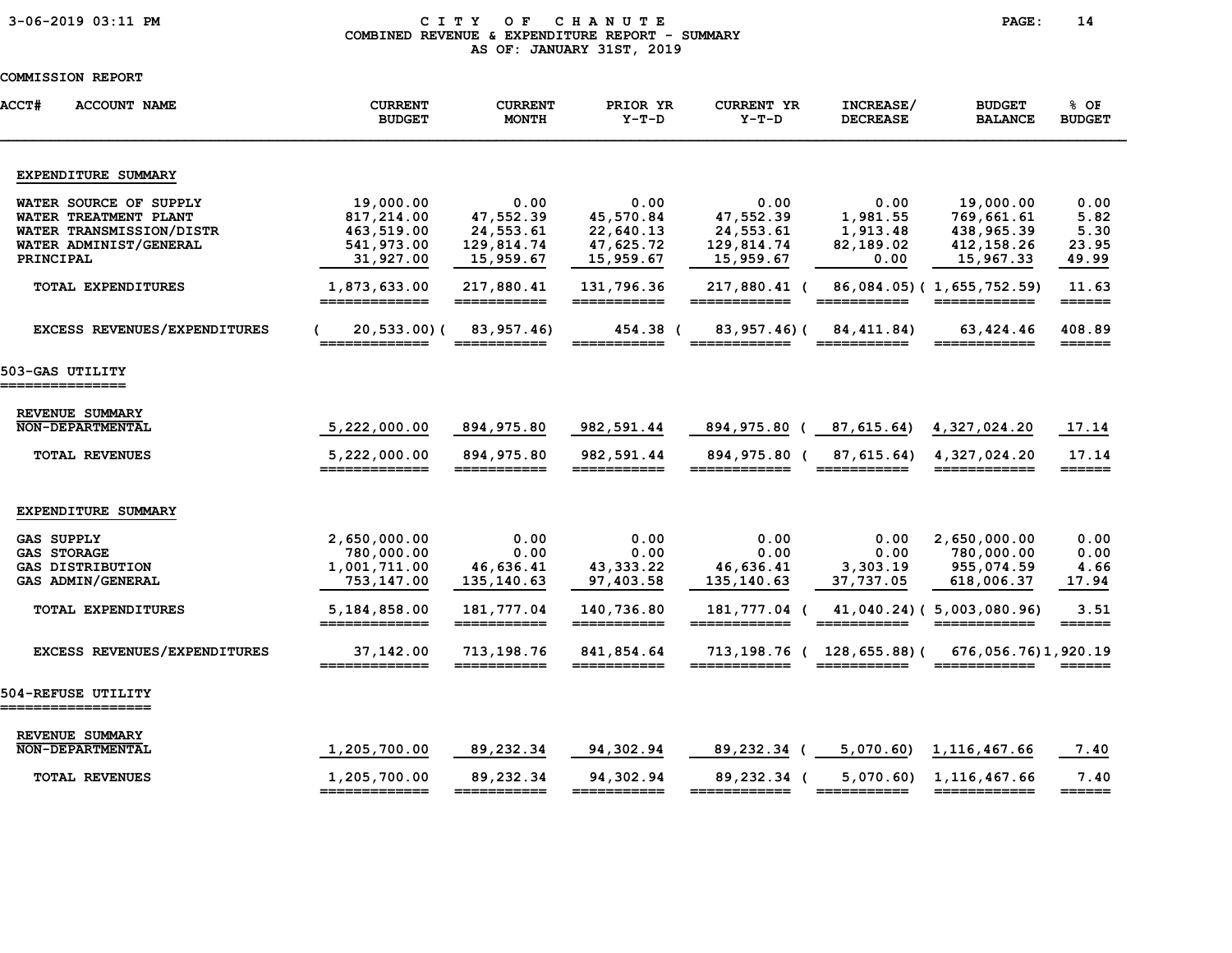#### 3-06-2019 03:11 PM C I T Y O F C H A N U T E PAGE: 15 COMBINED REVENUE & EXPENDITURE REPORT - SUMMARY AS OF: JANUARY 31ST, 2019

| <b>ACCT#</b><br><b>ACCOUNT NAME</b>                                                                                                                                                        | <b>CURRENT</b><br><b>BUDGET</b>                                                                                          | <b>CURRENT</b><br><b>MONTH</b>                                                         | PRIOR YR<br>$Y-T-D$                                                                | <b>CURRENT YR</b><br>$Y-T-D$                                                                                 | INCREASE/<br><b>DECREASE</b>                                                                      | <b>BUDGET</b><br><b>BALANCE</b>                                                                                                     | $8$ OF<br><b>BUDGET</b>                                                                  |
|--------------------------------------------------------------------------------------------------------------------------------------------------------------------------------------------|--------------------------------------------------------------------------------------------------------------------------|----------------------------------------------------------------------------------------|------------------------------------------------------------------------------------|--------------------------------------------------------------------------------------------------------------|---------------------------------------------------------------------------------------------------|-------------------------------------------------------------------------------------------------------------------------------------|------------------------------------------------------------------------------------------|
| EXPENDITURE SUMMARY                                                                                                                                                                        |                                                                                                                          |                                                                                        |                                                                                    |                                                                                                              |                                                                                                   |                                                                                                                                     |                                                                                          |
| REFUSE COLLECTION<br>REFUSE LANDFILL<br>REFUSE CUSTOMER ACCOUNTS<br>REFUSE ADMIN/GENERAL                                                                                                   | 405,991.00<br>349,306.00<br>0.00<br>419,843.00                                                                           | 17,843.92<br>15,483.57<br>0.00<br>49, 177. 71                                          | 14,444.55<br>10,511.64<br>0.00<br>121,991.39                                       | 17,843.92<br>15,483.57<br>0.00<br>49, 177. 71                                                                | 3,399.37<br>4,971.93<br>0.00<br>72,813.68)                                                        | 388,147.08<br>333,822.43<br>0.00<br>370,665.29                                                                                      | 4.40<br>4.43<br>0.00<br>11.71                                                            |
| <b>TOTAL EXPENDITURES</b>                                                                                                                                                                  | 1,175,140.00<br>=============                                                                                            | 82,505.20<br>===========                                                               | 146,947.58<br>===========                                                          | 82,505.20<br>============                                                                                    | 64,442.38 (<br>===========                                                                        | 1,092,634.80)<br>============                                                                                                       | 7.02<br>$=$ $=$ $=$ $=$ $=$ $=$                                                          |
| EXCESS REVENUES/EXPENDITURES                                                                                                                                                               | 30,560.00<br>_____________                                                                                               | 6,727.14(                                                                              | 52,644.64)                                                                         | 6,727.14                                                                                                     | 59,371.78                                                                                         | 23,832.86<br>____________                                                                                                           | 22.01<br>$=$ $=$ $=$ $=$ $=$ $=$                                                         |
| 505-SEWER UTILITY                                                                                                                                                                          |                                                                                                                          |                                                                                        |                                                                                    |                                                                                                              |                                                                                                   |                                                                                                                                     |                                                                                          |
| REVENUE SUMMARY<br>NON-DEPARTMENTAL                                                                                                                                                        | 2,485,000.00                                                                                                             | 182,758.97                                                                             | 177,058.86                                                                         | 182,758.97                                                                                                   | 5,700.11                                                                                          | 2,302,241.03                                                                                                                        | 7.35                                                                                     |
| <b>TOTAL REVENUES</b>                                                                                                                                                                      | 2,485,000.00<br>=============                                                                                            | 182,758.97<br>===========                                                              | 177,058.86                                                                         | 182,758.97<br>======                                                                                         | 5,700.11                                                                                          | 2,302,241.03                                                                                                                        | 7.35                                                                                     |
| EXPENDITURE SUMMARY                                                                                                                                                                        |                                                                                                                          |                                                                                        |                                                                                    |                                                                                                              |                                                                                                   |                                                                                                                                     |                                                                                          |
| SEWER COLLECTION<br><b>SEWER PUMPING</b><br>SEWER TREATMENT/DISPOSAL<br>SEWER ADMIN/GENERAL<br>STORM DRAINAGE MAINT<br>PRINCIPAL<br>PAYING AGENT FEES/POSTAGE<br><b>TOTAL EXPENDITURES</b> | 292,245.00<br>7,500.00<br>694,722.00<br>1,175,097.00<br>121,000.00<br>84,849.00<br>0.00<br>2,375,413.00<br>============= | 14,737.63<br>0.00<br>22,815.56<br>122, 313. 21<br>694.17<br>0.00<br>0.00<br>160,560.57 | 16,342.18<br>0.00<br>25,562.14<br>109,955.83<br>0.00<br>0.00<br>0.00<br>151,860.15 | 14,737.63 (<br>0.00<br>22,815.56 (<br>122, 313. 21<br>694.17<br>0.00<br>0.00<br>160,560.57 (<br>============ | 1,604.55<br>0.00<br>2,746.58)<br>12,357.38<br>694.17<br>0.00<br>0.00<br>$=$ = = = = = = = = = = = | 277,507.37<br>7,500.00<br>671,906.44<br>1,052,783.79<br>120,305.83<br>84,849.00<br>0.00<br>8,700.42) (2,214,852.43)<br>============ | 5.04<br>0.00<br>3.28<br>10.41<br>0.57<br>0.00<br>0.00<br>6.76<br>$=$ $=$ $=$ $=$ $=$ $=$ |
| EXCESS REVENUES/EXPENDITURES                                                                                                                                                               | 109,587.00<br>=============                                                                                              | 22,198.40<br>===========                                                               | 25, 198. 71<br>===========                                                         | 22,198.40 (                                                                                                  | 3,000.31<br>===========                                                                           | 87,388.60<br>============                                                                                                           | 20.26<br>$=$ $=$ $=$ $=$ $=$                                                             |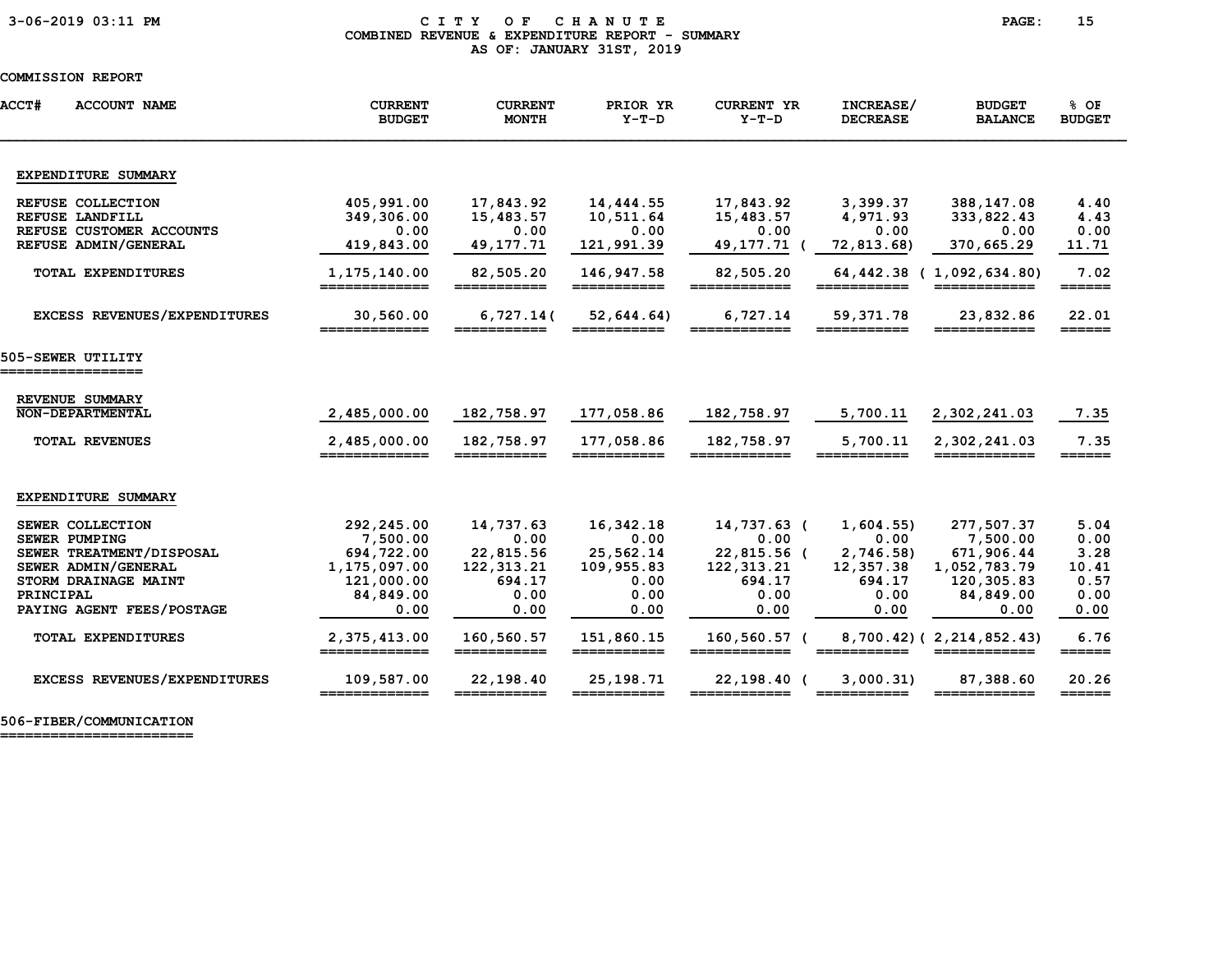### 3-06-2019 03:11 PM C I T Y O F C H A N U T E PAGE: 16 COMBINED REVENUE & EXPENDITURE REPORT - SUMMARY AS OF: JANUARY 31ST, 2019

### COMMISSION REPORT

| <b>ACCT#</b><br><b>ACCOUNT NAME</b>                          | <b>CURRENT</b><br><b>BUDGET</b> | <b>CURRENT</b><br><b>MONTH</b> | PRIOR YR<br>$Y-T-D$       | <b>CURRENT YR</b><br>$Y-T-D$ | INCREASE/<br><b>DECREASE</b>  | <b>BUDGET</b><br><b>BALANCE</b>             | % OF<br><b>BUDGET</b>           |
|--------------------------------------------------------------|---------------------------------|--------------------------------|---------------------------|------------------------------|-------------------------------|---------------------------------------------|---------------------------------|
| REVENUE SUMMARY<br>NON-DEPARTMENTAL                          | 430,000.00                      | 25,860.00                      | 39,778.53                 | 25,860.00                    | 13,918.53)                    | 404,140.00                                  | 6.01                            |
|                                                              |                                 |                                |                           |                              |                               |                                             |                                 |
| <b>TOTAL REVENUES</b>                                        | 430,000.00<br>=============     | 25,860.00<br>===========       | 39,778.53<br>===========  | 25,860.00 (<br>_____________ | 13, 918.53<br>$=$ =========== | 404,140.00<br>============                  | 6.01<br>$=$ $=$ $=$ $=$ $=$     |
|                                                              |                                 |                                |                           |                              |                               |                                             |                                 |
| EXPENDITURE SUMMARY                                          |                                 |                                |                           |                              |                               |                                             |                                 |
| FIBER COMMUNICATIONS                                         | 376,500.00                      | 1,200.00                       | 11,563.38                 | 1,200.00                     | 10,363.38)                    | 375,300.00                                  | 0.32                            |
| TOTAL EXPENDITURES                                           | 376,500.00<br>=============     | 1,200.00<br>===========        | 11,563.38<br>===========  | 1,200.00                     | 10,363.38 (<br>___________    | 375,300.00)<br>============                 | 0.32<br>$=$ $=$ $=$ $=$ $=$     |
| EXCESS REVENUES/EXPENDITURES                                 | 53,500.00                       | 24,660.00                      | 28, 215. 15               | 24,660.00 (                  | 3, 555.15                     | 28,840.00                                   | 46.09<br>======                 |
| 511-ELC/WTR/GAS BOND/INTEREST<br>=========================== |                                 |                                |                           |                              |                               |                                             |                                 |
| REVENUE SUMMARY                                              |                                 |                                |                           |                              |                               |                                             |                                 |
| NON-DEPARTMENTAL                                             | 1,112,760.00                    | 102,979.00                     | 105,425.00                | 102,979.00                   | 2,446.00                      | 1,009,781.00                                | 9.25                            |
| <b>TOTAL REVENUES</b>                                        | 1,112,760.00<br>=============   | 102,979.00<br>===========      | 105,425.00<br>=========== | 102,979.00 (<br>============ | 2,446.00<br>===========       | 1,009,781.00<br>============                | 9.25<br>======                  |
| EXPENDITURE SUMMARY                                          |                                 |                                |                           |                              |                               |                                             |                                 |
| ELECTRIC ADMIN & GENERAL                                     | 0.00                            | 0.00                           | 0.00                      | 0.00                         | 0.00                          | 0.00                                        | 0.00                            |
| PRINCIPAL                                                    | 985,000.00                      | 0.00                           | 0.00                      | 0.00                         | 0.00                          | 985,000.00                                  | 0.00                            |
| <b>INTEREST</b>                                              | 127,735.00                      | 0.00                           | 0.00                      | 0.00                         | 0.00                          | 127,735.00                                  | 0.00                            |
| PAYING AGENT FEES/POSTAGE                                    | 0.00                            | 0.00                           | 0.00                      | 0.00                         | 0.00                          | 0.00                                        | 0.00                            |
| ACCRUED DEBT SERV/ACCT                                       | 0.00                            | 0.00                           | 0.00                      | 0.00                         | 0.00                          | 0.00                                        | 0.00                            |
| DEBT SERVICE                                                 | 0.00                            | 0.00                           | 0.00                      | 0.00                         | 0.00                          | 0.00                                        | 0.00                            |
| TOTAL EXPENDITURES                                           | 1, 112, 735.00<br>============= | 0.00<br>___________            | 0.00<br>___________       | 0.00<br>----                 | 0.00                          | 1,112,735.00)<br>============               | 0.00<br>$=$ $=$ $=$ $=$ $=$ $=$ |
| EXCESS REVENUES/EXPENDITURES                                 | 25.00<br>=============          | 102,979.00<br>===========      | 105,425.00<br>=========== | 102,979.00 (<br>============ | 2,446.00(<br>===========      | 102, 954, 00) 1, 916, 00<br>$=$ =========== |                                 |

521-ELC/WTR/GAS BOND DEPRETN

============================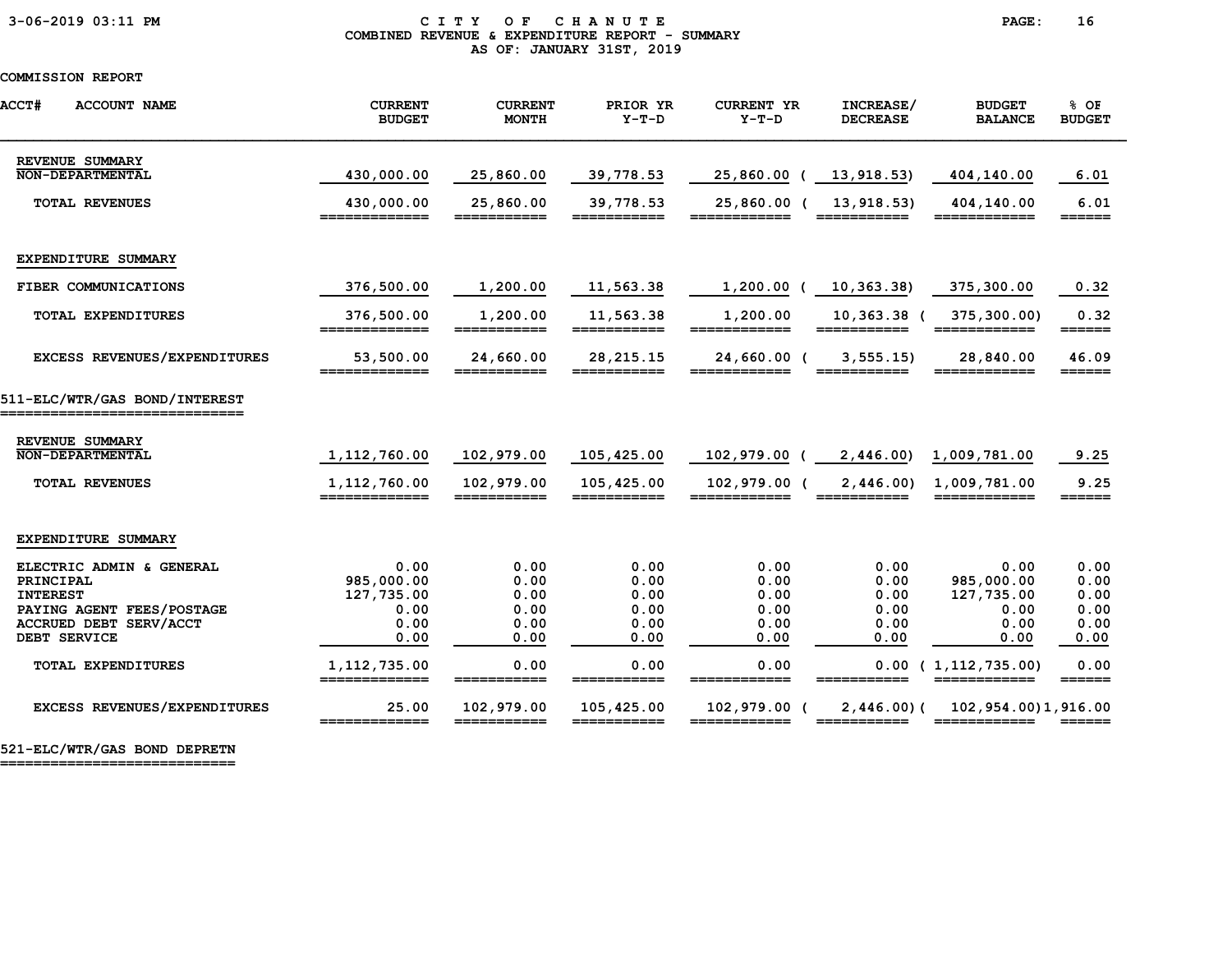### 3-06-2019 03:11 PM C I T Y O F C H A N U T E PAGE: 17 COMBINED REVENUE & EXPENDITURE REPORT - SUMMARY AS OF: JANUARY 31ST, 2019

| <b>ACCT#</b><br><b>ACCOUNT NAME</b>                           | <b>CURRENT</b><br><b>BUDGET</b> | <b>CURRENT</b><br><b>MONTH</b> | PRIOR YR<br>$Y-T-D$ | <b>CURRENT YR</b><br>$Y-T-D$ | INCREASE/<br><b>DECREASE</b> | <b>BUDGET</b><br><b>BALANCE</b> | % OF<br><b>BUDGET</b>                                             |
|---------------------------------------------------------------|---------------------------------|--------------------------------|---------------------|------------------------------|------------------------------|---------------------------------|-------------------------------------------------------------------|
| REVENUE SUMMARY<br><b>NON-DEPARTMENTAL</b>                    | 0.00                            | 0.00                           | 0.00                | 0.00                         | 0.00                         | 0.00                            | 0.00                                                              |
| ELECTRIC PROJECTS                                             | 0.00                            | 0.00                           | 0.00                | 0.00                         | 0.00                         | 0.00                            | 0.00                                                              |
| <b>TOTAL REVENUES</b>                                         | 0.00<br>_____________           | 0.00<br>===========            | 0.00<br>___________ | 0.00<br>____________         | 0.00<br>===========          | 0.00<br>____________            | 0.00<br>======                                                    |
| EXPENDITURE SUMMARY                                           |                                 |                                |                     |                              |                              |                                 |                                                                   |
| <b>BOND RESERVES</b><br>DEBT SERVICE                          | 0.00<br>0.00                    | 0.00<br>0.00                   | 0.00<br>0.00        | 0.00<br>0.00                 | 0.00<br>0.00                 | 0.00<br>0.00                    | 0.00<br>0.00                                                      |
| <b>TOTAL EXPENDITURES</b>                                     | 0.00<br>=============           | 0.00<br>===========            | 0.00                | 0.00<br>============         | 0.00<br>===========          | 0.00<br>============            | 0.00                                                              |
| EXCESS REVENUES/EXPENDITURES                                  | 0.00                            | 0.00                           | 0.00                | 0.00                         | 0.00                         | 0.00                            | 0.00<br>______                                                    |
| 522-ELC/WTR/GAS REPLCMNT RESR<br>_____________                |                                 |                                |                     |                              |                              |                                 |                                                                   |
| REVENUE SUMMARY                                               |                                 |                                |                     |                              |                              |                                 |                                                                   |
| <b>TOTAL REVENUES</b>                                         | 0.00<br>-------------           | 0.00                           | 0.00                | 0.00                         | 0.00                         | 0.00                            | 0.00<br>______                                                    |
| EXPENDITURE SUMMARY                                           |                                 |                                |                     |                              |                              |                                 |                                                                   |
| <b>TOTAL EXPENDITURES</b>                                     | 0.00<br>=============           | 0.00<br>===========            | 0.00<br>=========== | 0.00<br>============         | 0.00<br>===========          | 0.00<br>============            | 0.00<br>======                                                    |
| EXCESS REVENUES/EXPENDITURES                                  | 0.00                            | 0.00                           | 0.00                | 0.00                         | 0.00                         | 0.00                            | 0.00                                                              |
| 523-ELC/WTR/GAS SURPLUS RESRV<br>---------------------------- |                                 |                                |                     |                              |                              |                                 |                                                                   |
| REVENUE SUMMARY                                               |                                 |                                |                     |                              |                              |                                 |                                                                   |
| <b>TOTAL REVENUES</b>                                         | 0.00<br>=============           | 0.00                           | 0.00<br>=========== | 0.00<br>============         | 0.00<br>===========          | 0.00<br>============            | 0.00<br>$\qquad \qquad \equiv \equiv \equiv \equiv \equiv \equiv$ |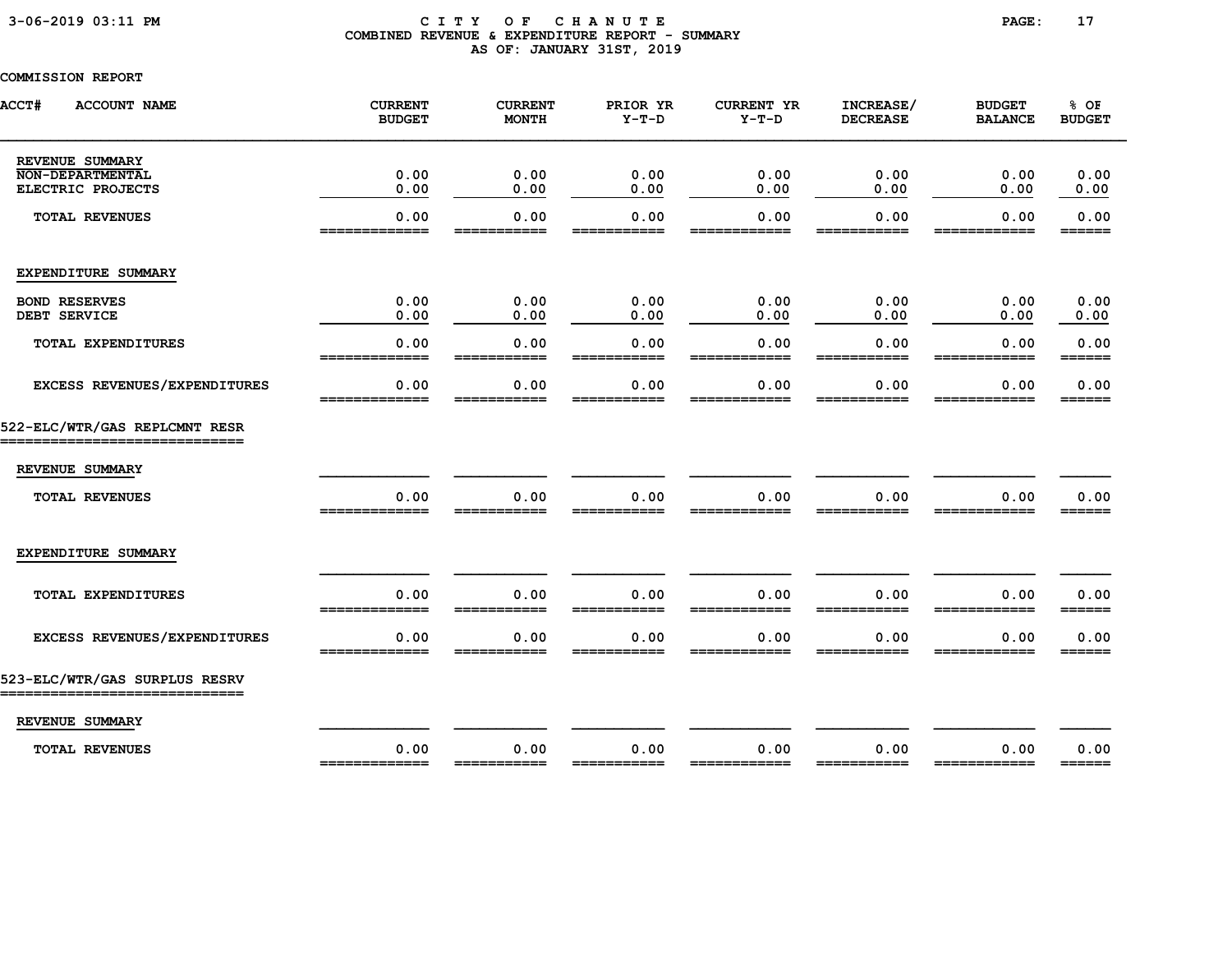|  |  | $3 - 06 - 2019$ $03:11$ PM |  |
|--|--|----------------------------|--|
|--|--|----------------------------|--|

#### CITY OF CHANUTE PAGE: 18 COMBINED REVENUE & EXPENDITURE REPORT - SUMMARY AS OF: JANUARY 31ST, 2019

| <b>ACCT#</b><br><b>ACCOUNT NAME</b>                             | <b>CURRENT</b><br><b>BUDGET</b> | <b>CURRENT</b><br><b>MONTH</b> | PRIOR YR<br>$Y-T-D$                                                                                                                                                                                                                                                                                                                                                                                                                             | <b>CURRENT YR</b><br>$Y-T-D$ | INCREASE/<br><b>DECREASE</b> | <b>BUDGET</b><br><b>BALANCE</b>                                                                                                                                                                                                                                                                                                                                                                                                                  | 8 OF<br><b>BUDGET</b>       |
|-----------------------------------------------------------------|---------------------------------|--------------------------------|-------------------------------------------------------------------------------------------------------------------------------------------------------------------------------------------------------------------------------------------------------------------------------------------------------------------------------------------------------------------------------------------------------------------------------------------------|------------------------------|------------------------------|--------------------------------------------------------------------------------------------------------------------------------------------------------------------------------------------------------------------------------------------------------------------------------------------------------------------------------------------------------------------------------------------------------------------------------------------------|-----------------------------|
| EXPENDITURE SUMMARY                                             |                                 |                                |                                                                                                                                                                                                                                                                                                                                                                                                                                                 |                              |                              |                                                                                                                                                                                                                                                                                                                                                                                                                                                  |                             |
| TOTAL EXPENDITURES                                              | 0.00<br>=============           | 0.00                           | 0.00                                                                                                                                                                                                                                                                                                                                                                                                                                            | 0.00                         | 0.00                         | 0.00                                                                                                                                                                                                                                                                                                                                                                                                                                             | 0.00<br>======              |
| EXCESS REVENUES/EXPENDITURES                                    | 0.00                            | 0.00                           | 0.00                                                                                                                                                                                                                                                                                                                                                                                                                                            | 0.00                         | 0.00                         | 0.00                                                                                                                                                                                                                                                                                                                                                                                                                                             | 0.00<br>______              |
| 525-I & I SEWER PROJ. RESERVE<br>______________________________ |                                 |                                |                                                                                                                                                                                                                                                                                                                                                                                                                                                 |                              |                              |                                                                                                                                                                                                                                                                                                                                                                                                                                                  |                             |
| REVENUE SUMMARY<br><b>NON-DEPARTMENTAL</b>                      | 0.00                            | 80,540.00                      | 76,560.00                                                                                                                                                                                                                                                                                                                                                                                                                                       | 80,540.00                    | $3,980.00$ (                 | 80,540.00)                                                                                                                                                                                                                                                                                                                                                                                                                                       | 0.00                        |
| <b>TOTAL REVENUES</b>                                           | 0.00                            | 80,540.00<br>___________       | 76,560.00<br>___________                                                                                                                                                                                                                                                                                                                                                                                                                        | 80,540.00<br>________        | $3,980.00$ (                 | 80,540.00)<br>_____________                                                                                                                                                                                                                                                                                                                                                                                                                      | 0.00<br>$=$ $=$ $=$ $=$ $=$ |
| EXPENDITURE SUMMARY                                             |                                 |                                |                                                                                                                                                                                                                                                                                                                                                                                                                                                 |                              |                              |                                                                                                                                                                                                                                                                                                                                                                                                                                                  |                             |
| I & I SEWER PROJECT                                             | 0.00                            | 11,680.00                      | 9,795.00                                                                                                                                                                                                                                                                                                                                                                                                                                        | 11,680.00                    | $1,885.00$ (                 | 11,680.00)                                                                                                                                                                                                                                                                                                                                                                                                                                       | 0.00                        |
| TOTAL EXPENDITURES                                              | 0.00<br>_____________           | 11,680.00<br>===========       | 9,795.00<br>$\begin{array}{cccccccccc} \texttt{m} & \texttt{m} & \texttt{m} & \texttt{m} & \texttt{m} & \texttt{m} & \texttt{m} & \texttt{m} & \texttt{m} & \texttt{m} & \texttt{m} & \texttt{m} & \texttt{m} & \texttt{m} & \texttt{m} & \texttt{m} & \texttt{m} & \texttt{m} & \texttt{m} & \texttt{m} & \texttt{m} & \texttt{m} & \texttt{m} & \texttt{m} & \texttt{m} & \texttt{m} & \texttt{m} & \texttt{m} & \texttt{m} & \texttt{m} & \$ | 11,680.00 (<br>============  | 1,885.00)<br>===========     | 11,680.00<br>$\begin{array}{cccccccccc} \texttt{m} & \texttt{m} & \texttt{m} & \texttt{m} & \texttt{m} & \texttt{m} & \texttt{m} & \texttt{m} & \texttt{m} & \texttt{m} & \texttt{m} & \texttt{m} & \texttt{m} & \texttt{m} & \texttt{m} & \texttt{m} & \texttt{m} & \texttt{m} & \texttt{m} & \texttt{m} & \texttt{m} & \texttt{m} & \texttt{m} & \texttt{m} & \texttt{m} & \texttt{m} & \texttt{m} & \texttt{m} & \texttt{m} & \texttt{m} & \$ | 0.00                        |
| EXCESS REVENUES/EXPENDITURES                                    | 0.00<br>=============           | 68,860.00<br>===========       | 66,765.00<br>===========                                                                                                                                                                                                                                                                                                                                                                                                                        | 68,860.00<br>============    | $2,095.00$ (<br>___________  | 68,860.00)<br>============                                                                                                                                                                                                                                                                                                                                                                                                                       | 0.00<br>======              |
| 527-CDBG SEWER<br>==============                                |                                 |                                |                                                                                                                                                                                                                                                                                                                                                                                                                                                 |                              |                              |                                                                                                                                                                                                                                                                                                                                                                                                                                                  |                             |
| REVENUE SUMMARY<br><b>NON-DEPARTMENTAL</b>                      | 0.00                            | 0.00                           | 0.00                                                                                                                                                                                                                                                                                                                                                                                                                                            | 0.00                         | 0.00                         | 0.00                                                                                                                                                                                                                                                                                                                                                                                                                                             | 0.00                        |
| <b>TOTAL REVENUES</b>                                           | 0.00<br>=============           | 0.00                           | 0.00                                                                                                                                                                                                                                                                                                                                                                                                                                            | 0.00                         | 0.00                         | 0.00                                                                                                                                                                                                                                                                                                                                                                                                                                             | 0.00<br>======              |
| EXPENDITURE SUMMARY                                             |                                 |                                |                                                                                                                                                                                                                                                                                                                                                                                                                                                 |                              |                              |                                                                                                                                                                                                                                                                                                                                                                                                                                                  |                             |
| CDBG SEWER PROJ. #1                                             | 0.00                            | 0.00                           | 0.00                                                                                                                                                                                                                                                                                                                                                                                                                                            | 0.00                         | 0.00                         | 0.00                                                                                                                                                                                                                                                                                                                                                                                                                                             | 0.00                        |
| TOTAL EXPENDITURES                                              | 0.00<br>_____________           | 0.00<br>-----                  | 0.00<br>___________                                                                                                                                                                                                                                                                                                                                                                                                                             | 0.00<br>________<br>____     | 0.00<br>___________          | 0.00                                                                                                                                                                                                                                                                                                                                                                                                                                             | 0.00                        |
| EXCESS REVENUES/EXPENDITURES                                    | 0.00                            | 0.00                           | 0.00                                                                                                                                                                                                                                                                                                                                                                                                                                            | 0.00                         | 0.00                         | 0.00                                                                                                                                                                                                                                                                                                                                                                                                                                             | 0.00                        |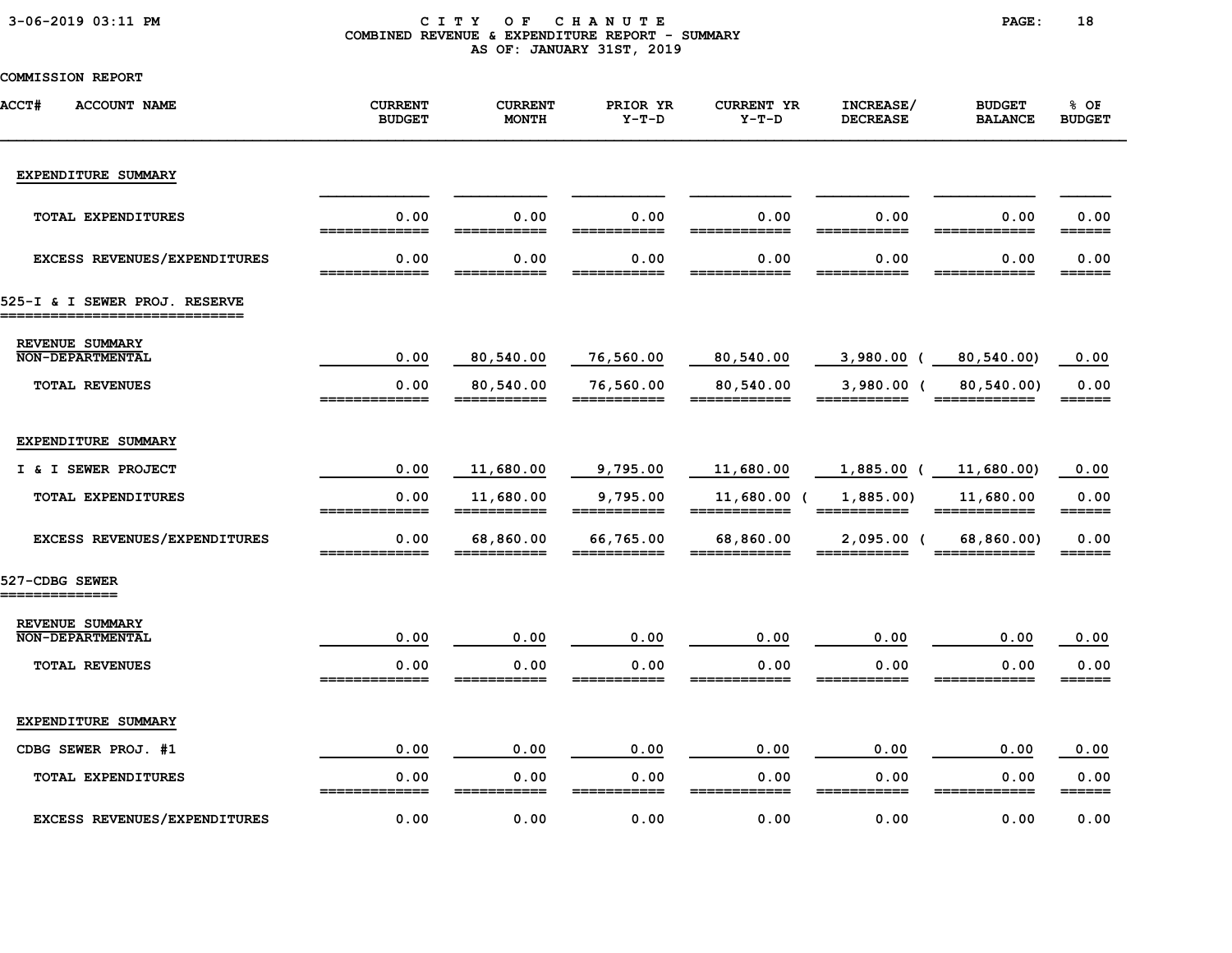#### 3-06-2019 03:11 PM C I T Y O F C H A N U T E PAGE: 19 COMBINED REVENUE & EXPENDITURE REPORT - SUMMARY AS OF: JANUARY 31ST, 2019

COMMISSION REPORT

| <b>ACCT#</b><br><b>ACCOUNT NAME</b>                          | <b>CURRENT</b><br><b>BUDGET</b> | <b>CURRENT</b><br><b>MONTH</b> | PRIOR YR<br>$Y-T-D$      | <b>CURRENT YR</b><br>$Y-T-D$  | INCREASE/<br><b>DECREASE</b>               | <b>BUDGET</b><br><b>BALANCE</b> | % OF<br><b>BUDGET</b>                                     |
|--------------------------------------------------------------|---------------------------------|--------------------------------|--------------------------|-------------------------------|--------------------------------------------|---------------------------------|-----------------------------------------------------------|
|                                                              | =============                   | ===========                    | ===========              | ============                  | ===========                                | ============                    | $\qquad \qquad \equiv \equiv \equiv \equiv \equiv \equiv$ |
| 528-KDHE - I & I PROJECT<br>========================         |                                 |                                |                          |                               |                                            |                                 |                                                           |
| REVENUE SUMMARY<br>NON-DEPARTMENTAL                          |                                 |                                |                          |                               |                                            |                                 |                                                           |
|                                                              | 0.00                            | 121,068.00                     | 0.00                     | 121,068.00                    | 121,068.00 ( 121,068.00)                   |                                 | 0.00                                                      |
| <b>TOTAL REVENUES</b>                                        | 0.00<br>_____________           | 121,068.00<br>===========      | 0.00<br>===========      | 121,068.00<br>============    | 121,068.00 (                               | 121,068.00)<br>============     | 0.00<br>======                                            |
| EXPENDITURE SUMMARY                                          |                                 |                                |                          |                               |                                            |                                 |                                                           |
| KDHE $- I & I$ PHASE #1                                      | 0.00                            | 0.00                           | 0.00                     | 0.00                          | 0.00                                       | 0.00                            | 0.00                                                      |
| <b>TOTAL EXPENDITURES</b>                                    | 0.00<br>=============           | 0.00<br>===========            | 0.00<br>===========      | 0.00<br>============          | 0.00<br>===========                        | 0.00<br>============            | 0.00<br>$=$ $=$ $=$ $=$ $=$ $=$ $=$                       |
| EXCESS REVENUES/EXPENDITURES                                 | 0.00                            | 121,068.00                     | 0.00                     | 121,068.00                    | 121,068.00 (                               | 121,068.00)                     | 0.00                                                      |
| 540-LANDFILL BOND & INTEREST<br>============================ |                                 |                                |                          |                               |                                            |                                 |                                                           |
| REVENUE SUMMARY                                              |                                 |                                |                          |                               |                                            |                                 |                                                           |
| <b>NON-DEPARTMENTAL</b>                                      | 0.00                            | 8,243.54                       | 83,530.13                |                               | 8,243.54 ( 75,286.59) (                    | 8, 243.54)                      | 0.00                                                      |
| <b>TOTAL REVENUES</b>                                        | 0.00<br>=============           | 8,243.54<br>===========        | 83,530.13<br>=========== | ============                  | 8,243.54 ( 75,286.59) (<br>$=$ =========== | 8, 243.54)<br>============      | 0.00<br>$======$                                          |
| EXPENDITURE SUMMARY                                          |                                 |                                |                          |                               |                                            |                                 |                                                           |
| TOTAL EXPENDITURES                                           | 0.00<br>______________          | 0.00<br>===========            | 0.00<br>===========      | 0.00<br>============          | 0.00<br>===========                        | 0.00<br>============            | 0.00<br>======                                            |
| EXCESS REVENUES/EXPENDITURES                                 | 0.00<br>_____________           | 8,243.54<br>===========        | 83,530.13<br>=========== | $8, 243.54$ (<br>============ | 75,286.59)(<br>$=$ ===========             | 8, 243.54)<br>============      | 0.00<br>$=$ $=$ $=$ $=$ $=$ $=$ $=$                       |
|                                                              |                                 |                                |                          |                               |                                            |                                 |                                                           |

580-LANDFILL CLOSING ====================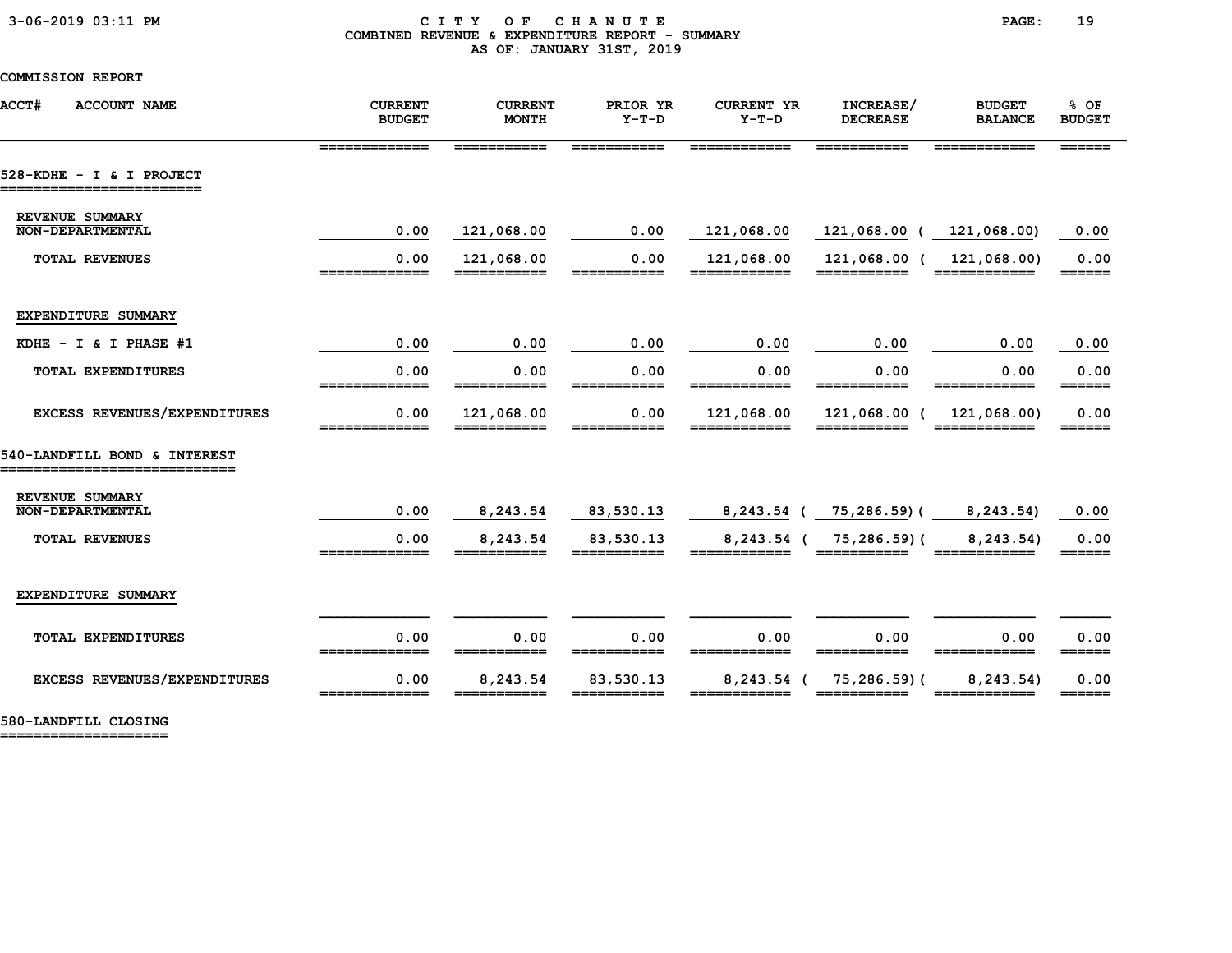### 3-06-2019 03:11 PM C I T Y O F C H A N U T E PAGE: 20 COMBINED REVENUE & EXPENDITURE REPORT - SUMMARY AS OF: JANUARY 31ST, 2019

| <b>ACCT#</b><br><b>ACCOUNT NAME</b>           | <b>CURRENT</b><br><b>BUDGET</b> | <b>CURRENT</b><br><b>MONTH</b> | PRIOR YR<br>$Y-T-D$       | <b>CURRENT YR</b><br>$Y-T-D$ | INCREASE/<br><b>DECREASE</b> | <b>BUDGET</b><br><b>BALANCE</b> | % OF<br><b>BUDGET</b>           |
|-----------------------------------------------|---------------------------------|--------------------------------|---------------------------|------------------------------|------------------------------|---------------------------------|---------------------------------|
| REVENUE SUMMARY<br><b>NON-DEPARTMENTAL</b>    | 0.00                            | 0.00                           | 0.00                      | 0.00                         | 0.00                         | 0.00                            | 0.00                            |
| <b>TOTAL REVENUES</b>                         | 0.00<br>=============           | 0.00<br>========               | 0.00<br>===========       | 0.00<br>============         | 0.00<br>===========          | 0.00<br>============            | 0.00<br>======                  |
| EXPENDITURE SUMMARY                           |                                 |                                |                           |                              |                              |                                 |                                 |
| REFUSE LANDFILL                               | 0.00                            | 0.00                           | 0.00                      | 0.00                         | 0.00                         | 0.00                            | 0.00                            |
| TOTAL EXPENDITURES                            | 0.00<br>=============           | 0.00<br>===========            | 0.00<br>===========       | 0.00<br>============         | 0.00<br>===========          | 0.00<br>============            | 0.00<br>======                  |
| EXCESS REVENUES/EXPENDITURES                  | 0.00                            | 0.00<br>===========            | 0.00<br>===========       | 0.00<br>=========            | 0.00<br>===========          | 0.00<br>==========              | 0.00                            |
| 601-VEHICLE SERVICES<br>===================== |                                 |                                |                           |                              |                              |                                 |                                 |
| REVENUE SUMMARY<br><b>NON-DEPARTMENTAL</b>    | 779,150.00                      | 70,000.00                      | 68, 362.87                | 70,000.00                    | 1,637.13                     | 709,150.00                      | 8.98                            |
| <b>TOTAL REVENUES</b>                         | 779,150.00<br>=============     | 70,000.00<br>===========       | 68,362.87<br>===========  | 70,000.00<br>============    | 1,637.13<br>===========      | 709,150.00<br>============      | 8.98<br>$=$ $=$ $=$ $=$ $=$     |
| EXPENDITURE SUMMARY                           |                                 |                                |                           |                              |                              |                                 |                                 |
| VEHICLE SERVICES SHOP                         | 817,877.00                      | 46, 147.59                     | 48,047.82                 | 46, 147.59                   | 1,900.23                     | 771,729.41                      | 5.64                            |
| TOTAL EXPENDITURES                            | 817,877.00<br>=============     | 46, 147.59<br>===========      | 48,047.82<br>===========  | 46,147.59<br>============    | $1,900.23$ (<br>===========  | 771,729.41)<br>============     | 5.64<br>$=$ $=$ $=$ $=$ $=$ $=$ |
| EXCESS REVENUES/EXPENDITURES                  | 38,727.00)                      | 23,852.41                      | 20,315.05                 | 23,852.41                    | $3,537.36$ (                 | 62,579.41)                      | $61.59-$<br>______              |
| 602-UTILITY SERVICES<br>_________________     |                                 |                                |                           |                              |                              |                                 |                                 |
| REVENUE SUMMARY<br><b>NON-DEPARTMENTAL</b>    | 1,411,250.00                    | 131, 114.56                    | 124,924.43                | 131, 114.56                  | 6, 190.13                    | 1,280,135.44                    | 9.29                            |
| <b>TOTAL REVENUES</b>                         | 1,411,250.00<br>=============   | 131, 114.56<br>===========     | 124,924.43<br>=========== | 131, 114.56<br>============  | 6, 190.13<br>===========     | 1,280,135.44<br>============    | 9.29                            |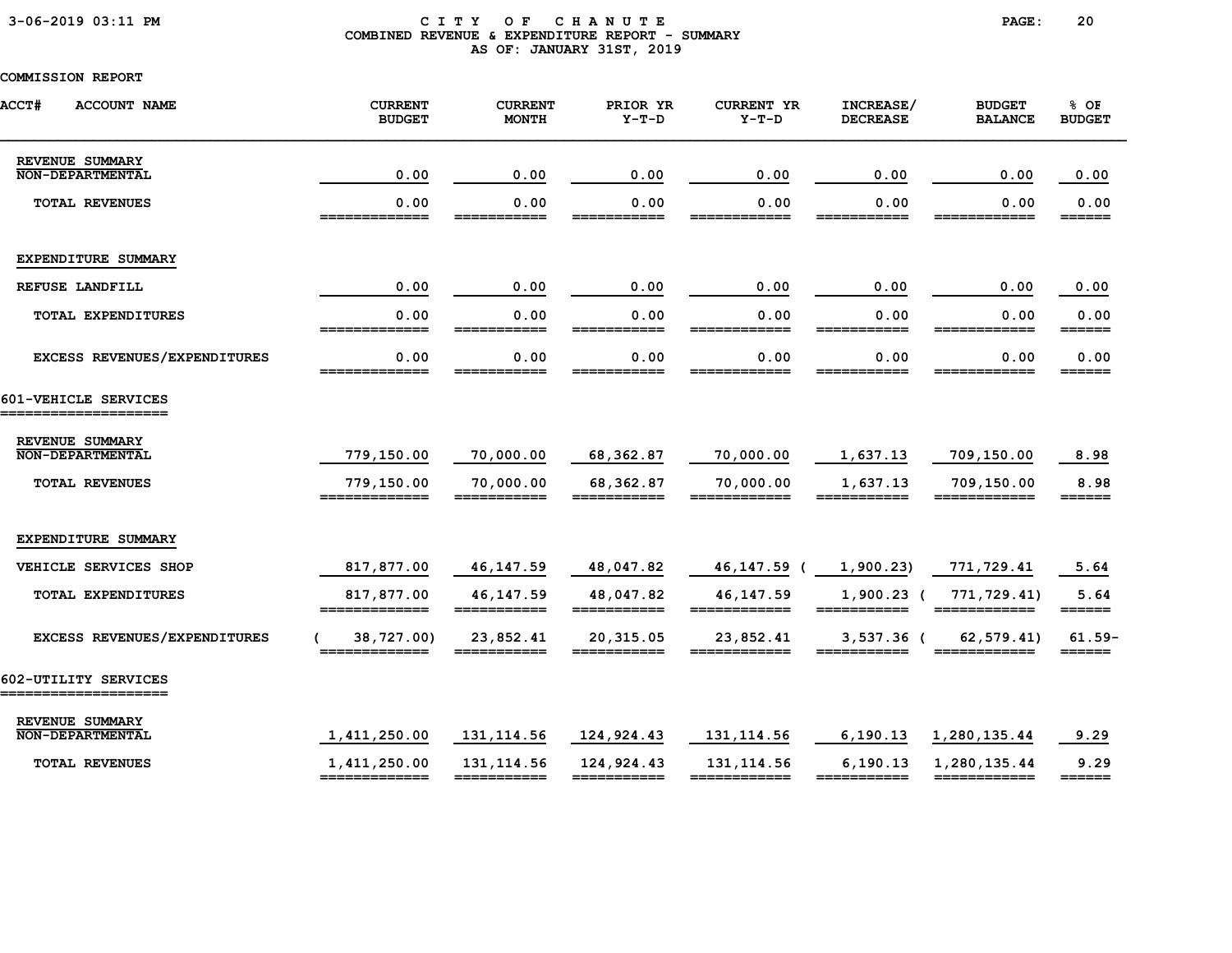### 3-06-2019 03:11 PM C I T Y O F C H A N U T E PAGE: 21 COMBINED REVENUE & EXPENDITURE REPORT - SUMMARY AS OF: JANUARY 31ST, 2019

| ACCT#<br><b>ACCOUNT NAME</b>                           | <b>CURRENT</b><br><b>BUDGET</b> | <b>CURRENT</b><br><b>MONTH</b> | PRIOR YR<br>$Y-T-D$      | <b>CURRENT YR</b><br>$Y-T-D$ | INCREASE/<br><b>DECREASE</b>                                                                                                                                                                                                                                                                                                                                                                                                        | <b>BUDGET</b><br><b>BALANCE</b>           | $8$ OF<br><b>BUDGET</b>         |
|--------------------------------------------------------|---------------------------------|--------------------------------|--------------------------|------------------------------|-------------------------------------------------------------------------------------------------------------------------------------------------------------------------------------------------------------------------------------------------------------------------------------------------------------------------------------------------------------------------------------------------------------------------------------|-------------------------------------------|---------------------------------|
| EXPENDITURE SUMMARY                                    |                                 |                                |                          |                              |                                                                                                                                                                                                                                                                                                                                                                                                                                     |                                           |                                 |
| UTILITY ADMIN SERVICES                                 | 307,331.00                      | 17,223.29                      | 10,932.31                | 17,223.29                    | 6,290.98                                                                                                                                                                                                                                                                                                                                                                                                                            | 290, 107. 71                              | 5.60                            |
| UTILITY OFFICE                                         | 397,284.00                      | 38, 241.37                     | 16,579.48                | 38, 241.37                   | 21,661.89                                                                                                                                                                                                                                                                                                                                                                                                                           | 359,042.63                                | 9.63                            |
| DATA PROCESSING                                        | 464,824.00                      | 32,667.01                      | 33,220.51                | $32,667.01$ (                | 553.50                                                                                                                                                                                                                                                                                                                                                                                                                              | 432, 156.99                               | 7.03                            |
| METER READING                                          | 203,404.00                      | 9,630.03                       | 10,134.24                | $9,630.03$ (                 | 504.21)                                                                                                                                                                                                                                                                                                                                                                                                                             | 193,773.97                                | 4.73                            |
| INFORMATION SERVICE                                    | 19,500.00                       | 4.51                           | 4.51                     | 4.51                         | 0.00                                                                                                                                                                                                                                                                                                                                                                                                                                | 19,495.49                                 | 0.02                            |
| <b>TOTAL EXPENDITURES</b>                              | 1,392,343.00<br>=============   | 97,766.21<br>===========       | 70,871.05<br>=========== | 97,766.21 (                  | $\begin{array}{cccccccccc} \textbf{m} & \textbf{m} & \textbf{m} & \textbf{m} & \textbf{m} & \textbf{m} & \textbf{m} & \textbf{m} & \textbf{m} & \textbf{m} & \textbf{m} & \textbf{m} & \textbf{m} & \textbf{m} & \textbf{m} & \textbf{m} & \textbf{m} & \textbf{m} & \textbf{m} & \textbf{m} & \textbf{m} & \textbf{m} & \textbf{m} & \textbf{m} & \textbf{m} & \textbf{m} & \textbf{m} & \textbf{m} & \textbf{m} & \textbf{m} & \$ | 26,895.16) (1,294,576.79)<br>============ | 7.02<br>$=$ $=$ $=$ $=$ $=$ $=$ |
| EXCESS REVENUES/EXPENDITURES                           | 18,907.00<br>________           | 33, 348.35                     | 54,053.38<br>-----       | 33,348.35 (<br>-----         | 20,705.03)(                                                                                                                                                                                                                                                                                                                                                                                                                         | 14,441.35)                                | 176.38<br>______                |
| 603-PUBLIC WORKS & COMPLEX<br>________________________ |                                 |                                |                          |                              |                                                                                                                                                                                                                                                                                                                                                                                                                                     |                                           |                                 |
|                                                        |                                 |                                |                          |                              |                                                                                                                                                                                                                                                                                                                                                                                                                                     |                                           |                                 |
| REVENUE SUMMARY<br><b>NON-DEPARTMENTAL</b>             | 226,000.00                      | 20,545.45                      | 19,272.73                | 20,545.45                    | 1,272.72                                                                                                                                                                                                                                                                                                                                                                                                                            | 205, 454.55                               | 9.09                            |
|                                                        |                                 |                                |                          |                              |                                                                                                                                                                                                                                                                                                                                                                                                                                     |                                           |                                 |
| <b>TOTAL REVENUES</b>                                  | 226,000.00<br>=============     | 20,545.45<br>===========       | 19,272.73                | 20,545.45                    | 1,272.72                                                                                                                                                                                                                                                                                                                                                                                                                            | 205, 454.55                               | 9.09<br>======                  |
|                                                        |                                 |                                |                          |                              |                                                                                                                                                                                                                                                                                                                                                                                                                                     |                                           |                                 |
| EXPENDITURE SUMMARY                                    |                                 |                                |                          |                              |                                                                                                                                                                                                                                                                                                                                                                                                                                     |                                           |                                 |
| PUBLIC WORKS/COMPLEX                                   | 222,060.00                      | 10,245.90                      | 11,056.52                | $10, 245.90$ (               | 810.62)                                                                                                                                                                                                                                                                                                                                                                                                                             | 211,814.10                                | 4.61                            |
| <b>TOTAL EXPENDITURES</b>                              | 222,060.00                      | 10,245.90                      | 11,056.52                | 10,245.90                    | 810.62                                                                                                                                                                                                                                                                                                                                                                                                                              | 211, 814.10                               | 4.61                            |
|                                                        | =============                   | ===========                    | ===========              | ____________                 | ___________                                                                                                                                                                                                                                                                                                                                                                                                                         | _____________                             | ======                          |
| EXCESS REVENUES/EXPENDITURES                           | 3,940.00<br>=============       | 10,299.55<br>===========       | 8,216.21<br>===========  | 10,299.55<br>============    | 2,083.34 (<br>===========                                                                                                                                                                                                                                                                                                                                                                                                           | 6, 359.55<br>============                 | 261.41<br>======                |
| 711-PAYROLL CLEARING                                   |                                 |                                |                          |                              |                                                                                                                                                                                                                                                                                                                                                                                                                                     |                                           |                                 |
| REVENUE SUMMARY                                        |                                 |                                |                          |                              |                                                                                                                                                                                                                                                                                                                                                                                                                                     |                                           |                                 |
| <b>TOTAL REVENUES</b>                                  | 0.00<br>=============           | 0.00<br>===========            | 0.00                     | 0.00                         | 0.00<br>$=$ $=$ $=$ $=$                                                                                                                                                                                                                                                                                                                                                                                                             | 0.00                                      | 0.00                            |
|                                                        |                                 |                                |                          |                              |                                                                                                                                                                                                                                                                                                                                                                                                                                     |                                           |                                 |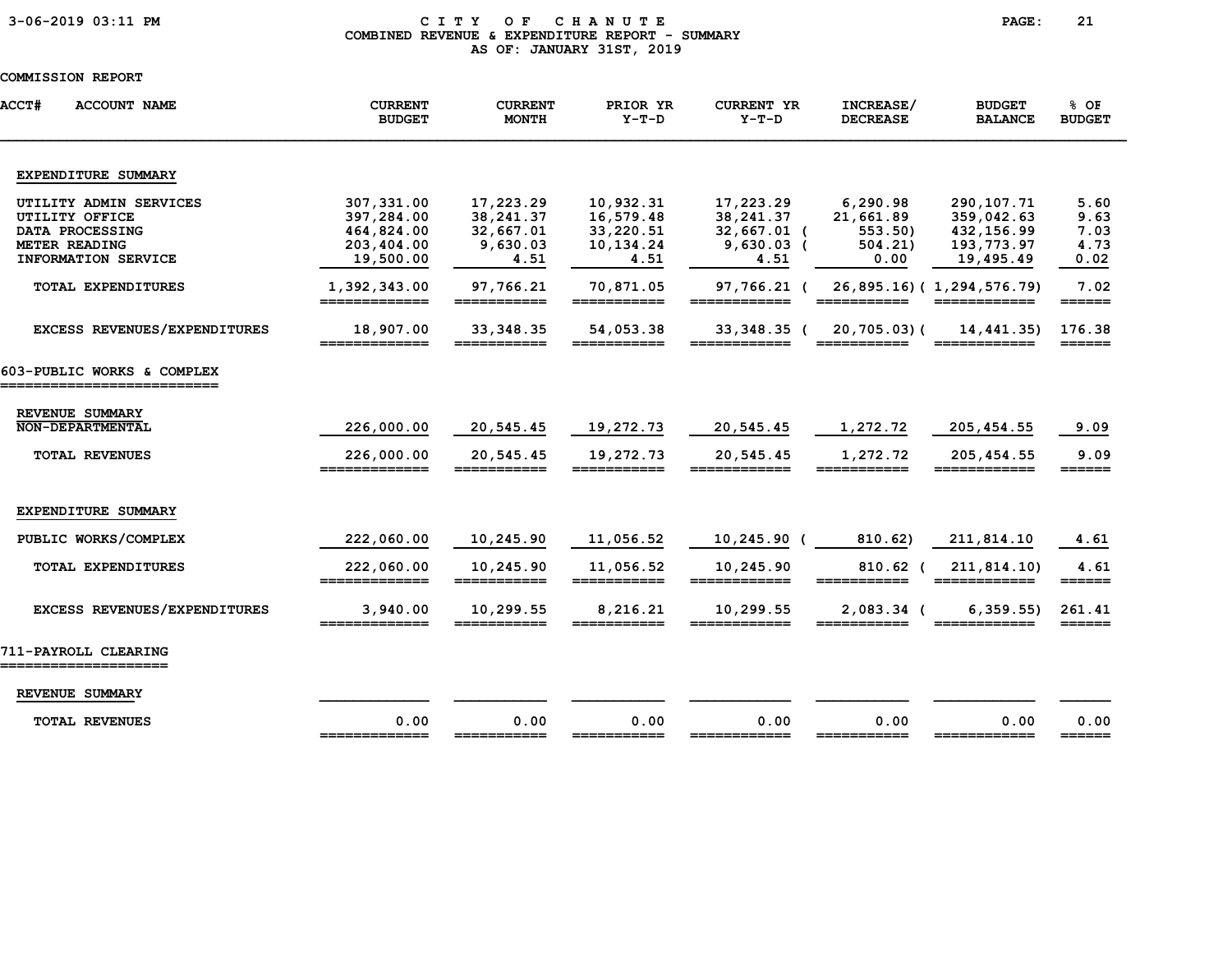### 3-06-2019 03:11 PM C I T Y O F C H A N U T E PAGE: 22 COMBINED REVENUE & EXPENDITURE REPORT - SUMMARY AS OF: JANUARY 31ST, 2019

| <b>ACCT#</b><br><b>ACCOUNT NAME</b>        | <b>CURRENT</b><br><b>BUDGET</b>                                                                                                                                                                                                                                                                                                                                                                                                          | <b>CURRENT</b><br><b>MONTH</b>                                                                                                                                                                                                                                                                                                                                                                                                                                                                                                                       | PRIOR YR<br>$Y-T-D$                                                                                                                                                                                                                                                                                                                                                                                                                             | <b>CURRENT YR</b><br>$Y-T-D$ | INCREASE/<br><b>DECREASE</b> | <b>BUDGET</b><br><b>BALANCE</b>                                                                                                                                                                                                                                                                                                                                                                                                                   | 8 OF<br><b>BUDGET</b> |
|--------------------------------------------|------------------------------------------------------------------------------------------------------------------------------------------------------------------------------------------------------------------------------------------------------------------------------------------------------------------------------------------------------------------------------------------------------------------------------------------|------------------------------------------------------------------------------------------------------------------------------------------------------------------------------------------------------------------------------------------------------------------------------------------------------------------------------------------------------------------------------------------------------------------------------------------------------------------------------------------------------------------------------------------------------|-------------------------------------------------------------------------------------------------------------------------------------------------------------------------------------------------------------------------------------------------------------------------------------------------------------------------------------------------------------------------------------------------------------------------------------------------|------------------------------|------------------------------|---------------------------------------------------------------------------------------------------------------------------------------------------------------------------------------------------------------------------------------------------------------------------------------------------------------------------------------------------------------------------------------------------------------------------------------------------|-----------------------|
| EXPENDITURE SUMMARY                        |                                                                                                                                                                                                                                                                                                                                                                                                                                          |                                                                                                                                                                                                                                                                                                                                                                                                                                                                                                                                                      |                                                                                                                                                                                                                                                                                                                                                                                                                                                 |                              |                              |                                                                                                                                                                                                                                                                                                                                                                                                                                                   |                       |
| DEBT SERVICE                               | 0.00(                                                                                                                                                                                                                                                                                                                                                                                                                                    | 389.01)                                                                                                                                                                                                                                                                                                                                                                                                                                                                                                                                              | $0.00$ (                                                                                                                                                                                                                                                                                                                                                                                                                                        | 389.01) (                    | 389.01)                      | 389.01                                                                                                                                                                                                                                                                                                                                                                                                                                            | 0.00                  |
| TOTAL EXPENDITURES                         | 0.00(                                                                                                                                                                                                                                                                                                                                                                                                                                    | 389.01)<br>___________                                                                                                                                                                                                                                                                                                                                                                                                                                                                                                                               | 0.00(                                                                                                                                                                                                                                                                                                                                                                                                                                           | 389.01)                      | 389.01 (<br>___________      | 389.01)                                                                                                                                                                                                                                                                                                                                                                                                                                           | 0.00<br>======        |
| EXCESS REVENUES/EXPENDITURES               | 0.00                                                                                                                                                                                                                                                                                                                                                                                                                                     | 389.01                                                                                                                                                                                                                                                                                                                                                                                                                                                                                                                                               | 0.00                                                                                                                                                                                                                                                                                                                                                                                                                                            | 389.01                       | 389.01 (                     | 389.01)                                                                                                                                                                                                                                                                                                                                                                                                                                           | 0.00<br>______        |
| 712-HEALTH INSURANCE<br>================== |                                                                                                                                                                                                                                                                                                                                                                                                                                          |                                                                                                                                                                                                                                                                                                                                                                                                                                                                                                                                                      |                                                                                                                                                                                                                                                                                                                                                                                                                                                 |                              |                              |                                                                                                                                                                                                                                                                                                                                                                                                                                                   |                       |
| REVENUE SUMMARY<br><b>NON-DEPARTMENTAL</b> | 0.00                                                                                                                                                                                                                                                                                                                                                                                                                                     | 163,532.00                                                                                                                                                                                                                                                                                                                                                                                                                                                                                                                                           | 164,268.00                                                                                                                                                                                                                                                                                                                                                                                                                                      | 163,532.00 (                 |                              | 736.00) ( 163,532.00)                                                                                                                                                                                                                                                                                                                                                                                                                             | 0.00                  |
| <b>TOTAL REVENUES</b>                      | 0.00<br>=============                                                                                                                                                                                                                                                                                                                                                                                                                    | 163,532.00<br>===========                                                                                                                                                                                                                                                                                                                                                                                                                                                                                                                            | 164,268.00<br>___________                                                                                                                                                                                                                                                                                                                                                                                                                       | 163,532.00 (<br>============ | 736.00)(<br>===========      | 163,532.00)<br>-------------                                                                                                                                                                                                                                                                                                                                                                                                                      | 0.00<br>======        |
| EXPENDITURE SUMMARY                        |                                                                                                                                                                                                                                                                                                                                                                                                                                          |                                                                                                                                                                                                                                                                                                                                                                                                                                                                                                                                                      |                                                                                                                                                                                                                                                                                                                                                                                                                                                 |                              |                              |                                                                                                                                                                                                                                                                                                                                                                                                                                                   |                       |
| DEBT SERVICE                               | 0.00                                                                                                                                                                                                                                                                                                                                                                                                                                     | 138,414.87                                                                                                                                                                                                                                                                                                                                                                                                                                                                                                                                           | 104,833.57                                                                                                                                                                                                                                                                                                                                                                                                                                      | 138,414.87                   | 33,581.30 ( 138,414.87)      |                                                                                                                                                                                                                                                                                                                                                                                                                                                   | 0.00                  |
| TOTAL EXPENDITURES                         | 0.00<br>=============                                                                                                                                                                                                                                                                                                                                                                                                                    | 138,414.87<br>$\begin{array}{c} \textcolor{red}{\textbf{1}} \textcolor{red}{\textbf{2}} \textcolor{red}{\textbf{3}} \textcolor{red}{\textbf{3}} \textcolor{red}{\textbf{4}} \textcolor{red}{\textbf{5}} \textcolor{red}{\textbf{6}} \textcolor{red}{\textbf{6}} \textcolor{red}{\textbf{7}} \textcolor{red}{\textbf{8}} \textcolor{red}{\textbf{9}} \textcolor{red}{\textbf{1}} \textcolor{red}{\textbf{1}} \textcolor{red}{\textbf{1}} \textcolor{red}{\textbf{1}} \textcolor{red}{\textbf{1}} \textcolor{red}{\textbf{1}} \textcolor{red}{\textbf$ | 104,833.57                                                                                                                                                                                                                                                                                                                                                                                                                                      | 138,414.87 (<br>============ | 33,581.30)                   | 138,414.87<br>$\begin{array}{cccccccccc} \texttt{m} & \texttt{m} & \texttt{m} & \texttt{m} & \texttt{m} & \texttt{m} & \texttt{m} & \texttt{m} & \texttt{m} & \texttt{m} & \texttt{m} & \texttt{m} & \texttt{m} & \texttt{m} & \texttt{m} & \texttt{m} & \texttt{m} & \texttt{m} & \texttt{m} & \texttt{m} & \texttt{m} & \texttt{m} & \texttt{m} & \texttt{m} & \texttt{m} & \texttt{m} & \texttt{m} & \texttt{m} & \texttt{m} & \texttt{m} & \$ | 0.00                  |
| EXCESS REVENUES/EXPENDITURES               | 0.00                                                                                                                                                                                                                                                                                                                                                                                                                                     | 25, 117. 13                                                                                                                                                                                                                                                                                                                                                                                                                                                                                                                                          | 59,434.43                                                                                                                                                                                                                                                                                                                                                                                                                                       | 25,117.13 (                  | 34, 317. 30) (               | 25, 117. 13)                                                                                                                                                                                                                                                                                                                                                                                                                                      | 0.00<br>======        |
| 720-CID - SALES TAX<br>=================== |                                                                                                                                                                                                                                                                                                                                                                                                                                          |                                                                                                                                                                                                                                                                                                                                                                                                                                                                                                                                                      |                                                                                                                                                                                                                                                                                                                                                                                                                                                 |                              |                              |                                                                                                                                                                                                                                                                                                                                                                                                                                                   |                       |
| REVENUE SUMMARY<br><b>NON-DEPARTMENTAL</b> | 0.00                                                                                                                                                                                                                                                                                                                                                                                                                                     | 12,676.62                                                                                                                                                                                                                                                                                                                                                                                                                                                                                                                                            | 5,217.39                                                                                                                                                                                                                                                                                                                                                                                                                                        | 12,676.62                    | 7,459.23 (                   | 12,676.62)                                                                                                                                                                                                                                                                                                                                                                                                                                        | 0.00                  |
| <b>TOTAL REVENUES</b>                      | 0.00<br>$\begin{array}{c} \texttt{m} = \texttt{m} = \texttt{m} = \texttt{m} = \texttt{m} = \texttt{m} = \texttt{m} = \texttt{m} = \texttt{m} = \texttt{m} = \texttt{m} = \texttt{m} = \texttt{m} = \texttt{m} = \texttt{m} = \texttt{m} = \texttt{m} = \texttt{m} = \texttt{m} = \texttt{m} = \texttt{m} = \texttt{m} = \texttt{m} = \texttt{m} = \texttt{m} = \texttt{m} = \texttt{m} = \texttt{m} = \texttt{m} = \texttt{m} = \texttt$ | 12,676.62                                                                                                                                                                                                                                                                                                                                                                                                                                                                                                                                            | 5,217.39<br>$\begin{array}{cccccccccc} \textbf{m} & \textbf{m} & \textbf{m} & \textbf{m} & \textbf{m} & \textbf{m} & \textbf{m} & \textbf{m} & \textbf{m} & \textbf{m} & \textbf{m} & \textbf{m} & \textbf{m} & \textbf{m} & \textbf{m} & \textbf{m} & \textbf{m} & \textbf{m} & \textbf{m} & \textbf{m} & \textbf{m} & \textbf{m} & \textbf{m} & \textbf{m} & \textbf{m} & \textbf{m} & \textbf{m} & \textbf{m} & \textbf{m} & \textbf{m} & \$ | 12,676.62<br>============    | $7,459.23$ (                 | 12,676.62)<br>============                                                                                                                                                                                                                                                                                                                                                                                                                        | 0.00<br>======        |
| EXPENDITURE SUMMARY                        |                                                                                                                                                                                                                                                                                                                                                                                                                                          |                                                                                                                                                                                                                                                                                                                                                                                                                                                                                                                                                      |                                                                                                                                                                                                                                                                                                                                                                                                                                                 |                              |                              |                                                                                                                                                                                                                                                                                                                                                                                                                                                   |                       |
| CID - SALES TAX                            | 0.00                                                                                                                                                                                                                                                                                                                                                                                                                                     | 117,495.70                                                                                                                                                                                                                                                                                                                                                                                                                                                                                                                                           | 6,938.53                                                                                                                                                                                                                                                                                                                                                                                                                                        | 117,495.70                   | 110,557.17 (                 | 117,495.70)                                                                                                                                                                                                                                                                                                                                                                                                                                       | 0.00                  |
| <b>TOTAL EXPENDITURES</b>                  | 0.00                                                                                                                                                                                                                                                                                                                                                                                                                                     | 117,495.70                                                                                                                                                                                                                                                                                                                                                                                                                                                                                                                                           | 6,938.53                                                                                                                                                                                                                                                                                                                                                                                                                                        | 117,495.70 ( 110,557.17)     |                              | 117,495.70                                                                                                                                                                                                                                                                                                                                                                                                                                        | 0.00                  |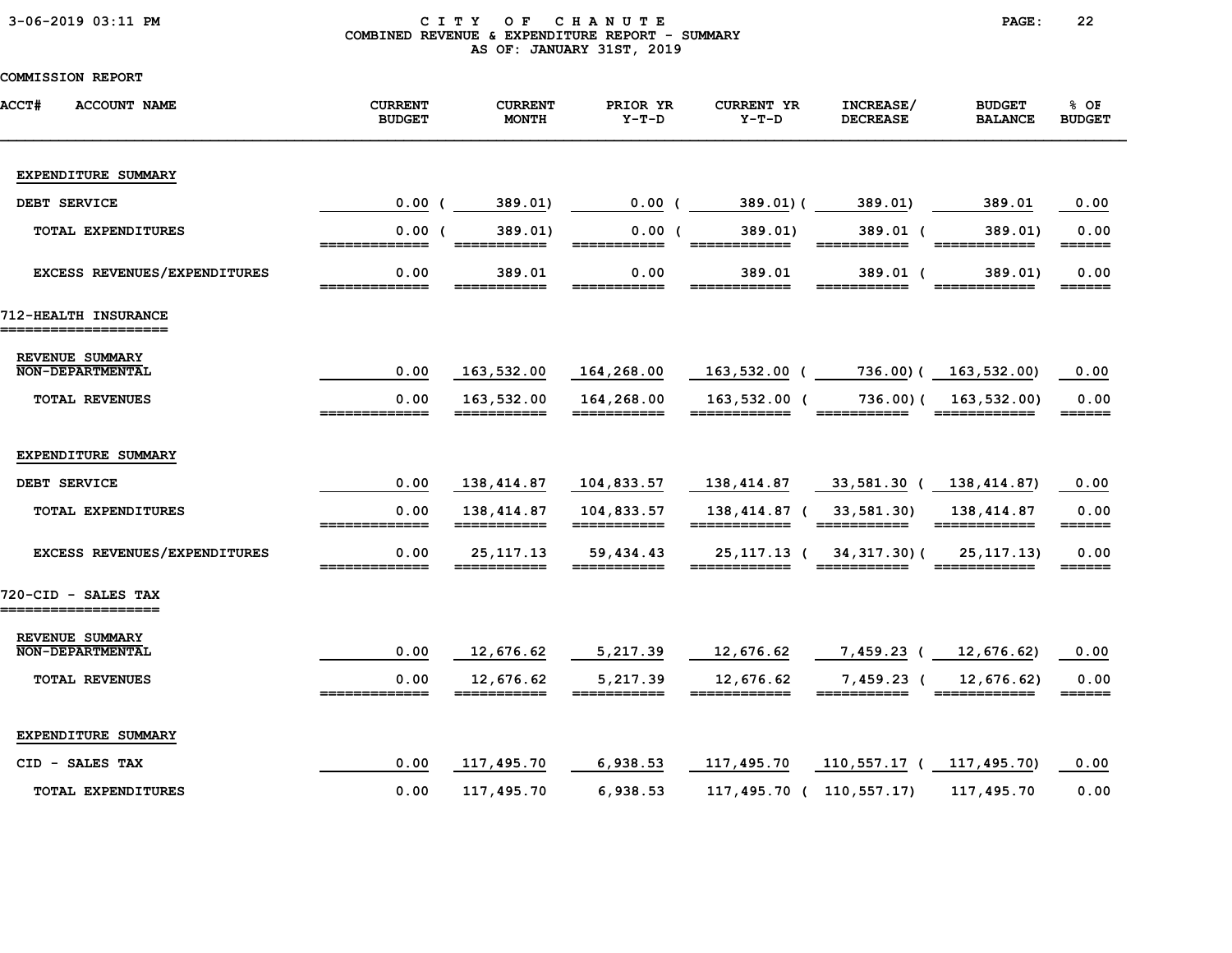#### 3-06-2019 03:11 PM C I T Y O F C H A N U T E PAGE: 23 COMBINED REVENUE & EXPENDITURE REPORT - SUMMARY AS OF: JANUARY 31ST, 2019

COMMISSION REPORT

| <b>ACCT#</b><br><b>ACCOUNT NAME</b>          | <b>CURRENT</b><br><b>BUDGET</b> | <b>CURRENT</b><br><b>MONTH</b>  | PRIOR YR<br>$Y-T-D$ | <b>CURRENT YR</b><br>$Y-T-D$                               | INCREASE/<br><b>DECREASE</b> | <b>BUDGET</b><br><b>BALANCE</b>            | % OF<br><b>BUDGET</b>               |
|----------------------------------------------|---------------------------------|---------------------------------|---------------------|------------------------------------------------------------|------------------------------|--------------------------------------------|-------------------------------------|
| EXCESS REVENUES/EXPENDITURES                 | _________                       | ___________<br>0.00(104,819.08( | ------              | ____________<br>$1,721.14$ ( $104,819.08$ ( $103,097.94$ ) | ___________<br>____________  | ____________<br>104,819.08<br>============ | 0.00<br>______                      |
| 721-SALES TAX COLLECTION                     |                                 |                                 |                     |                                                            |                              |                                            |                                     |
| REVENUE SUMMARY<br><b>NON-DEPARTMENTAL</b>   | 0.00                            | 41.79(                          | 154.44)             | 41.79                                                      | 196.23 (                     | 41.79)                                     | 0.00                                |
| TOTAL REVENUES                               | 0.00<br>_________               | 41.79(                          | 154.44)             | 41.79                                                      | $196.23$ (                   | 41.79)                                     | 0.00<br>______                      |
| EXPENDITURE SUMMARY                          |                                 |                                 |                     |                                                            |                              |                                            |                                     |
| DEBT SERVICE                                 | 0.00                            | 0.00                            | 0.00                | 0.00                                                       | 0.00                         | 0.00                                       | 0.00                                |
| TOTAL EXPENDITURES                           | 0.00                            | 0.00                            | 0.00                | 0.00                                                       | 0.00<br>__________           | 0.00                                       | 0.00<br>======                      |
| EXCESS REVENUES/EXPENDITURES                 | 0.00                            | 41.79(                          | 154.44)             | 41.79                                                      | 196.23 (                     | 41.79)                                     | 0.00                                |
| 722-STATE WATER FEES<br>==================== |                                 |                                 |                     |                                                            |                              |                                            |                                     |
| REVENUE SUMMARY<br><b>NON-DEPARTMENTAL</b>   | 0.00                            | 0.48(                           | 3.78)               | 0.48                                                       | $4.26$ (                     | 0.48)                                      | 0.00                                |
| <b>TOTAL REVENUES</b>                        | 0.00<br>-------------           | 0.48(                           | 3.78                | 0.48                                                       | $4.26$ (                     | 0.48                                       | 0.00<br>======                      |
| EXPENDITURE SUMMARY                          |                                 |                                 |                     |                                                            |                              |                                            |                                     |
| DEBT SERVICE                                 | 0.00                            | 0.00                            | 0.00                | 0.00                                                       | 0.00                         | 0.00                                       | 0.00                                |
| TOTAL EXPENDITURES                           | 0.00<br>=============           | 0.00<br>===========             | 0.00<br>___________ | 0.00<br>============                                       | 0.00<br>===========          | 0.00<br>============                       | 0.00<br>$=$ $=$ $=$ $=$ $=$ $=$ $=$ |
| EXCESS REVENUES/EXPENDITURES                 | 0.00<br>=============           | 0.48(<br>===========            | 3.78                | 0.48<br>_______                                            | $4.26$ (<br>===========      | 0.48                                       | 0.00<br>$=$ $=$ $=$ $=$ $=$ $=$ $=$ |

723-KANSAS SOLID WASTE FEES

===========================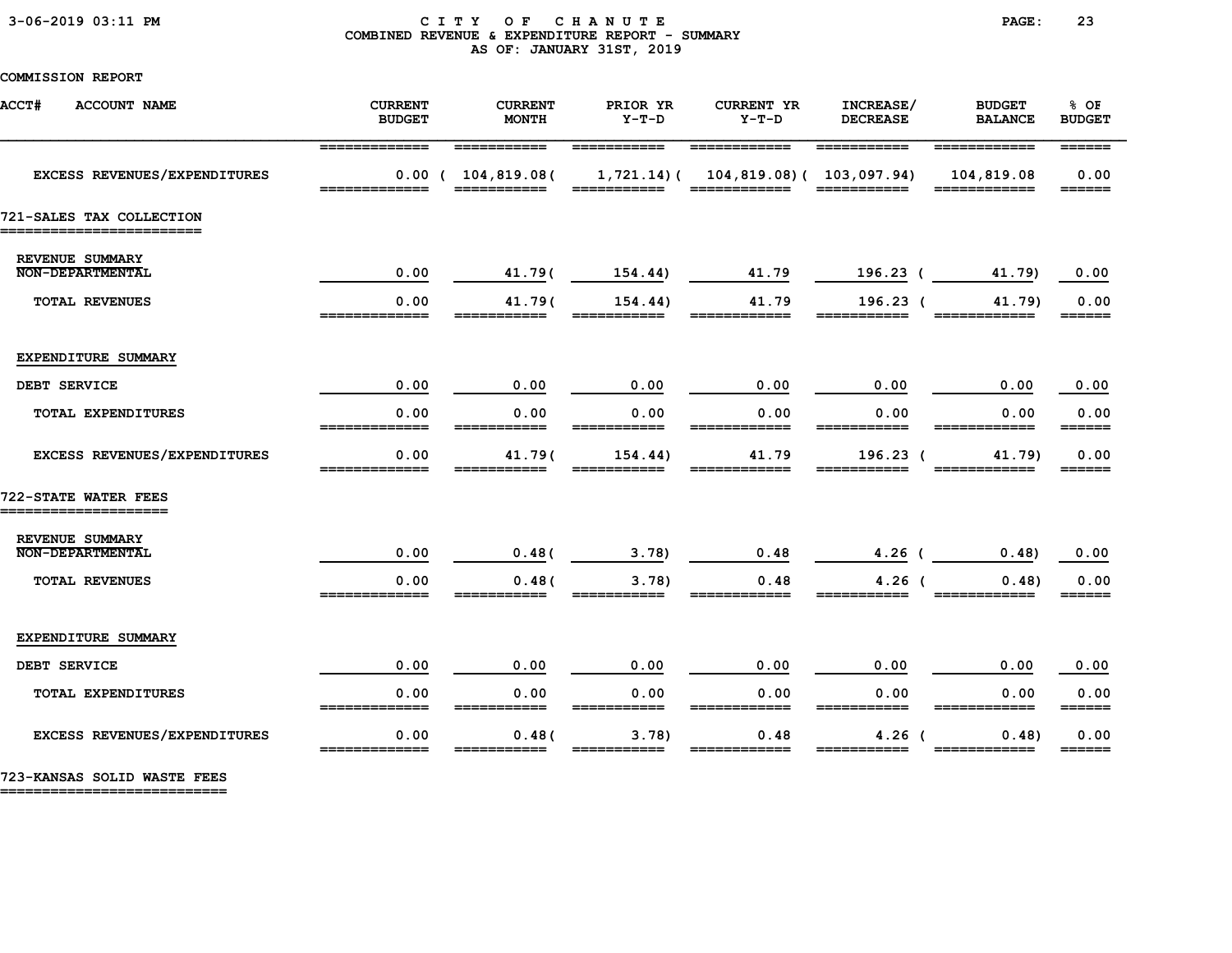### 3-06-2019 03:11 PM C I T Y O F C H A N U T E PAGE: 24 COMBINED REVENUE & EXPENDITURE REPORT - SUMMARY AS OF: JANUARY 31ST, 2019

| <b>ACCT#</b><br><b>ACCOUNT NAME</b>             | <b>CURRENT</b><br><b>BUDGET</b> | <b>CURRENT</b><br><b>MONTH</b> | PRIOR YR<br>$Y-T-D$ | <b>CURRENT YR</b><br>$Y-T-D$ | INCREASE/<br><b>DECREASE</b> | <b>BUDGET</b><br><b>BALANCE</b> | % OF<br><b>BUDGET</b>       |
|-------------------------------------------------|---------------------------------|--------------------------------|---------------------|------------------------------|------------------------------|---------------------------------|-----------------------------|
| REVENUE SUMMARY<br><b>NON-DEPARTMENTAL</b>      | 0.00                            | 1.32(                          | 3.46                | 1.32                         | 4.78 (                       | 1.32)                           | 0.00                        |
| <b>TOTAL REVENUES</b>                           | 0.00<br>=============           | 1.32(<br>===========           | 3.46<br>________    | 1.32<br>____________         | 4.78 (<br>===========        | 1.32)<br>_________              | 0.00<br>======              |
| EXPENDITURE SUMMARY                             |                                 |                                |                     |                              |                              |                                 |                             |
| DEBT SERVICE                                    | 0.00                            | 0.00                           | 0.00                | 0.00                         | 0.00                         | 0.00                            | 0.00                        |
| TOTAL EXPENDITURES                              | 0.00<br>=============           | 0.00<br>===========            | 0.00<br>=========== | 0.00<br>============         | 0.00<br>===========          | 0.00<br>============            | 0.00<br>$=$ $=$ $=$ $=$ $=$ |
| EXCESS REVENUES/EXPENDITURES                    | 0.00<br>_____________           | 1.32(<br>--------              | 3.46<br>-------     | 1.32<br>-------              | $4.78$ (<br>--------         | 1.32)                           | 0.00<br>______              |
| 730-SOUTHWIND ENERGY GROUP<br>================= |                                 |                                |                     |                              |                              |                                 |                             |
| REVENUE SUMMARY<br><b>NON-DEPARTMENTAL</b>      | 0.00                            | 0.00                           | 898,197.36          | 0.00                         | (898, 197.36)                | 0.00                            | 0.00                        |
| <b>TOTAL REVENUES</b>                           | 0.00                            | 0.00                           | 898,197.36          | 0.00(                        | 898,197.36)                  | 0.00                            | 0.00<br>______              |
| EXPENDITURE SUMMARY                             |                                 |                                |                     |                              |                              |                                 |                             |
| ELECTRIC PRODUCTION                             | 0.00                            | 0.00                           | 347, 377.37         | 0.00                         | 347,377.37)                  | 0.00                            | 0.00                        |
| TOTAL EXPENDITURES                              | 0.00                            | 0.00                           | 347, 377.37         | 0.00                         | 347, 377.37                  | 0.00                            | 0.00<br>======              |
| EXCESS REVENUES/EXPENDITURES                    | 0.00                            | 0.00                           | 550,819.99          |                              | $0.00$ ( 550,819.99)         | 0.00                            | 0.00<br>======              |
| 731-UTILITY SECURITY DEPOSITS                   |                                 |                                |                     |                              |                              |                                 |                             |
| REVENUE SUMMARY<br><b>NON-DEPARTMENTAL</b>      | 0.00                            | 0.00                           | 0.00                | 0.00                         | 0.00                         | 0.00                            | 0.00                        |
| <b>TOTAL REVENUES</b>                           | 0.00<br>_____________           | 0.00<br>______                 | 0.00<br>_____       | 0.00<br>____________         | 0.00<br>=======              | 0.00<br>____________            | 0.00<br>$=$ $=$ $=$ $=$ $=$ |
|                                                 |                                 |                                |                     |                              |                              |                                 |                             |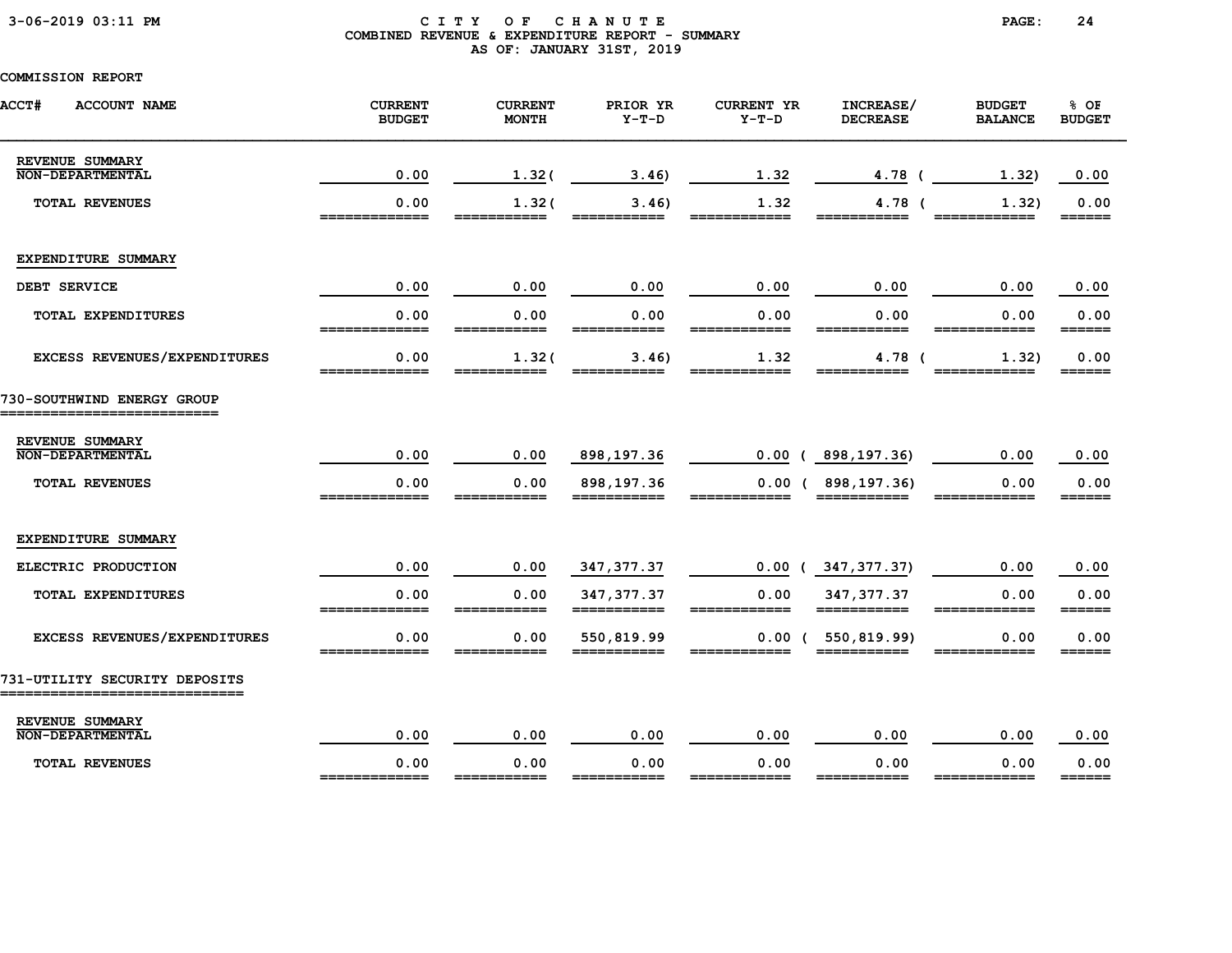### 3-06-2019 03:11 PM C I T Y O F C H A N U T E PAGE: 25 COMBINED REVENUE & EXPENDITURE REPORT - SUMMARY AS OF: JANUARY 31ST, 2019

| <b>ACCT#</b><br><b>ACCOUNT NAME</b>        | <b>CURRENT</b><br><b>BUDGET</b> | <b>CURRENT</b><br><b>MONTH</b> | PRIOR YR<br>$Y-T-D$  | <b>CURRENT YR</b><br>$Y-T-D$ | INCREASE/<br><b>DECREASE</b> | <b>BUDGET</b><br><b>BALANCE</b> | 8 OF<br><b>BUDGET</b> |
|--------------------------------------------|---------------------------------|--------------------------------|----------------------|------------------------------|------------------------------|---------------------------------|-----------------------|
| EXPENDITURE SUMMARY                        |                                 |                                |                      |                              |                              |                                 |                       |
| DEBT SERVICE                               | 0.00                            | 0.00                           | 0.00                 | 0.00                         | 0.00                         | 0.00                            | 0.00                  |
| TOTAL EXPENDITURES                         | 0.00                            | 0.00                           | 0.00                 | 0.00                         | 0.00<br>____                 | 0.00                            | 0.00<br>======        |
| EXCESS REVENUES/EXPENDITURES               | 0.00                            | 0.00                           | 0.00                 | 0.00                         | 0.00                         | 0.00                            | 0.00<br>______        |
| 732-UTILITY DEPOSIT INTEREST               |                                 |                                |                      |                              |                              |                                 |                       |
| REVENUE SUMMARY<br><b>NON-DEPARTMENTAL</b> | 0.00                            | 897.41                         | 0.00                 | 897.41                       | 897.41 (                     | 897.41)                         | 0.00                  |
| TOTAL REVENUES                             | 0.00<br>=====                   | 897.41                         | 0.00                 | 897.41                       | 897.41 (                     | 897.41)                         | 0.00<br>======        |
| EXPENDITURE SUMMARY                        |                                 |                                |                      |                              |                              |                                 |                       |
| DEBT SERVICE<br>UTILITY SECURITY DEP INT   | 0.00<br>0.00                    | 0.00<br>262.08                 | 0.00<br>40.73        | 0.00<br>262.08               | 0.00<br>$221.35$ (           | 0.00<br>262.08)                 | 0.00<br>0.00          |
| TOTAL EXPENDITURES                         | 0.00<br>=============           | 262.08<br>===========          | 40.73<br>=========== | $262.08$ (<br>============   | 221.35)<br>===========       | 262.08<br>============          | 0.00<br>======        |
| EXCESS REVENUES/EXPENDITURES               | 0.00<br>=============           | 635.33(                        | 40.73)               | 635.33                       | 676.06 (                     | 635.33)                         | 0.00<br>======        |
| 733-ALLIANCE OF CHURCHES                   |                                 |                                |                      |                              |                              |                                 |                       |
| REVENUE SUMMARY                            |                                 |                                |                      |                              |                              |                                 |                       |
| <b>TOTAL REVENUES</b>                      | 0.00                            | 0.00                           | 0.00                 | 0.00                         | 0.00                         | 0.00                            | 0.00<br>______        |
| EXPENDITURE SUMMARY                        |                                 |                                |                      |                              |                              |                                 |                       |
| DEBT SERVICE                               | 0.00                            | 0.00                           | 0.00                 | 0.00                         | 0.00                         | 0.00                            | 0.00                  |
| <b>TOTAL EXPENDITURES</b>                  | 0.00                            | 0.00                           | 0.00                 | 0.00                         | 0.00                         | 0.00                            | 0.00                  |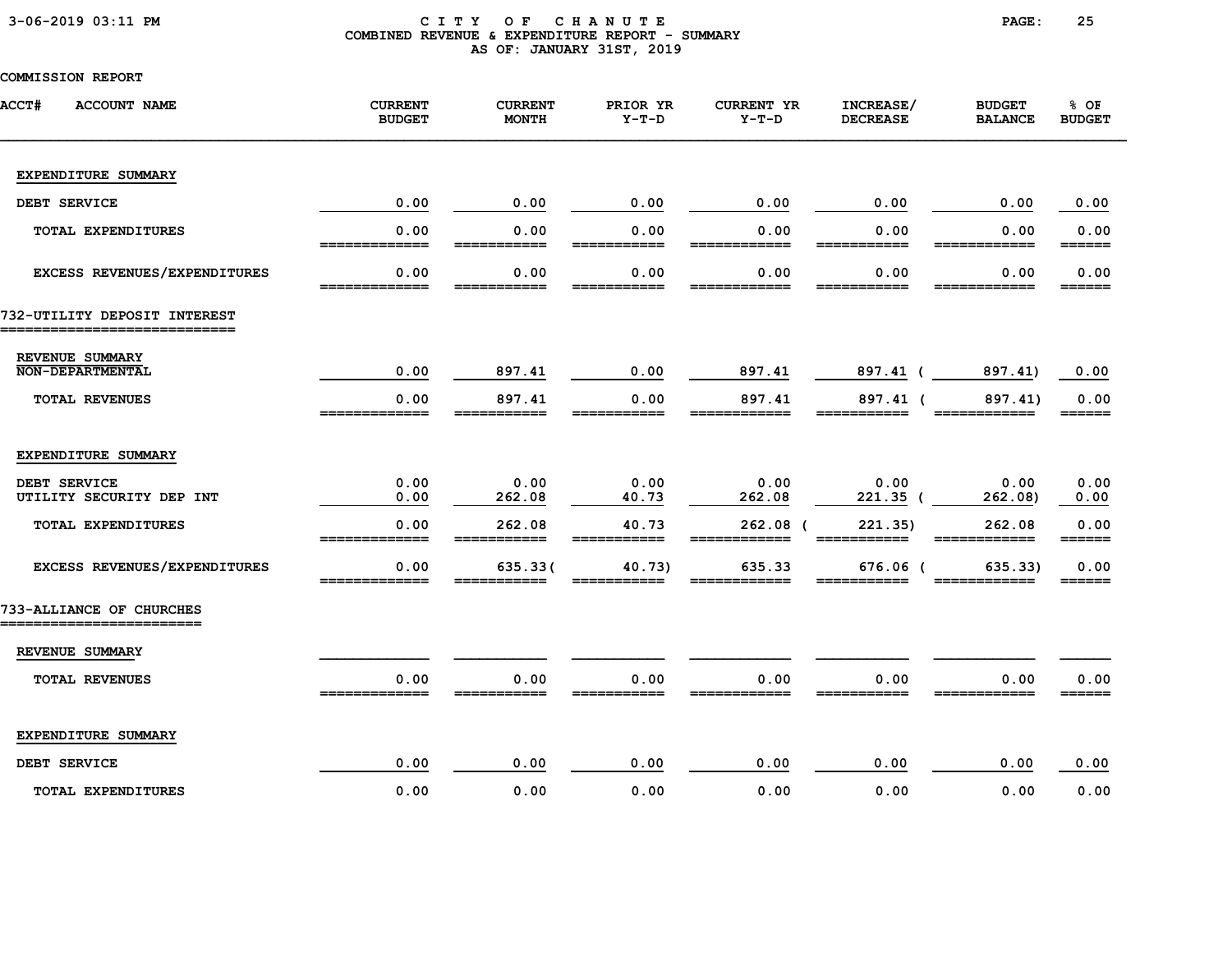#### 3-06-2019 03:11 PM C I T Y O F C H A N U T E PAGE: 26 COMBINED REVENUE & EXPENDITURE REPORT - SUMMARY AS OF: JANUARY 31ST, 2019

### COMMISSION REPORT

| <b>ACCT#</b><br><b>ACCOUNT NAME</b>                             | <b>CURRENT</b><br><b>BUDGET</b> | <b>CURRENT</b><br><b>MONTH</b> | PRIOR YR<br>$Y-T-D$   | <b>CURRENT YR</b><br>$Y-T-D$ | INCREASE/<br><b>DECREASE</b> | <b>BUDGET</b><br><b>BALANCE</b> | % OF<br><b>BUDGET</b>           |
|-----------------------------------------------------------------|---------------------------------|--------------------------------|-----------------------|------------------------------|------------------------------|---------------------------------|---------------------------------|
| EXCESS REVENUES/EXPENDITURES                                    | =============<br>0.00           | ===========<br>0.00            | ===========<br>0.00   | ============<br>0.00         | ===========<br>0.00          | ============<br>0.00            | $=$ $=$ $=$ $=$ $=$ $=$<br>0.00 |
|                                                                 |                                 |                                |                       |                              |                              |                                 | ______                          |
| 734-UTILITY GAS LEVEL BILLING<br>============================== |                                 |                                |                       |                              |                              |                                 |                                 |
| REVENUE SUMMARY                                                 |                                 |                                |                       |                              |                              |                                 |                                 |
| <b>TOTAL REVENUES</b>                                           | 0.00<br>=============           | 0.00<br>===========            | 0.00<br>===========   | 0.00<br>============         | 0.00<br>===========          | 0.00<br>============            | 0.00<br>======                  |
|                                                                 |                                 |                                |                       |                              |                              |                                 |                                 |
| EXPENDITURE SUMMARY<br>DEBT SERVICE                             | 0.00                            | 0.00                           | 0.00                  | 0.00                         | 0.00                         | 0.00                            | 0.00                            |
| TOTAL EXPENDITURES                                              | 0.00                            | 0.00                           | 0.00                  | 0.00                         | 0.00                         | 0.00                            | 0.00                            |
|                                                                 |                                 |                                |                       |                              |                              |                                 | ======                          |
| EXCESS REVENUES/EXPENDITURES                                    | 0.00<br>______                  | 0.00<br>------                 | 0.00                  | 0.00                         | 0.00<br>------               | 0.00                            | 0.00<br>======                  |
| 735-EFFICIENCY KANSAS<br>______________________                 |                                 |                                |                       |                              |                              |                                 |                                 |
| REVENUE SUMMARY<br><b>NON-DEPARTMENTAL</b>                      | 0.00                            | 691.47                         | 603.40                | 691.47                       | 88.07 (                      | 691.47)                         | 0.00                            |
| TOTAL REVENUES                                                  | 0.00                            | 691.47                         | 603.40                | 691.47                       | 88.07 (                      | 691.47)                         | 0.00                            |
|                                                                 | -------------                   |                                |                       |                              |                              |                                 | ======                          |
| EXPENDITURE SUMMARY                                             |                                 |                                |                       |                              |                              |                                 |                                 |
| <b>EFFICIENCY KANSAS</b>                                        | 0.00                            | 0.00                           | 606.21                | 0.00(                        | 606.21                       | 0.00                            | 0.00                            |
| TOTAL EXPENDITURES                                              | 0.00<br>_____________           | 0.00<br>===========            | 606.21<br>=========== | 0.00<br>____________         | 606.21<br>===========        | 0.00<br>____________            | 0.00<br>======                  |
| <b>EXCESS REVENUES/EXPENDITURES</b>                             | 0.00                            | 691.47(                        | 2.81)                 | 691.47                       | 694.28 (                     | 691.47)                         | 0.00<br>______                  |

736-GRANT PROJECTS

==================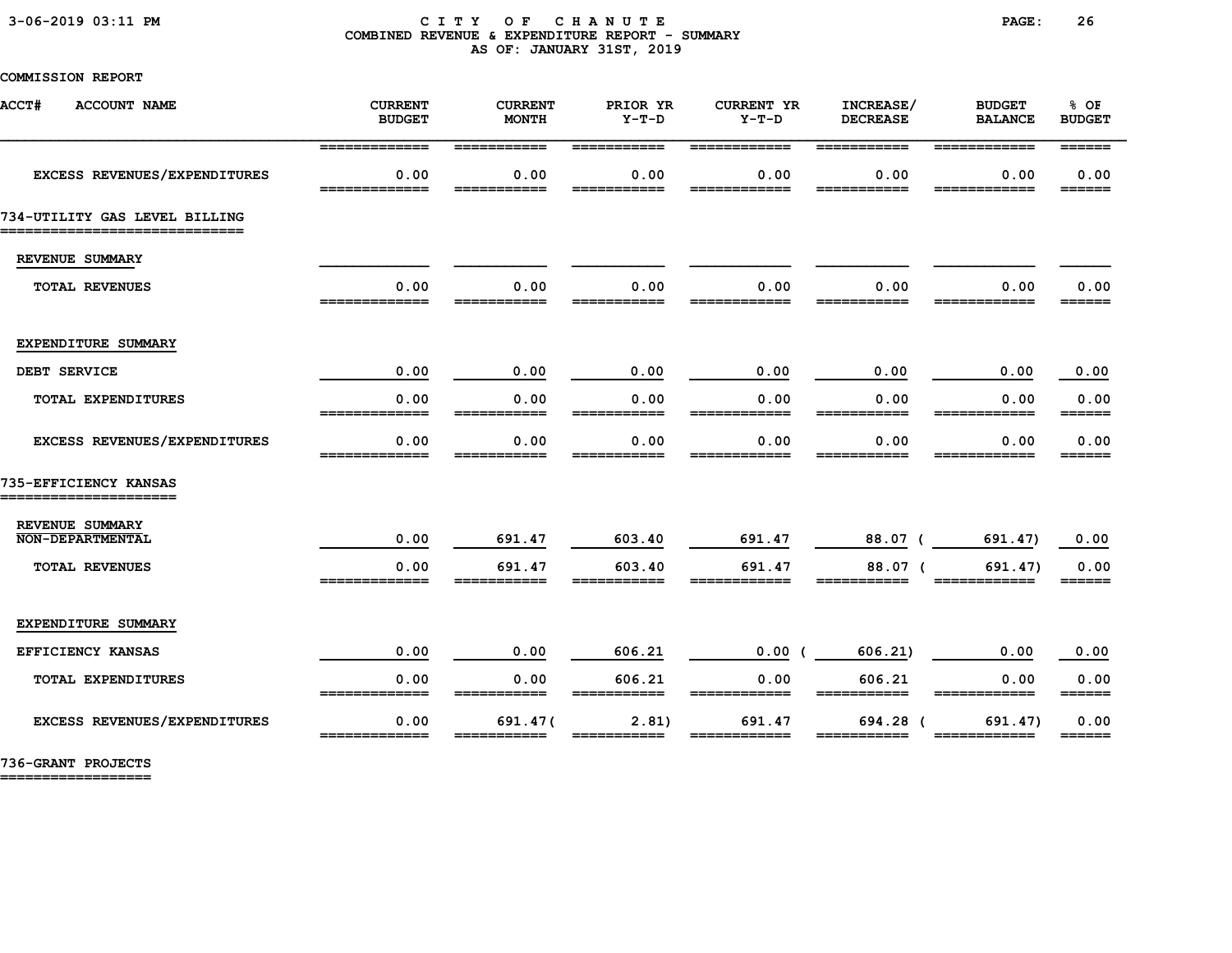#### 3-06-2019 03:11 PM C I T Y O F C H A N U T E PAGE: 27 COMBINED REVENUE & EXPENDITURE REPORT - SUMMARY AS OF: JANUARY 31ST, 2019

### COMMISSION REPORT

| <b>ACCT#</b><br><b>ACCOUNT NAME</b>                            | <b>CURRENT</b><br><b>BUDGET</b> | <b>CURRENT</b><br><b>MONTH</b> | PRIOR YR<br>$Y-T-D$   | <b>CURRENT YR</b><br>$Y-T-D$ | INCREASE/<br><b>DECREASE</b> | <b>BUDGET</b><br><b>BALANCE</b> | % OF<br><b>BUDGET</b>                                             |
|----------------------------------------------------------------|---------------------------------|--------------------------------|-----------------------|------------------------------|------------------------------|---------------------------------|-------------------------------------------------------------------|
| REVENUE SUMMARY<br><b>NON-DEPARTMENTAL</b>                     | 0.00                            | 0.00                           | 884.79                | 0.00                         | 884.79)                      | 0.00                            | 0.00                                                              |
| <b>TOTAL REVENUES</b>                                          | 0.00<br>=========               | 0.00<br>========               | 884.79<br>=========== | 0.00(<br>============        | 884.79)<br>===========       | 0.00<br>------------            | 0.00<br>======                                                    |
| EXPENDITURE SUMMARY                                            |                                 |                                |                       |                              |                              |                                 |                                                                   |
| FEDERAL GRANTS<br><b>STATE GRANTS</b><br>CONTRIBUTION/DONATION | 0.00<br>0.00<br>0.00            | 0.00<br>0.00<br>0.00           | 0.00<br>0.00<br>0.00  | 0.00<br>0.00<br>0.00         | 0.00<br>0.00<br>0.00         | 0.00<br>0.00<br>0.00            | 0.00<br>0.00<br>0.00                                              |
| <b>TOTAL EXPENDITURES</b>                                      | 0.00<br>_____________           | 0.00<br>___________            | 0.00<br>___________   | 0.00<br>------------         | 0.00<br>___________          | 0.00<br>____________            | 0.00<br>$\qquad \qquad \equiv \equiv \equiv \equiv \equiv \equiv$ |
| EXCESS REVENUES/EXPENDITURES                                   | 0.00                            | 0.00                           | 884.79                | $0.00$ (                     | 884.79)                      | 0.00                            | 0.00                                                              |
| 737-DEPOT ROOF PROJECT<br>=======================              |                                 |                                |                       |                              |                              |                                 |                                                                   |
| REVENUE SUMMARY<br><b>NON-DEPARTMENTAL</b>                     | 0.00                            | 0.00                           | 0.00                  | 0.00                         | 0.00                         | 0.00                            | 0.00                                                              |
| <b>TOTAL REVENUES</b>                                          | 0.00                            | 0.00                           | 0.00                  | 0.00                         | 0.00                         | 0.00                            | 0.00<br>======                                                    |
| EXPENDITURE SUMMARY                                            |                                 |                                |                       |                              |                              |                                 |                                                                   |
| FEDERAL GRANTS                                                 | 0.00                            | 0.00                           | 0.00                  | 0.00                         | 0.00                         | 0.00                            | 0.00                                                              |
| TOTAL EXPENDITURES                                             | 0.00                            | 0.00                           | 0.00                  | 0.00                         | 0.00                         | 0.00                            | 0.00<br>======                                                    |
| EXCESS REVENUES/EXPENDITURES                                   | 0.00<br>=============           | 0.00                           | 0.00                  | 0.00                         | 0.00                         | 0.00                            | 0.00<br>$=$ $=$ $=$ $=$ $=$                                       |

738-ORIZON - PROJECT BLUESTAR

=============================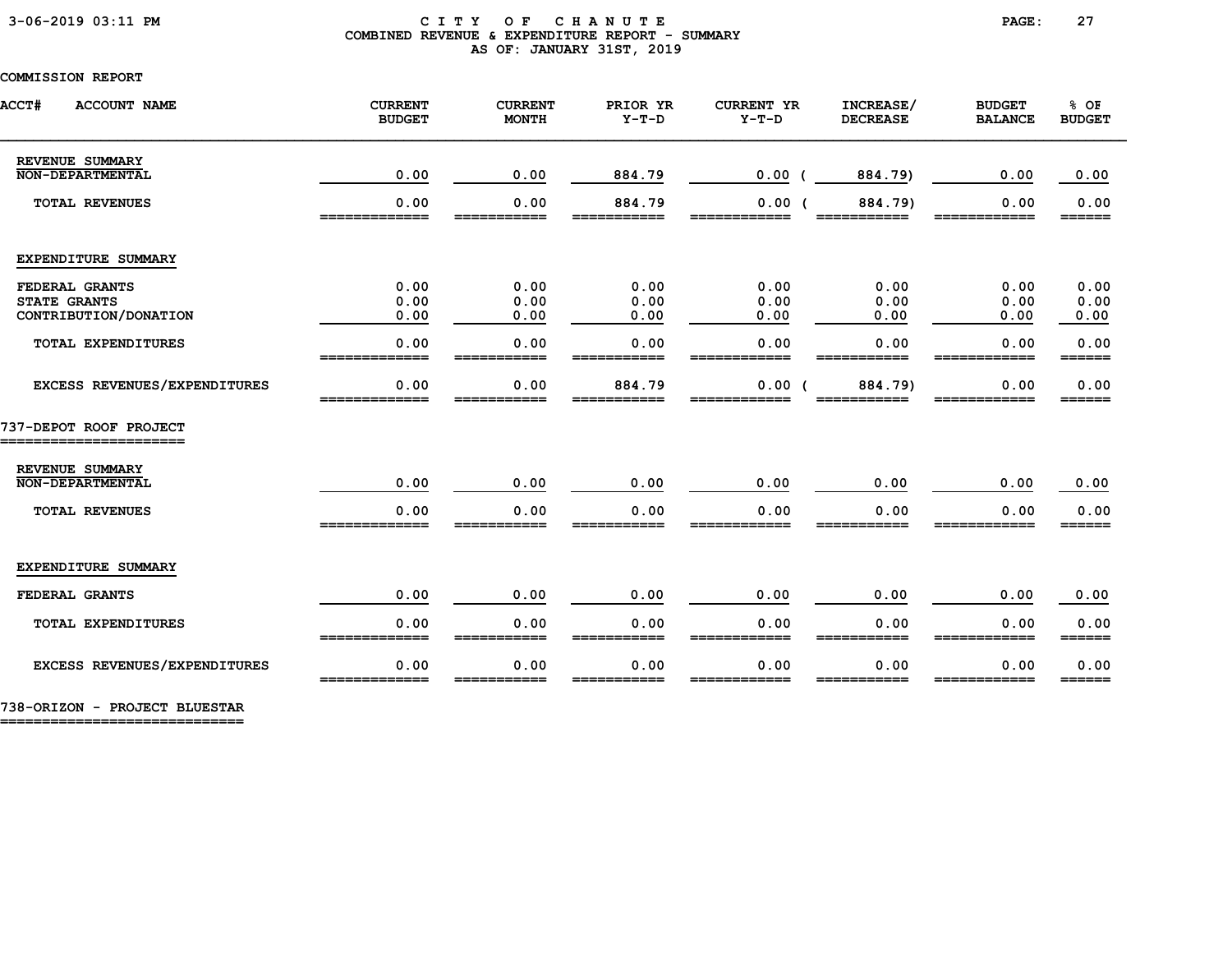### 3-06-2019 03:11 PM C I T Y O F C H A N U T E PAGE: 28 COMBINED REVENUE & EXPENDITURE REPORT - SUMMARY AS OF: JANUARY 31ST, 2019

| <b>ACCT#</b><br><b>ACCOUNT NAME</b>                     | <b>CURRENT</b><br><b>BUDGET</b> | <b>CURRENT</b><br><b>MONTH</b> | PRIOR YR<br>$Y-T-D$      | <b>CURRENT YR</b><br>$Y-T-D$ | INCREASE/<br><b>DECREASE</b>              | <b>BUDGET</b><br><b>BALANCE</b> | % OF<br><b>BUDGET</b>       |
|---------------------------------------------------------|---------------------------------|--------------------------------|--------------------------|------------------------------|-------------------------------------------|---------------------------------|-----------------------------|
| REVENUE SUMMARY<br><b>NON-DEPARTMENTAL</b>              | 0.00                            | 0.00                           | 0.00                     | 0.00                         | 0.00                                      | 0.00                            | 0.00                        |
| <b>TOTAL REVENUES</b>                                   | 0.00                            | 0.00<br>____                   | 0.00                     | 0.00<br>---                  | 0.00<br>----                              | 0.00                            | 0.00<br>======              |
| EXPENDITURE SUMMARY                                     |                                 |                                |                          |                              |                                           |                                 |                             |
| ORIZON                                                  | 0.00                            | 399.00                         | 445.60                   | 399.00 (                     | 46.60(                                    | 399.00)                         | 0.00                        |
| TOTAL EXPENDITURES                                      | 0.00<br>_____________           | 399.00<br>===========          | 445.60<br>===========    | 399.00<br>============       | 46.60<br>===========                      | 399.00<br>============          | 0.00<br>======              |
| EXCESS REVENUES/EXPENDITURES                            | 0.00(<br>=============          | 399.00(<br>------------        | 445.60) (<br>___________ | 399.00                       | 46.60<br>___________                      | 399.00                          | 0.00<br>======              |
| 739-KATY PARK PROJECT                                   |                                 |                                |                          |                              |                                           |                                 |                             |
| REVENUE SUMMARY                                         |                                 |                                |                          |                              |                                           |                                 |                             |
| <b>NON-DEPARTMENTAL</b>                                 | 0.00                            | 0.00                           | 0.00                     | 0.00                         | 0.00                                      | 0.00                            | 0.00                        |
| <b>TOTAL REVENUES</b>                                   | 0.00<br>_____________           | 0.00<br>___________            | 0.00                     | 0.00                         | 0.00                                      | 0.00<br>-------------           | 0.00<br>______              |
| EXPENDITURE SUMMARY                                     |                                 |                                |                          |                              |                                           |                                 |                             |
| <b>PARKS</b>                                            | 0.00                            | 0.00                           | 0.00                     | 0.00                         | 0.00                                      | 0.00                            | 0.00                        |
| <b>TOTAL EXPENDITURES</b>                               | 0.00                            | 0.00                           | 0.00                     | 0.00                         | 0.00                                      | 0.00                            | 0.00<br>======              |
| EXCESS REVENUES/EXPENDITURES                            | 0.00                            | 0.00                           | 0.00                     | 0.00                         | 0.00                                      | 0.00                            | 0.00<br>======              |
| 741-LAW ENFORCEMENT TRUST<br>__________________________ |                                 |                                |                          |                              |                                           |                                 |                             |
| REVENUE SUMMARY<br><b>NON-DEPARTMENTAL</b>              | 0.00                            | 4,443.60                       | 20,073.00                |                              | $4,443.60$ ( $15,629.40$ ) ( $4,443.60$ ) |                                 | 0.00                        |
| <b>TOTAL REVENUES</b>                                   | 0.00<br>_____________           | 4,443.60                       | 20,073.00<br>=========== | ============                 | 4,443.60 ( 15,629.40) (<br>===========    | 4,443.60<br>============        | 0.00<br>$=$ $=$ $=$ $=$ $=$ |
|                                                         |                                 |                                |                          |                              |                                           |                                 |                             |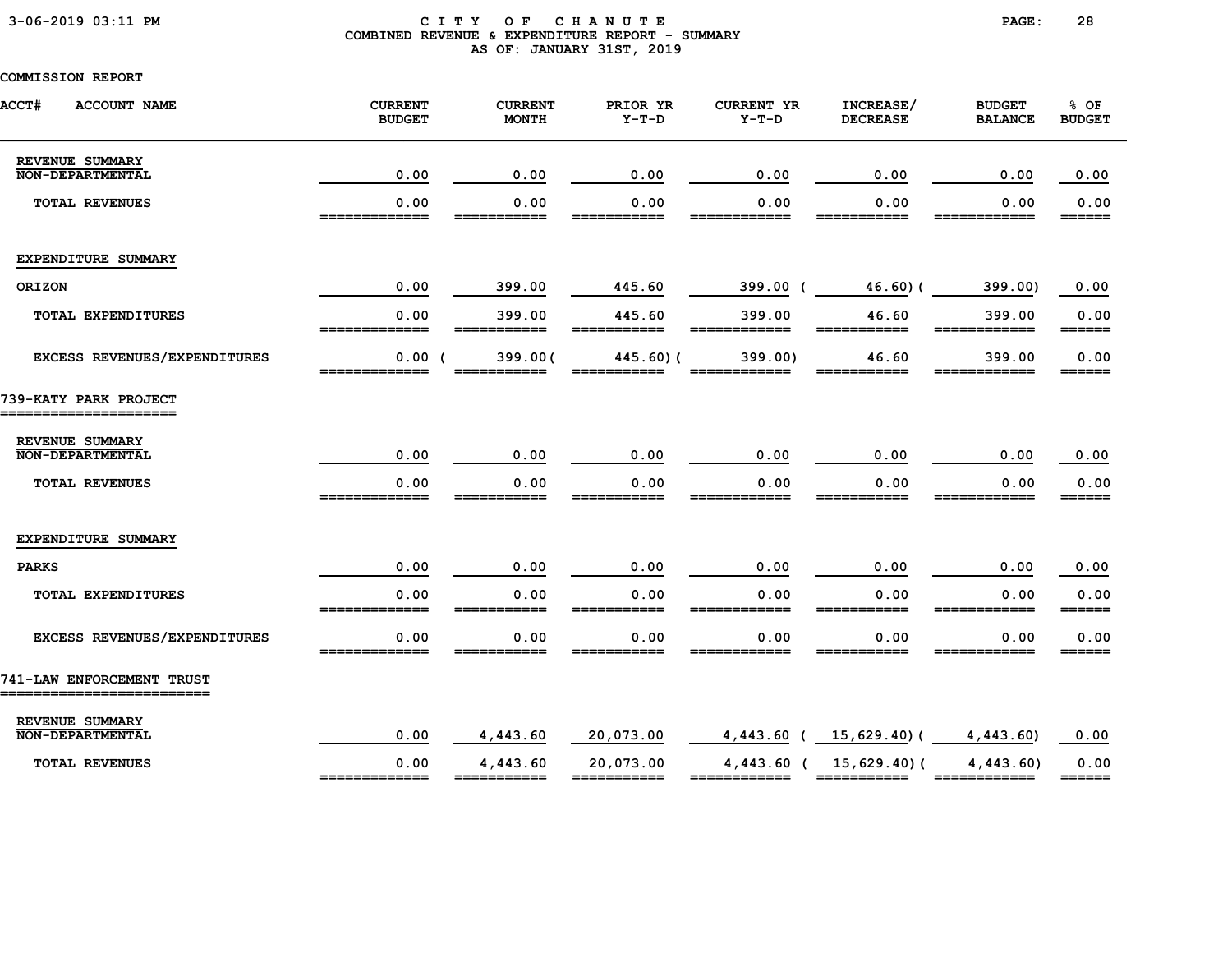### 3-06-2019 03:11 PM C I T Y O F C H A N U T E PAGE: 29 COMBINED REVENUE & EXPENDITURE REPORT - SUMMARY AS OF: JANUARY 31ST, 2019

| <b>ACCT#</b><br><b>ACCOUNT NAME</b>                  | <b>CURRENT</b><br><b>BUDGET</b> | <b>CURRENT</b><br><b>MONTH</b> | PRIOR YR<br>$Y-T-D$                                                                                                                                                                                                                                                                                                                                                                                                                             | <b>CURRENT YR</b><br>$Y-T-D$ | INCREASE/<br><b>DECREASE</b>                                                                                                                                                                                                                                                                                                                                                                                                                        | <b>BUDGET</b><br><b>BALANCE</b> | % OF<br><b>BUDGET</b>           |
|------------------------------------------------------|---------------------------------|--------------------------------|-------------------------------------------------------------------------------------------------------------------------------------------------------------------------------------------------------------------------------------------------------------------------------------------------------------------------------------------------------------------------------------------------------------------------------------------------|------------------------------|-----------------------------------------------------------------------------------------------------------------------------------------------------------------------------------------------------------------------------------------------------------------------------------------------------------------------------------------------------------------------------------------------------------------------------------------------------|---------------------------------|---------------------------------|
| EXPENDITURE SUMMARY                                  |                                 |                                |                                                                                                                                                                                                                                                                                                                                                                                                                                                 |                              |                                                                                                                                                                                                                                                                                                                                                                                                                                                     |                                 |                                 |
| POLICE<br>DEBT SERVICE                               | 0.00<br>0.00                    | 0.00<br>0.00                   | 0.00<br>0.00                                                                                                                                                                                                                                                                                                                                                                                                                                    | 0.00<br>0.00                 | 0.00<br>0.00                                                                                                                                                                                                                                                                                                                                                                                                                                        | 0.00<br>0.00                    | 0.00<br>0.00                    |
| <b>TOTAL EXPENDITURES</b>                            | 0.00                            | 0.00                           | 0.00                                                                                                                                                                                                                                                                                                                                                                                                                                            | 0.00                         | 0.00                                                                                                                                                                                                                                                                                                                                                                                                                                                | 0.00                            | 0.00                            |
| EXCESS REVENUES/EXPENDITURES                         | 0.00<br>=============           | 4,443.60<br>___________        | 20,073.00<br>===========                                                                                                                                                                                                                                                                                                                                                                                                                        | $4,443.60$ (                 | $15,629.40$ (<br>===========                                                                                                                                                                                                                                                                                                                                                                                                                        | 4,443.60<br>____________        | 0.00<br>$=$ $=$ $=$ $=$ $=$     |
| 752-ISF CHECKING ACCOUNT                             |                                 |                                |                                                                                                                                                                                                                                                                                                                                                                                                                                                 |                              |                                                                                                                                                                                                                                                                                                                                                                                                                                                     |                                 |                                 |
| REVENUE SUMMARY<br><b>NON-DEPARTMENTAL</b>           | 0.00(                           | 701.69(                        | 105.10) (                                                                                                                                                                                                                                                                                                                                                                                                                                       | 701.69)(                     | 596.59)                                                                                                                                                                                                                                                                                                                                                                                                                                             | 701.69                          | 0.00                            |
| <b>TOTAL REVENUES</b>                                | 0.00(<br>_____________          | 701.69(                        | 105.10(<br>___________                                                                                                                                                                                                                                                                                                                                                                                                                          | 701.69(                      | 596.59)                                                                                                                                                                                                                                                                                                                                                                                                                                             | 701.69<br>____________          | 0.00<br>======                  |
| EXPENDITURE SUMMARY                                  |                                 |                                |                                                                                                                                                                                                                                                                                                                                                                                                                                                 |                              |                                                                                                                                                                                                                                                                                                                                                                                                                                                     |                                 |                                 |
| <b>TOTAL EXPENDITURES</b>                            | 0.00<br>=============           | 0.00<br>________               | 0.00                                                                                                                                                                                                                                                                                                                                                                                                                                            | 0.00<br>============         | 0.00                                                                                                                                                                                                                                                                                                                                                                                                                                                | 0.00                            | 0.00<br>$=$ $=$ $=$ $=$ $=$     |
| EXCESS REVENUES/EXPENDITURES                         | 0.00(                           | 701.69(                        | 105.10(                                                                                                                                                                                                                                                                                                                                                                                                                                         | 701.69(                      | 596.59)                                                                                                                                                                                                                                                                                                                                                                                                                                             | 701.69                          | 0.00<br>======                  |
| 755-DONATIONS/CONTRIBUTIONS                          |                                 |                                |                                                                                                                                                                                                                                                                                                                                                                                                                                                 |                              |                                                                                                                                                                                                                                                                                                                                                                                                                                                     |                                 |                                 |
| REVENUE SUMMARY<br>POLICE<br><b>FIRE</b>             | 0.00<br>0.00                    | 0.00<br>4,377.50               | 0.00<br>3,051.21                                                                                                                                                                                                                                                                                                                                                                                                                                | 0.00<br>4,377.50             | 0.00<br>$1,326.29$ (                                                                                                                                                                                                                                                                                                                                                                                                                                | 0.00<br>4,377.50)               | 0.00<br>0.00                    |
| ANIMAL CONTROL<br><b>PARKS</b><br><b>GOLF COURSE</b> | 0.00<br>0.00<br>0.00            | 0.00<br>0.00<br>5,250.00       | 0.00<br>0.00<br>250.00                                                                                                                                                                                                                                                                                                                                                                                                                          | 0.00<br>0.00<br>5,250.00     | 0.00<br>0.00<br>$5,000.00$ (                                                                                                                                                                                                                                                                                                                                                                                                                        | 0.00<br>0.00<br>5,250.00        | 0.00<br>0.00<br>0.00            |
| <b>TOTAL REVENUES</b>                                | 0.00<br>_____________           | 9,627.50<br>===========        | 3,301.21<br>$\begin{array}{cccccccccc} \texttt{m} & \texttt{m} & \texttt{m} & \texttt{m} & \texttt{m} & \texttt{m} & \texttt{m} & \texttt{m} & \texttt{m} & \texttt{m} & \texttt{m} & \texttt{m} & \texttt{m} & \texttt{m} & \texttt{m} & \texttt{m} & \texttt{m} & \texttt{m} & \texttt{m} & \texttt{m} & \texttt{m} & \texttt{m} & \texttt{m} & \texttt{m} & \texttt{m} & \texttt{m} & \texttt{m} & \texttt{m} & \texttt{m} & \texttt{m} & \$ | 9,627.50<br>============     | $6,326.29$ (<br>$\begin{array}{cccccccccc} \texttt{m} & \texttt{m} & \texttt{m} & \texttt{m} & \texttt{m} & \texttt{m} & \texttt{m} & \texttt{m} & \texttt{m} & \texttt{m} & \texttt{m} & \texttt{m} & \texttt{m} & \texttt{m} & \texttt{m} & \texttt{m} & \texttt{m} & \texttt{m} & \texttt{m} & \texttt{m} & \texttt{m} & \texttt{m} & \texttt{m} & \texttt{m} & \texttt{m} & \texttt{m} & \texttt{m} & \texttt{m} & \texttt{m} & \texttt{m} & \$ | 9,627.50<br>============        | 0.00<br>$=$ $=$ $=$ $=$ $=$ $=$ |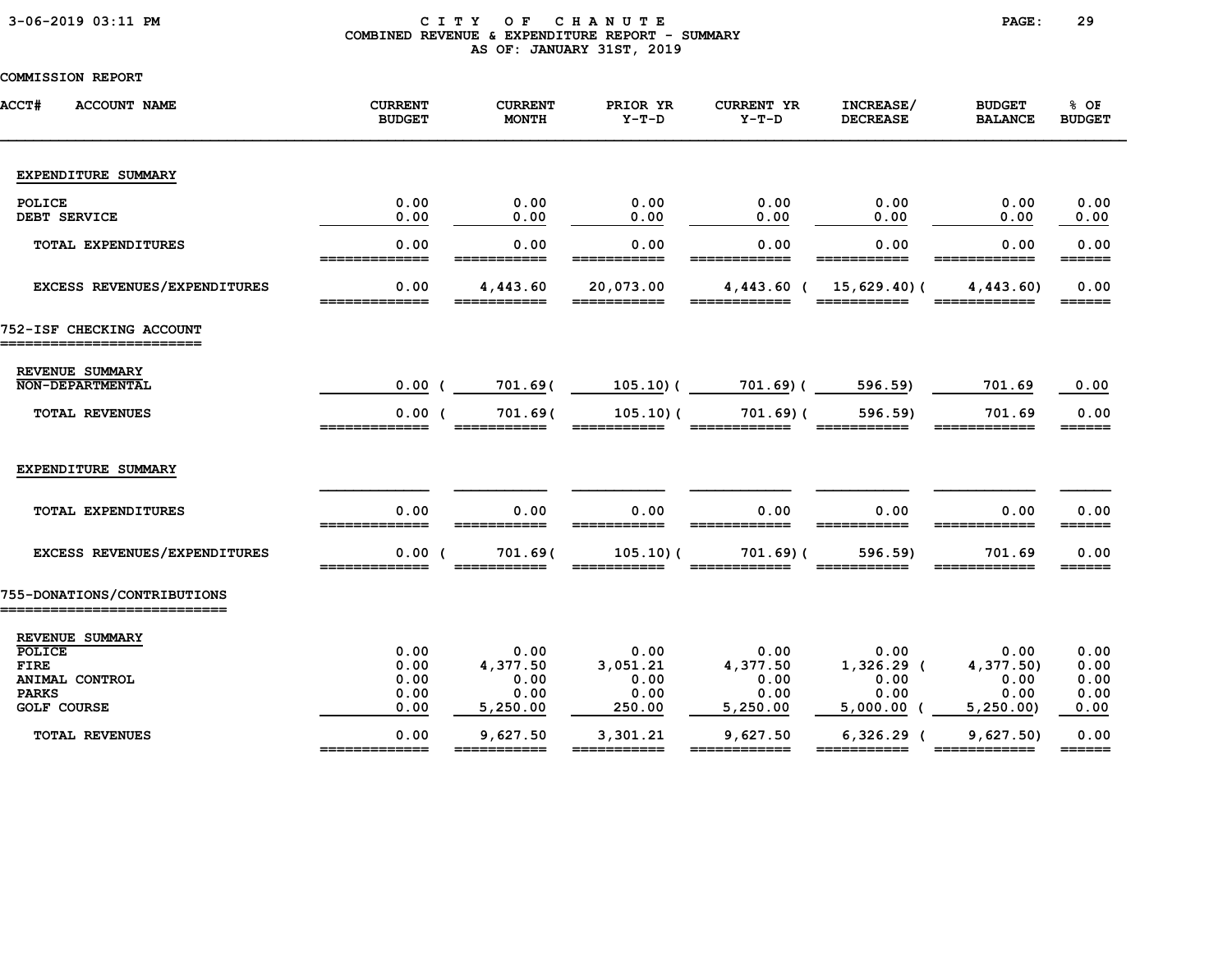### 3-06-2019 03:11 PM C I T Y O F C H A N U T E PAGE: 30 COMBINED REVENUE & EXPENDITURE REPORT - SUMMARY AS OF: JANUARY 31ST, 2019

| <b>ACCT#</b><br><b>ACCOUNT NAME</b>                          | <b>CURRENT</b><br><b>BUDGET</b> | <b>CURRENT</b><br><b>MONTH</b> | PRIOR YR<br>$Y-T-D$     | <b>CURRENT YR</b><br>$Y-T-D$ | INCREASE/<br><b>DECREASE</b> | <b>BUDGET</b><br><b>BALANCE</b> | % OF<br><b>BUDGET</b> |
|--------------------------------------------------------------|---------------------------------|--------------------------------|-------------------------|------------------------------|------------------------------|---------------------------------|-----------------------|
| EXPENDITURE SUMMARY                                          |                                 |                                |                         |                              |                              |                                 |                       |
| POLICE                                                       | 0.00                            | 0.00                           | 0.00                    | 0.00                         | 0.00                         | 0.00                            | 0.00                  |
| <b>FIRE</b>                                                  | 0.00<br>0.00                    | 0.00<br>0.00                   | 0.00                    | 0.00<br>0.00                 | 0.00<br>0.00                 | 0.00<br>0.00                    | 0.00<br>0.00          |
| ANIMAL CONTROL<br><b>PARKS</b>                               | 0.00                            | 0.00                           | 0.00<br>0.00            | 0.00                         | 0.00                         | 0.00                            | 0.00                  |
| <b>GOLF COURSE</b>                                           | 0.00                            | 0.00                           | 0.00                    | 0.00                         | 0.00                         | 0.00                            | 0.00                  |
| TOTAL EXPENDITURES                                           | 0.00                            | 0.00                           | 0.00                    | 0.00                         | 0.00                         | 0.00                            | 0.00<br>======        |
| EXCESS REVENUES/EXPENDITURES                                 | 0.00<br>_____________           | 9,627.50<br>===========        | 3,301.21<br>=========== | 9,627.50<br>============     | $6,326.29$ (<br>-----------  | 9,627.50                        | 0.00<br>======        |
| 776-FRANCHISE FEE REFUND<br>----------------------           |                                 |                                |                         |                              |                              |                                 |                       |
| REVENUE SUMMARY                                              |                                 |                                |                         |                              |                              |                                 |                       |
| <b>NON-DEPARTMENTAL</b>                                      | 0.00                            | 0.00                           | 0.00                    | 0.00                         | 0.00                         | 0.00                            | 0.00                  |
| <b>TOTAL REVENUES</b>                                        | 0.00                            | 0.00                           | 0.00                    | 0.00                         | 0.00                         | 0.00                            | 0.00<br>======        |
| EXPENDITURE SUMMARY                                          |                                 |                                |                         |                              |                              |                                 |                       |
| DEBT SERVICE                                                 | 0.00                            | 0.00                           | 0.00                    | 0.00                         | 0.00                         | 0.00                            | 0.00                  |
| TOTAL EXPENDITURES                                           | 0.00                            | 0.00                           | 0.00                    | 0.00                         | 0.00                         | 0.00                            | 0.00<br>======        |
| EXCESS REVENUES/EXPENDITURES                                 | 0.00<br>_________               | 0.00                           | 0.00<br>______          | 0.00<br>_______              | 0.00                         | 0.00                            | 0.00<br>______        |
| 789-CITY REVOLVING LOAN FUND<br>============================ |                                 |                                |                         |                              |                              |                                 |                       |
| REVENUE SUMMARY                                              |                                 |                                |                         |                              |                              |                                 |                       |
| NON-DEPARTMENTAL<br>USE OF MONEY/PROPERTY                    | 0.00<br>0.00                    | 7,503.27<br>0.00               | 6,359.33<br>0.00        | 7,503.27<br>0.00             | $1,143.94$ (<br>0.00         | 7,503.27<br>0.00                | 0.00<br>0.00          |
|                                                              |                                 |                                |                         |                              |                              |                                 |                       |
| <b>TOTAL REVENUES</b>                                        | 0.00                            | 7,503.27                       | 6,359.33<br>=========== | 7,503.27                     | 1,143.94 (<br>===========    | 7,503.27<br>============        | 0.00<br>======        |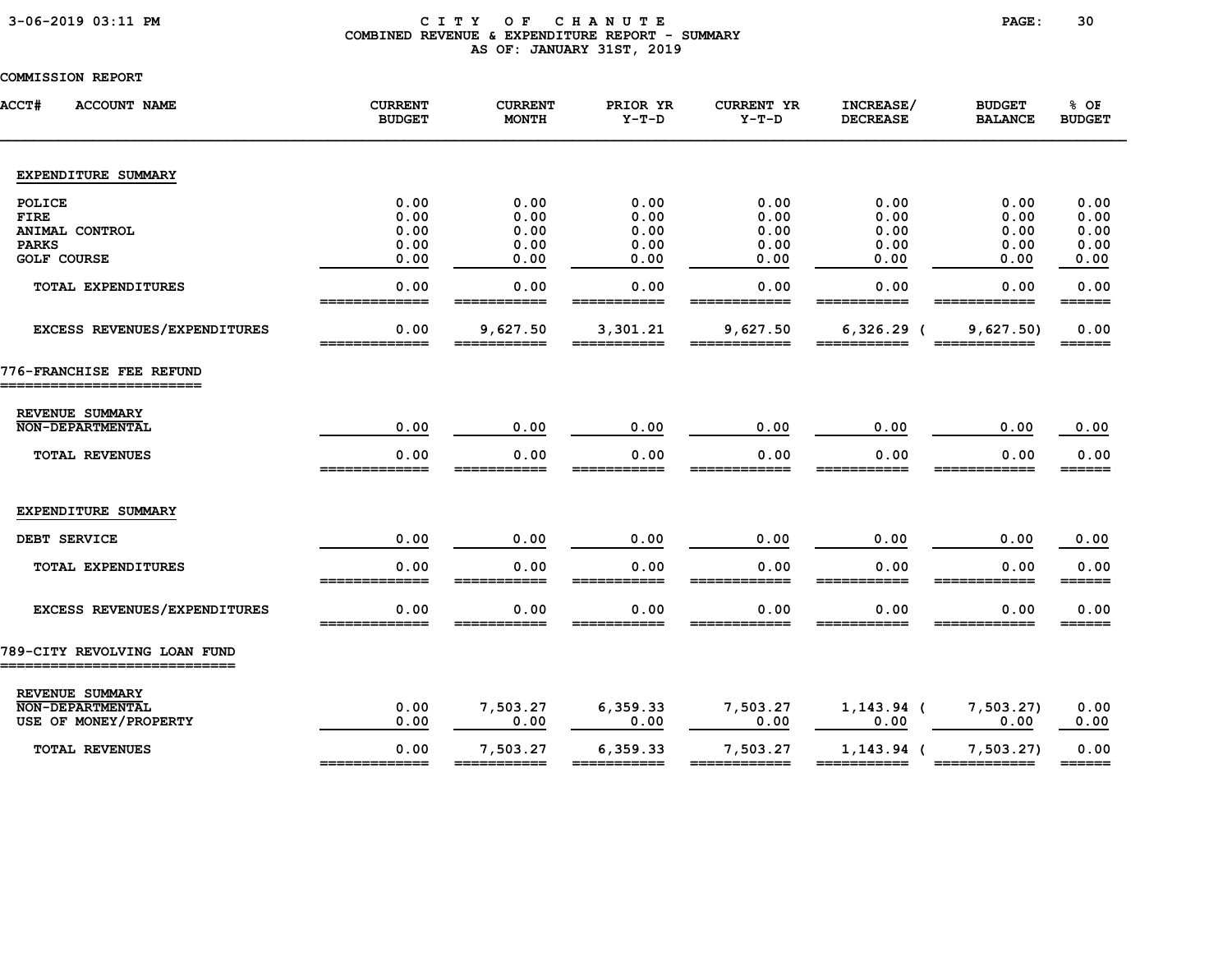### 3-06-2019 03:11 PM C I T Y O F C H A N U T E PAGE: 31 COMBINED REVENUE & EXPENDITURE REPORT - SUMMARY AS OF: JANUARY 31ST, 2019

| <b>ACCT#</b><br><b>ACCOUNT NAME</b>        | <b>CURRENT</b><br><b>BUDGET</b> | <b>CURRENT</b><br>MONTH | PRIOR YR<br>$Y-T-D$ | <b>CURRENT YR</b><br>$Y-T-D$ | INCREASE/<br><b>DECREASE</b> | <b>BUDGET</b><br><b>BALANCE</b> | % OF<br><b>BUDGET</b>           |
|--------------------------------------------|---------------------------------|-------------------------|---------------------|------------------------------|------------------------------|---------------------------------|---------------------------------|
| EXPENDITURE SUMMARY                        |                                 |                         |                     |                              |                              |                                 |                                 |
| USE OF MONEY/PROPERTY<br>DEBT SERVICE      | 0.00<br>0.00                    | 0.00<br>0.00            | 0.00<br>0.00        | 0.00<br>0.00                 | 0.00<br>0.00                 | 0.00<br>0.00                    | 0.00<br>0.00                    |
| TOTAL EXPENDITURES                         | 0.00<br>=============           | 0.00<br>===========     | 0.00<br>=========== | 0.00<br>=======              | 0.00<br>===========          | 0.00                            | 0.00<br>======                  |
| EXCESS REVENUES/EXPENDITURES               | 0.00<br>=============           | 7,503.27                | 6,359.33            | 7,503.27                     | $1, 143.94$ (                | 7,503.27                        | 0.00<br>$=$ $=$ $=$ $=$ $=$ $=$ |
| 791-INSURANCE PROCEEDS FUND                |                                 |                         |                     |                              |                              |                                 |                                 |
| REVENUE SUMMARY                            |                                 |                         |                     |                              |                              |                                 |                                 |
| <b>TOTAL REVENUES</b>                      | 0.00                            | 0.00                    | 0.00                | 0.00                         | 0.00                         | 0.00                            | 0.00<br>======                  |
| EXPENDITURE SUMMARY                        |                                 |                         |                     |                              |                              |                                 |                                 |
| DEBT SERVICE                               | 0.00                            | 0.00                    | 0.00                | 0.00                         | 0.00                         | 0.00                            | 0.00                            |
| TOTAL EXPENDITURES                         | 0.00                            | 0.00                    | 0.00                | 0.00                         | 0.00                         | 0.00                            | 0.00<br>======                  |
| EXCESS REVENUES/EXPENDITURES               | 0.00                            | 0.00                    | 0.00                | 0.00                         | 0.00                         | 0.00                            | 0.00<br>======                  |
| 799-UNENCUMBERED CASH INVEST               |                                 |                         |                     |                              |                              |                                 |                                 |
| REVENUE SUMMARY<br><b>NON-DEPARTMENTAL</b> | 0.00                            | 9,275.72                | 1,834.09            | 9,275.72                     | $7,441.63$ (                 | 9, 275.72)                      | 0.00                            |
| <b>TOTAL REVENUES</b>                      | 0.00<br>=============           | 9,275.72                | 1,834.09            | 9,275.72                     | $7,441.63$ (                 | 9, 275.72                       | 0.00<br>======                  |
| EXPENDITURE SUMMARY                        |                                 |                         |                     |                              |                              |                                 |                                 |
| DEBT SERVICE                               | 0.00                            | 0.00                    | 0.00                | 0.00                         | 0.00                         | 0.00                            | 0.00                            |
| <b>TOTAL EXPENDITURES</b>                  | 0.00                            | 0.00                    | 0.00                | 0.00                         | 0.00                         | 0.00                            | 0.00                            |